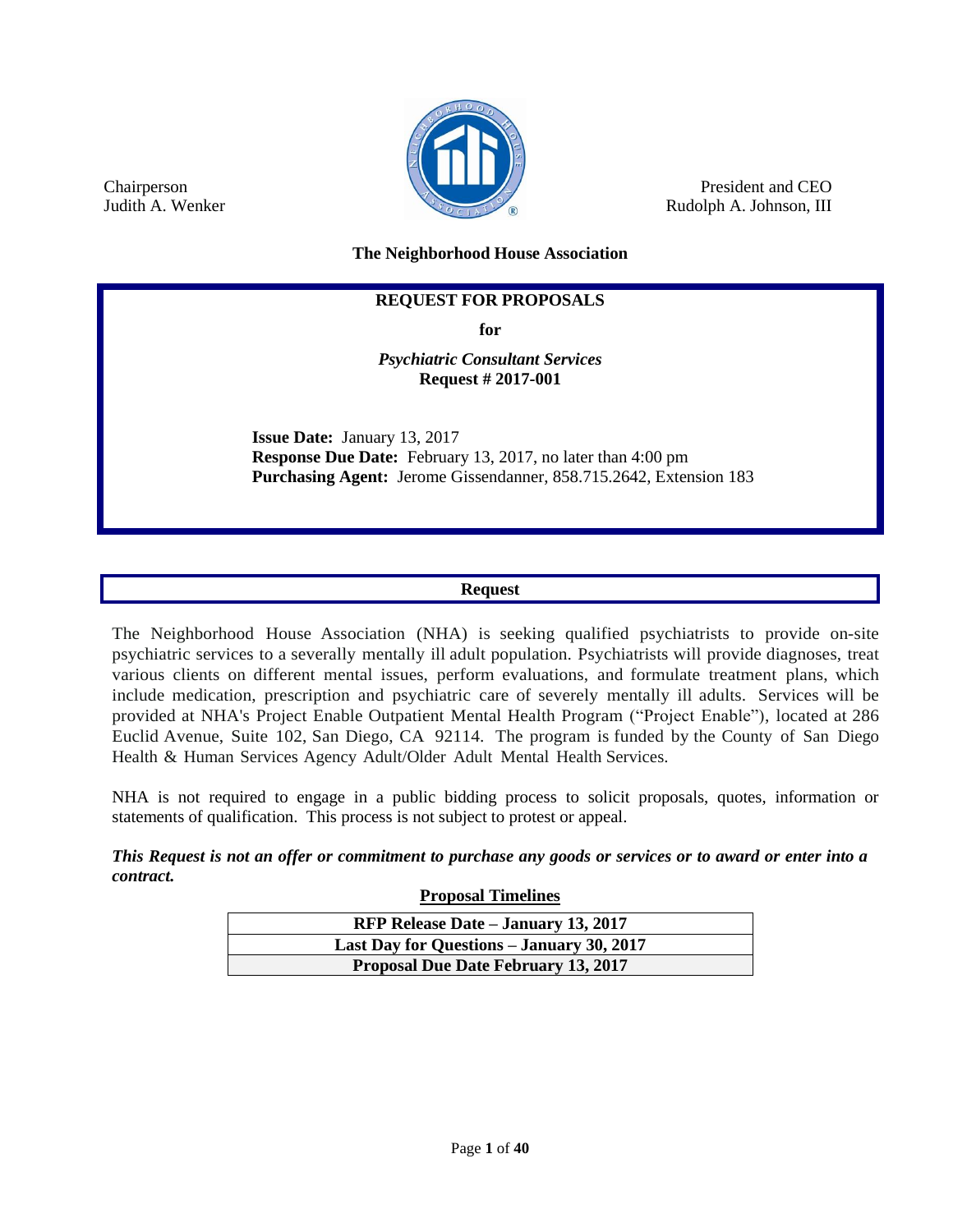### **Information on NHA**

NHA is a California nonprofit public benefit corporation and recognized as a  $501(c)(3)$  tax-exempt organization. NHA operates a multi-purpose human service agency that facilitates leadership in communities and assists individuals and families throughout San Diego County. NHA provides services that are designed to improve the quality of life through programs relating to child development, assisting seniors to live on their own, mental health services, housing and rental assistance, and related social services. Established in 1914 as a settlement House to serve the growing immigrant population and incorporated in 1923, NHA programs currently include:

| <b>Head Start</b>                                          |  | <b>Adult Day Health Care</b>            |
|------------------------------------------------------------|--|-----------------------------------------|
| <b>Housing Counseling</b>                                  |  | Project Enable (Mental Health Services) |
| <b>HIV/AIDS</b> Services                                   |  | Senior Services Center                  |
| <b>Homework Center</b>                                     |  | <b>Black Infant Health</b>              |
| Inno Visions, Inc. (a social enterprise)                   |  | <b>Nutrition Services</b>               |
| Project In-Reach (case mgmt. for incarcerated individuals) |  |                                         |

NHA has a corporate policy on equal opportunity contracting. Small, local, disadvantaged, women-owned, and ethnic minority-owned businesses are encouraged to submit responses to this Request.

One of NHA's largest programs, the Project Enable provides time-limited outpatient specialty mental health services to adults 18 years of age and older who are affected by serious and persistent mental illness and/or co-occurring disorders that interfere with their ability to function in key life roles, as parents, students, spouses and employees. The program strives to reduce psychiatric symptoms and the need for hospitalization while rehabilitating clients to their highest level of functioning. Services focus on stabilization and recovery goals with the expectation that with treatment, clients will effectively recover and graduate from the program. Comprehensive services include mental health assessment, medication management, short term individual and group therapy , rehabilitation counseling, case management and linkage to supportive community services.

This RFP endeavors to identify qualified psychiatrists to provide services for the Project Enable clinic.

For additional information, please refer to the NHA website: [www.neighborhoodhouse.org](http://www.neighborhoodhouse.org/)

# **Confidentiality**

Respondent may have or may be provided access to NHA's proprietary items or confidential information, including but not limited to: all the information acquired by Respondent for the purpose of developing a response to this Request ("Confidential Information"). Respondent understands and agrees to maintain the confidentiality of NHA's Confidential Information in accordance with this RFP and any separate nondisclosure agreement(s) which expressly references the disclosure(s) between Respondent and NHA. At a minimum, Respondent agrees that it shall not make NHA's Confidential Information available to any third party without the written consent of NHA and that title and ownership of the Confidential Information provided by NHA to Respondent shall remain the exclusive property NHA.

Respondent agrees to immediately notify, in writing, NHA's authorized representative in the event Respondent determines or has reason to suspect a breach of this requirement.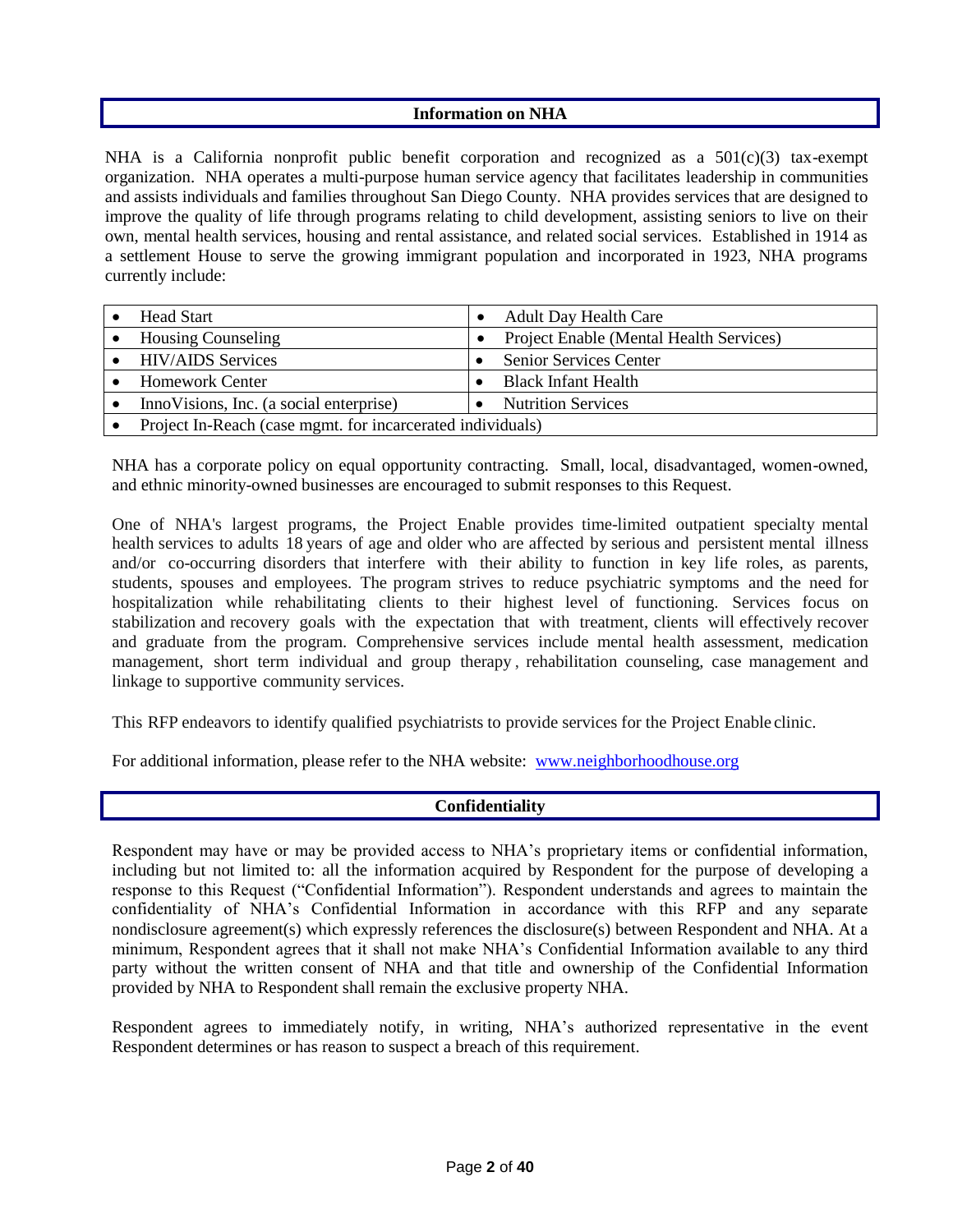### **Scope of Services for this Request**

## **DESCRIPTION OF GENERAL SCOPE OF WORK FOR PSYCHIATRIC CONSULTANT SERVICES**

NHA desires to engage the services of multiple service providers located within the San Diego County area, to provide psychiatric consultant services listed in Exhibit "A," "Scope of Services," attached to this Request for Proposal and incorporated by this reference for Project Enable located in San Diego County.

The Services must be performed in accordance with the specifications, terms and conditions of a written contract substantially similar to the "Specimen Contract", attached as EXHIBIT "D" and incorporated by this reference.

The projected start date for work on this project is March 1, 2017.

# **Response Requirements**

- 1. Completed and signed NHA Request Response Submittal Cover Sheet (EXHIBIT "C").
- 2. Detailed personal resume or curriculum vitae; or brief description of the firm or business entity, including firm history, number of employees, organization structure, ownership structure and expertise.
- 3. Detailed listing and description of experience including holistic and/or community service oriented practices, specialized training, computer skills and other information over the last 10 years that demonstrates the Respondent's expertise and capacity to provide the Services specified in this Request. This information may be included in the personal resume or curriculum vitae.
- 4. Degree from a U.S. accredited medical or osteopathic school or foreign studies certification equivalent to a degree in M.D. or D.O.
- 5. Completion of a successful psychiatric residency-training program and two years of psychiatric experience in a mental health clinic, program, or correctional facility.
- 6. Copy of current and valid license to practice medicine in California (M.D. or D.O.).
- 7. List of at least three (3) current and/or former references to which the Respondent has worked with to provide similar psychiatric services and their contact information (name and telephone or email address).
- 8. Clearly identify any business relationships that the Respondent believes may give rise to a conflict of interest if selected to provide the requested services.
- 9. A per hourly rate cost proposal for services listed in Scope of Services. Please submit the proposal as EXHIBIT "B," titled "Client Services Fee Agreement, Statement of Work & Fee Schedule." It is encouraged for applicants to research psychiatric compensation rates related to the Community Mental Health/non-profit sector for similar services requested, and to propose a flat hourly rate.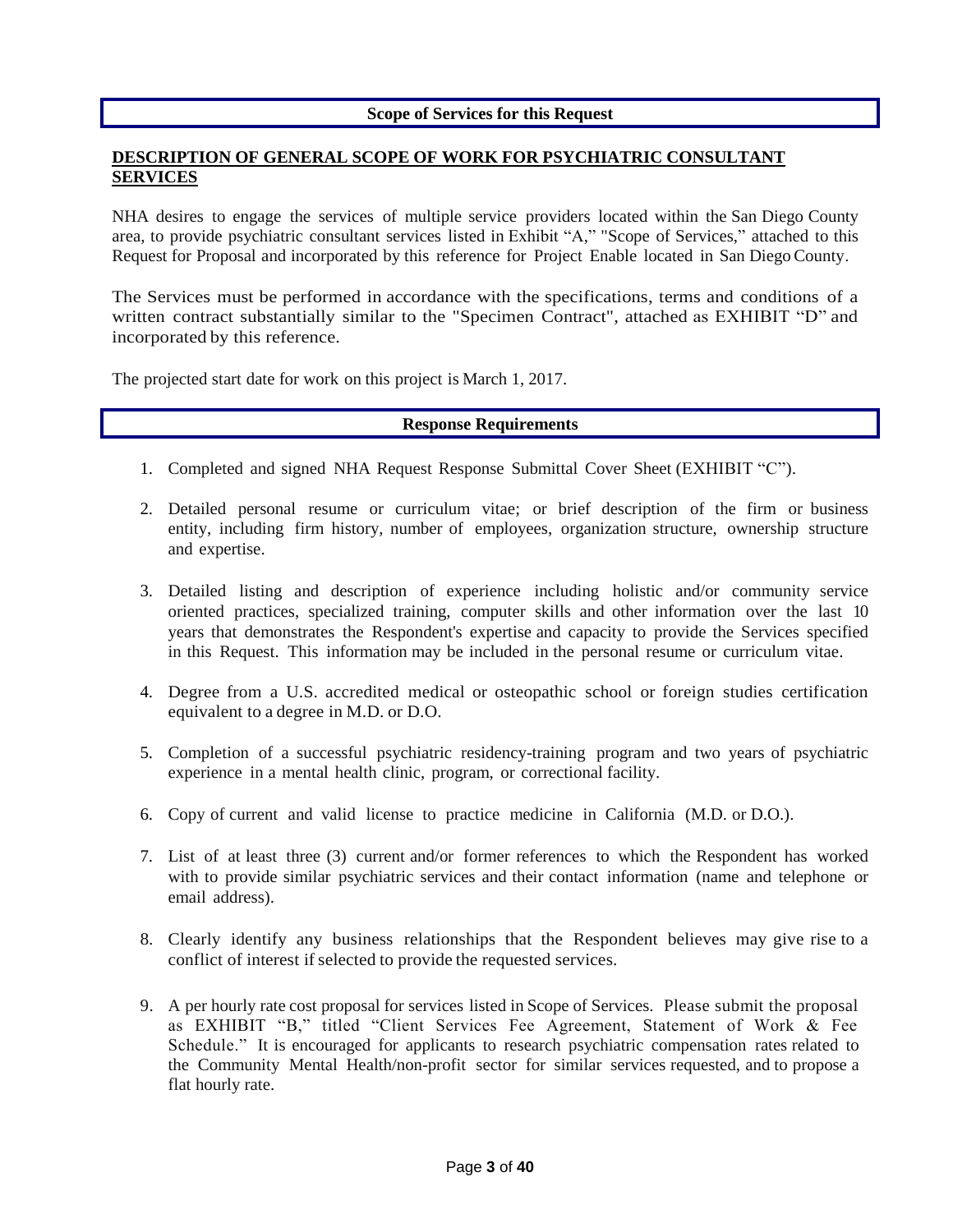- 10. Proof of Professional Liability Insurance.
- 11. A valid National Provider Identification (NPI) Number.
- 12. Disclosure of any ongoing and/or expected litigation that Respondent is (or is expected to be) named a party to. If not applicable, Respondent must indicate such in its submittal.
- 13. One (1) Copy of W-9 Form
- 14. Four (4) Copies of the Proposal (1) Original (3) Copies

# **Preferred**

- 1. Previous experience in working with the County of San Diego Health and Human Services Agency and the CERNER online computer database system.
- 2. Previous medication monitoring experience.
- 3. Ability to supervise nurse practitioners.
- 4. Medicare Certification.
- 5. Bilingual (Spanish/English).

# **Response Submittal Procedures**

Prior to submitting a response, Respondent must carefully review this Request and any addenda subsequently issued. Respondent is responsible for seeking any clarification or information needed to respond. Respondent is solely responsible for any deficiencies in the response submitted. Respondent is solely responsible for all costs, direct or indirect, incurred responding to this Request. NHA will incur no obligation or liability in connection with the submittal of a response.

*Alternates/Deviations***.** Respondent may recommend, for NHA's consideration, alternate or additional services or material not identified in this Request or deviations from the Scope of Services in this Request that Respondent believes will enhance the specified Services or more successfully achieve the outcome sought by this Request. Any alternates or deviations must be separately listed and described; however, the submittal also must be responsive to the Scope of Services described in this Request.

*Proprietary Information*. Certain documents in NHA's possession are subject to inspection and copying pursuant to the Federal Head Start regulations; however, the regulations do not require disclosure of proprietary information that constitutes a trade secret under California law. NHA will attempt to protect legitimate proprietary information included in any submittal, but shall not be liable for the disclosure of any proprietary information.

Proprietary information included with a response submittal must be separately bound and clearly labeled with the words "Confidential Proprietary Information." Appropriate reference to this separately bound information must be made in the body of the submittal. *Marking the entire submittal as proprietary will result in it being rejected and returned to the Respondent participant unread.*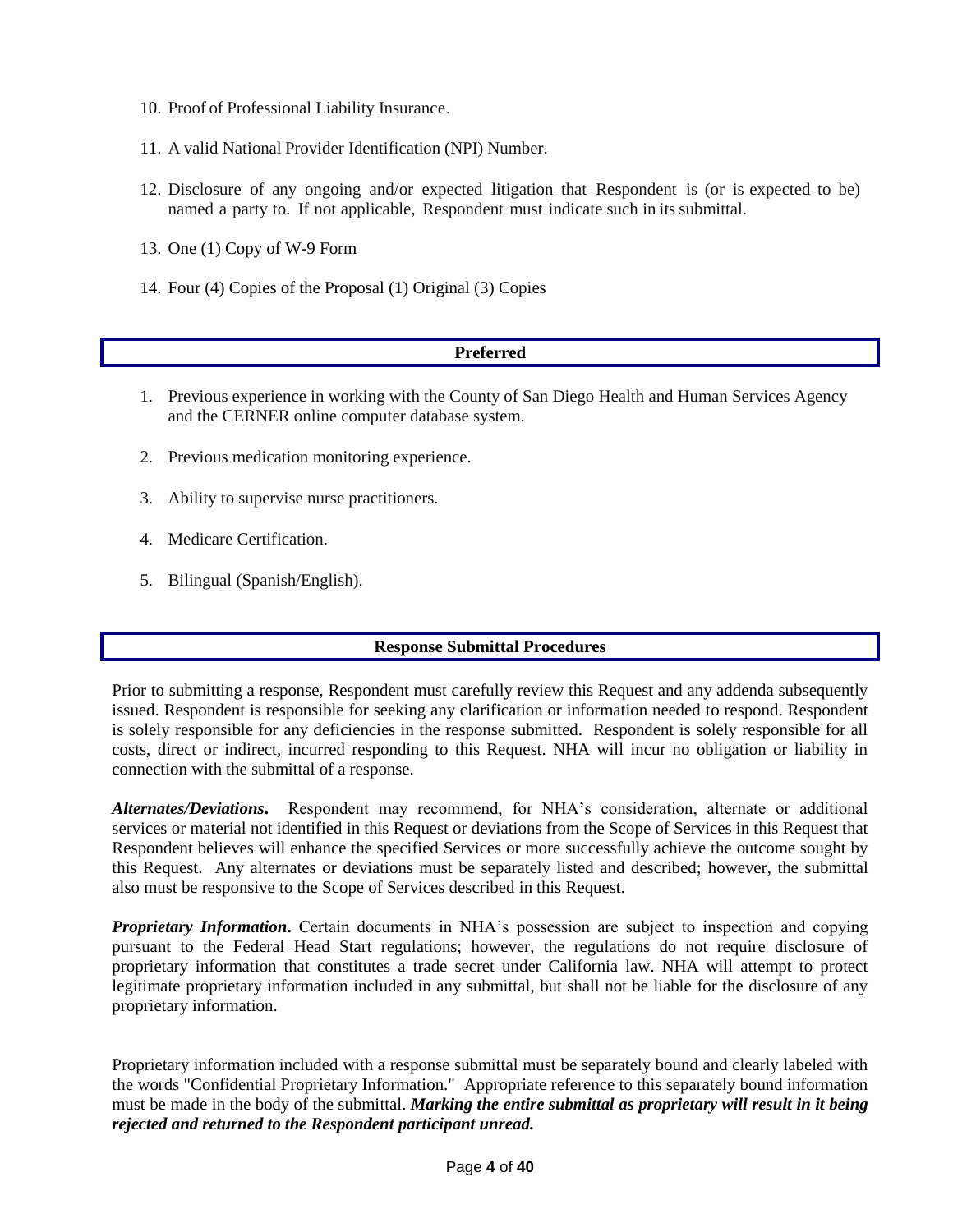*Clarifications.* Requests for clarification of this Request must be directed to Jerome Gissendanner, Purchasing Agent, and submitted in writing, by facsimile to (858) 715-2671 or by e-mail to [jerome@neighborhoodhouse.org](mailto:jerome@neighborhoodhouse.org) prior to the submittal deadline.

*Questions & Answers.* All questions must be submitted in writing to Jerome Gissendanner, Purchasing Agent, and submitted in writing, by facsimile to (858) 715-2671 or by e-mail to [jerome@neighborhoodhouse.org](mailto:jerome@neighborhoodhouse.org) prior to the submittal deadline. No questions will be accepted after *January 30, 2017*

*Addenda.* Any material changes to this Request resulting from either a request for clarification or a business decision of NHA will be issued in written form in the same manner this Request was advertised. All changes in such addenda shall supersede or supplement this Request. Respondents are solely responsible for determining whether any addenda have been issued prior to submittal of a response.

*Response Submittal Package.* Respondent must submit the following documents in a sealed envelope:

- All of the information discussed in the Response Requirements Section, above.
- Four (4) copies of the Respondent's technical qualifications, four (4) copies of Respondent's pricing information (in a separately sealed envelope). These documents may become part of the contract.

### **The envelope must be addressed as follows:**

The Neighborhood House Association Attn: Jerome Gissendanner, Purchasing Agent Procurement Division – Request #2017-001 5660 Copley Drive San Diego, CA 92111

### *Submittal Deadline.* Submittals must be received by **4:00 p.m. (PST)** on **January 30, 2017**

*Submittal Methods.* Submittals may be sent by U.S. or private delivery mail service or by personal delivery to NHA's Administrative Offices (5660 Copley Drive, San Diego, CA 92111). Submittal by e-mail, in PDF format, will be accepted provided the signed, original NHA Request Response Submittal Cover Sheet is received within twenty-four (24) hours after the submittal deadline. Proposals received after the submittal deadline may be rejected.

*Withdrawal of Submittal***.** A Respondent may withdraw its proposal by written request at any time prior to the submittal deadline. NHA will destroy, not return, the submittal package.

Proposals may be deemed non-responsive and removed from further consideration if any of the following occur:

- 1. The proposal is not received timely in accordance with the terms of this RFP.
- 2. The proposal does not follow the specified format.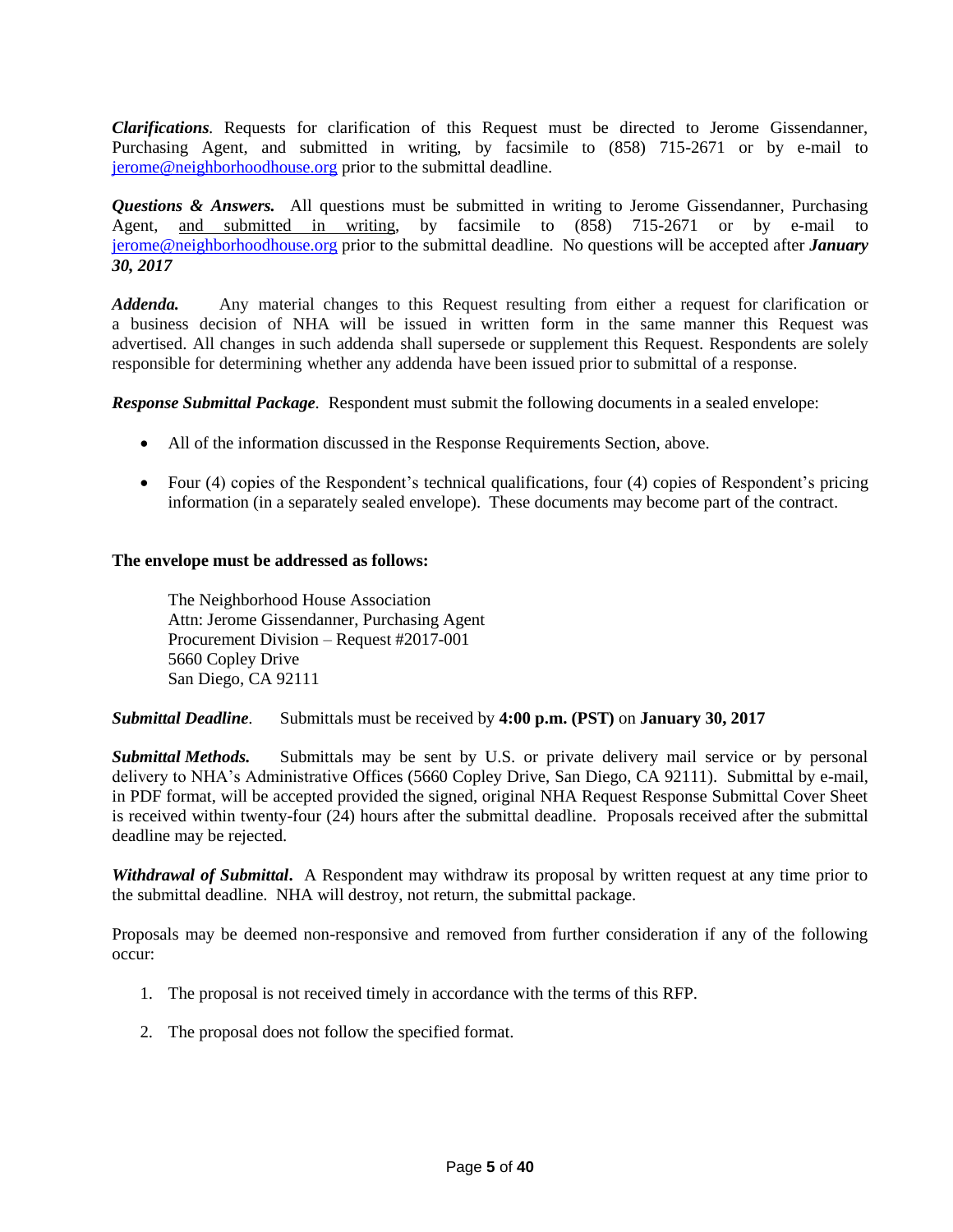# **NON-DISCRIMINATION**

Respondent agrees that it will not discriminate against any employee or applicant for employment because of race, color, sex, national origin, religion, age, handicap or veteran status. Respondent will, where appropriate or required, take affirmative action to ensure that applicants are employed, and that employees are treated, during employment, without regard to race, color, sex, or national origin. Respondent will cooperate with NHA in using its best efforts to ensure that disadvantaged business enterprises are afforded the maximum opportunity to compete for subcontracts or work under this contract.

# **Selection Process**

It is NHA's goal to identify the Respondent most qualified to provide the Services. NHA will determine the most qualified Respondents ("Finalists"), at its sole discretion. Finalists shall be expected (i) to interview with NHA representatives and respond to questions regarding their submittal responses; and (ii) to attend an agency tour of NHA's various worksites.

NHA may elect to negotiate pricing with one or more of the Finalists. NHA, at its sole discretion, will make its final selection of the Finalist whose experience, expertise, reputation, capabilities, past performance, and cost is determined to be most advantageous to NHA.

# **NHA's decision is final and is not subject to any form of administrative review, appeal or protest.**

# **Notification of Award and Critical Deadlines**

Closing Submission Date: Proposals must be submitted **no later than 4:00 p.m.** (Pacific Standard Time) on **February 13, 2017**

Upon conclusion of final negotiations with the successful Psychiatrist(s), all Respondents who submitted a proposal in response to this RFP will be informed in writing whether or not the evaluation committee recommended them to receive an award.

The initial contract will be awarded for a One (1) year period, subject to change and modification, at the discretion of NHA.

At the discretion of NHA*,* the awarded contract can be extended for four (4) additional one (1) year periods. The cost for the option periods will be agreed upon by NHA and the awarded party.

# **Contracting Process**

Neither this Request nor the selection of a Respondent will create a binding commitment on NHA. Upon completion of the selection process, NHA may award a contract to the party whom it elects to provide the Services in this Request. A binding commitment will only occur when a contract between NHA and the successful Respondent has been fully executed.

# **Disclaimers**

NHA anticipates a single contractor will be selected as a result of this Request; however, NHA reserves the right, in its sole discretion, to award contracts to multiple contractors. NHA further reserves the right, in its sole discretion, to reject any or all response submittals, waive any informalities in this process or the submittal requirements; and/or cancel, in whole or in part, this Request.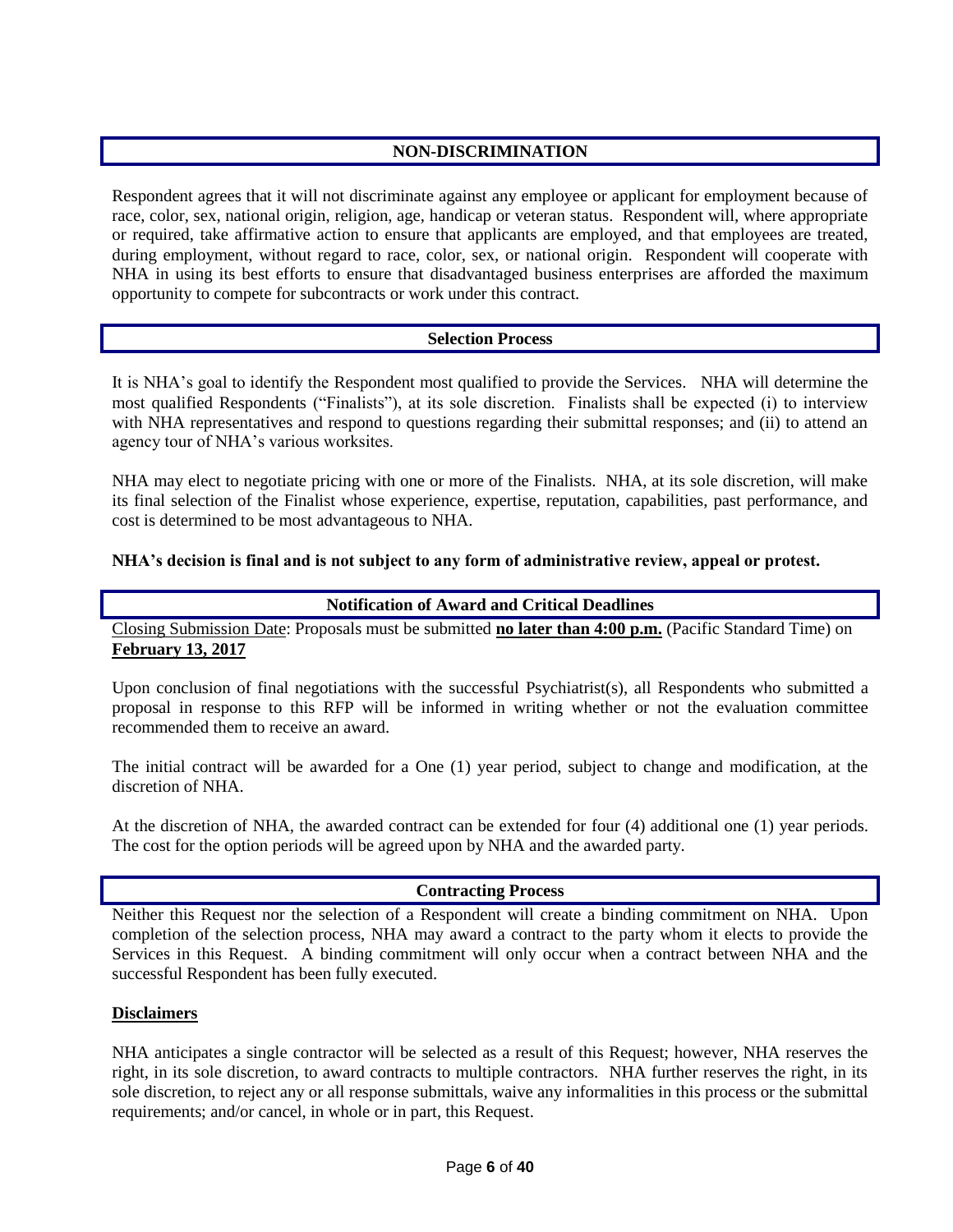# **Attachments**

The following documents are attached hereto and incorporated herein by this reference.

- **EXHIBIT "A" – SCOPE OF SERVICES**
- **EXHIBIT "B" – CLIENT SERVICES FEE AGREEMENT STATEMENT OF WORK & FEE SCHEDULE**
- **EXHIBIT "C" – NHA REQUEST RESPONSE SUBMITTAL COVER SHEET**
- **EXHIBIT "D" – SPECIMEN CONTRACT**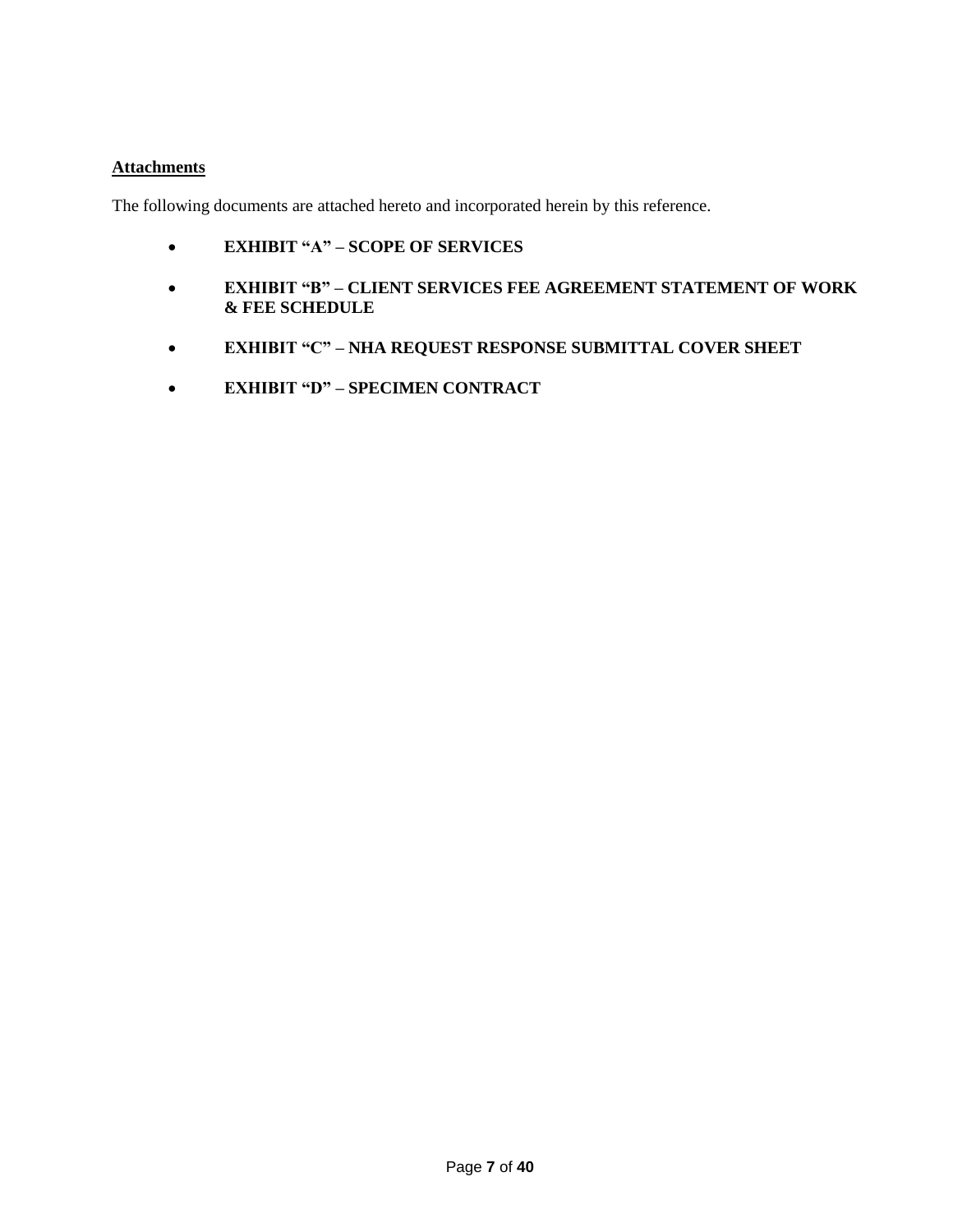# **EXHIBIT "A"** SCOPE OF SERVICES

The qualified consultant will be able to provide and meet the following clinical requirements:

- Responsible for the assessment and management of clients with mental health, substance abuse, and co-occurring conditions; assess diagnosis, plan, implement and evaluate psychiatric care for those receiving mental health services.
- Analyze and evaluate client data and/or examination findings to diagnose nature and extent of mental disorder.
- Prescribe, direct and administer psychotherapeutic or medications to treat mental, emotional, or behavioral disorders.
- Provide psychiatric consultation, medication management services, and education to psychiatric clients.
- Complete initial psychiatric evaluations for new clients, including an assessment for co-occurring disorders and/or a bio-psychosocial assessment as required.
- Assessments shall be provided as part of an integrated, bio-psychosocial, rehabilitation model in <sup>a</sup> culturally appropriate atmosphere of healing.
- Communicate effectively with <sup>a</sup> variety of individuals representing diverse cultures and backgrounds and function calmly in situations, which require a high degree of sensitivity, tact, and diplomacy.
- Prescribe psychotropic and related medications based on clinical indicators of <sup>a</sup> client's status, including results of diagnostic and lab test as appropriate to treat symptoms of psychiatric disorders and improve functional health status; administers/monitors the use of and notes reactions to psychotropic drugs and other medications.
- Monitor the physiological and psychological effects (and side effects) of the medications prescribed to program clients, on a regular basis, and make appropriate interventions and modifications when necessary.
- Conduct consultation with clients' family members, case managers, and/or caregivers.
- Collaborate with physicians, nurse practitioners, psychiatric nurses, psychologists, social workers and other professionals to discuss treatment plans and progress.
- Unless otherwise agreed to in writing by the agency, consultant will not be required to perform services on-call or after regular business hours.
- Perform timely, accurate, and concise documentation of client care.
- Assess clients in crises and facilitates prompt resolution via administering medication, crisis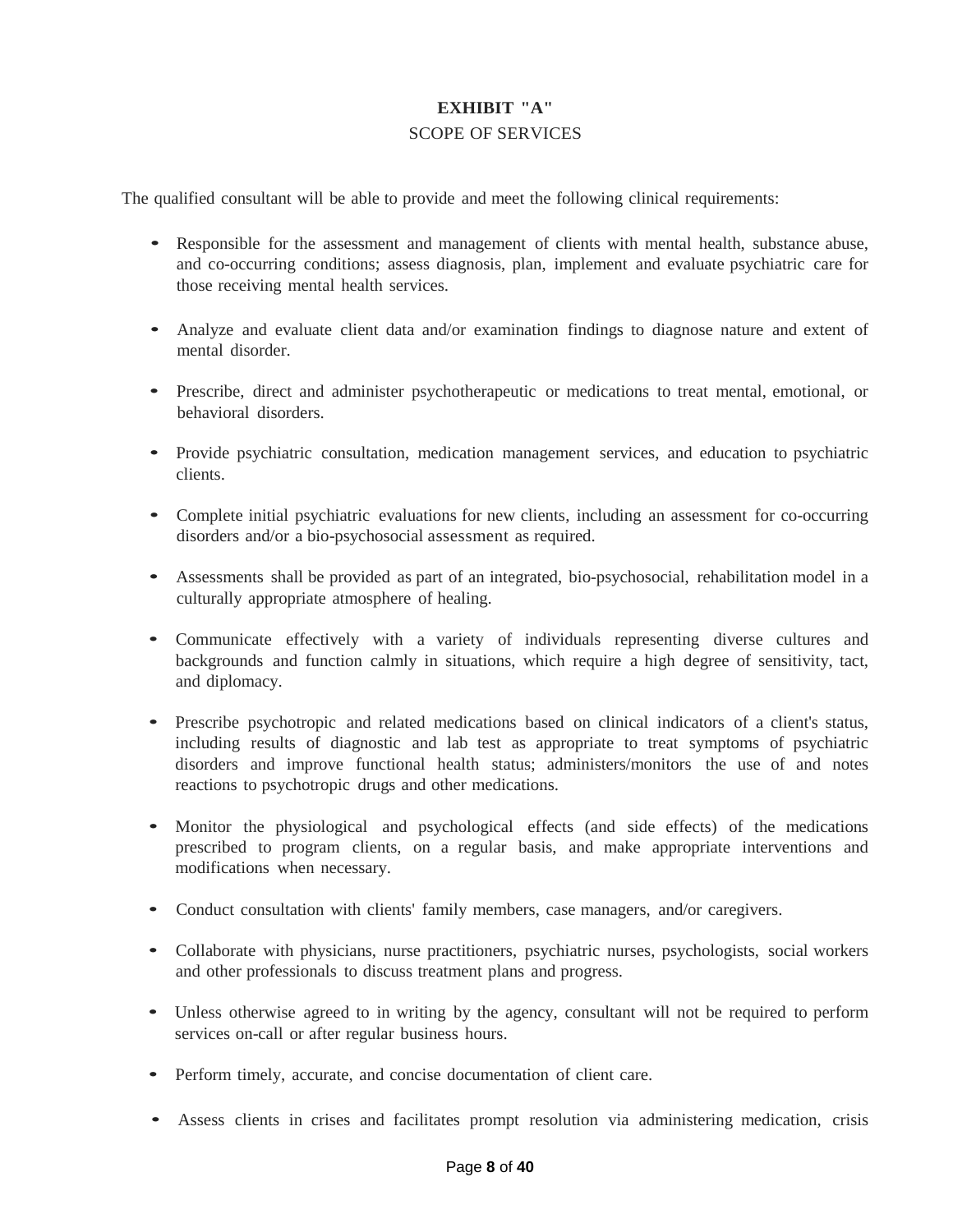counseling, and/or or referral to other services.

- Consult and collaborate with members of the treatment team to assist clients in obtaining, and making appropriate referrals for necessary or requested services, physicians, nurses, social workers, and counselors and other health professionals to assist clients in obtaining, and makes appropriate referrals for necessary or requested services.
- Participate in shared program operational responsibilities, such as utilization and transition reviews.
- Prepare <sup>a</sup> comprehensive health history of clients, records findings of assessments; and plans of care, follow-up examinations, and subsequent evaluations.
- Perform related work or duties as assigned.
- Conduct a minimum (3) three intakes per week.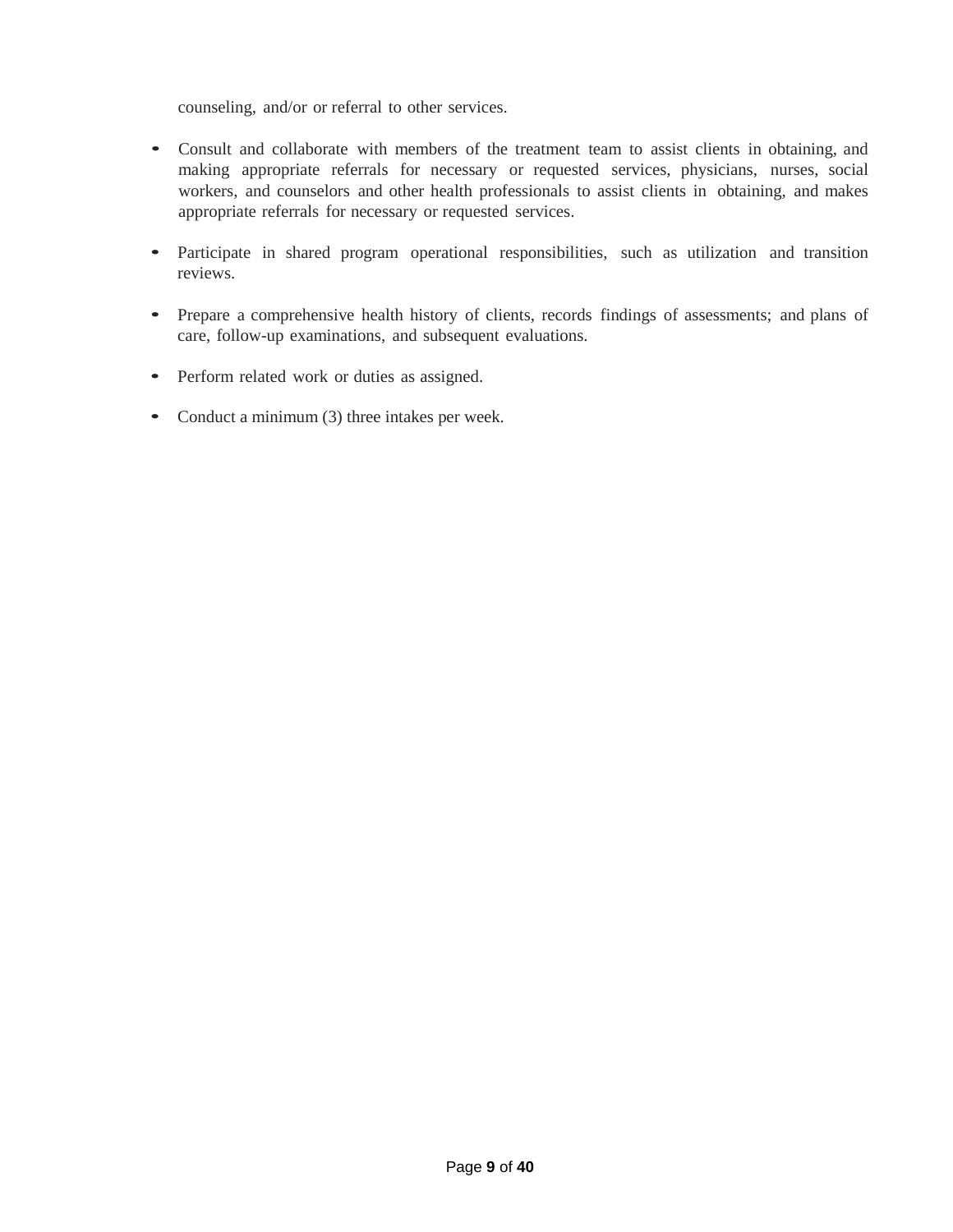# **EXHIBIT "B"**

# CLIENT SERVICES FEE AGREEMENT STATEMENT OF WORK & FEE SCHEDULE

[DETAILS TO BE PROVIDED BY RESPONDENT]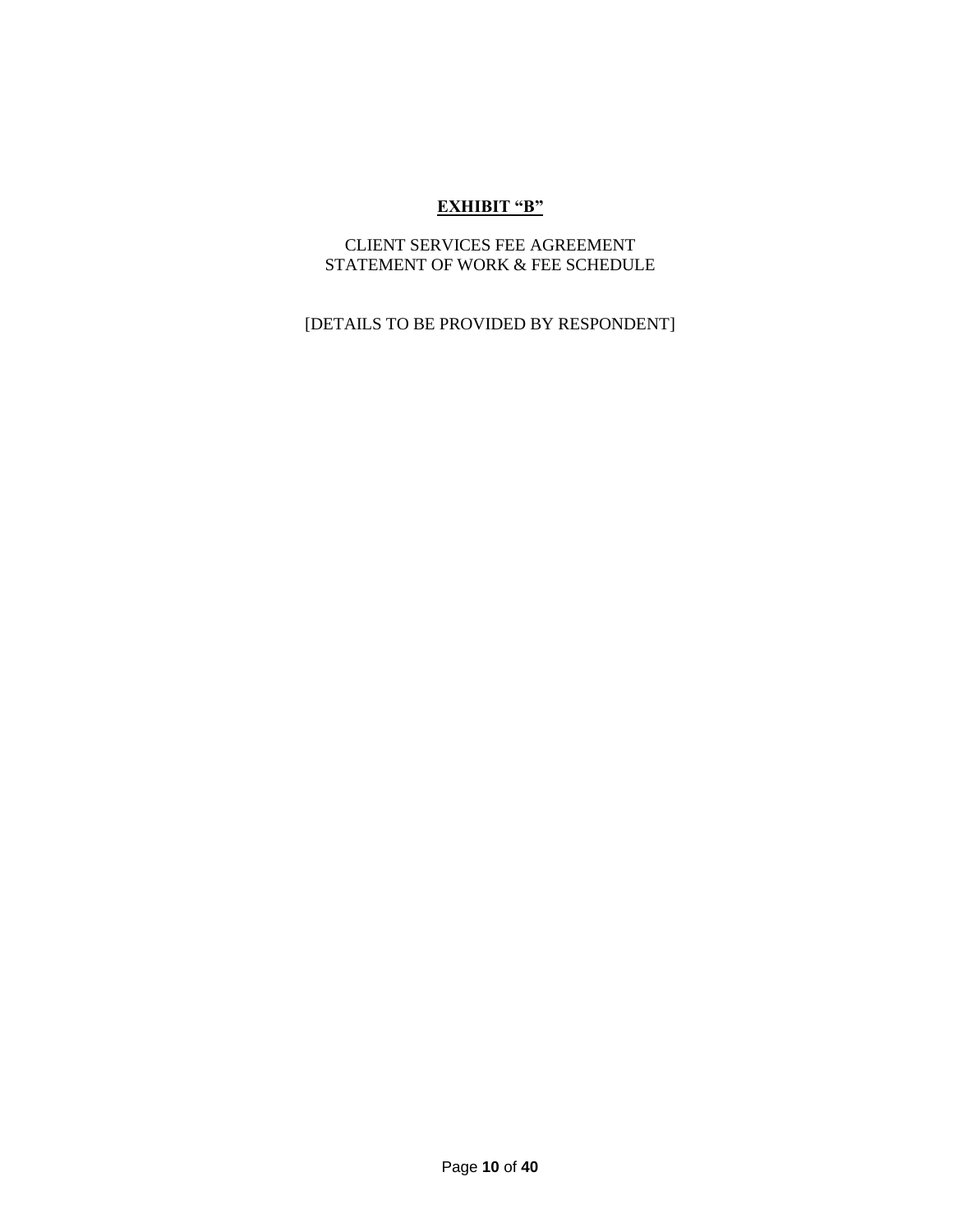Chairperson Judith A. Wenker



President and CEO Rudolph A. Johnson, III

# **REQUEST RESPONSE SUBMITTAL COVER SHEET NHA Request #2017-001**

The undersigned has carefully examined this entire RFP and familiarized themselves with all conditions pertinent to this Request. The undersigned hereby proposes to furnish all Services necessary to completely fulfill the Scope of Work without restriction for the time period.

| Respondent Name: Business Address: _____                                                                  |  |  |  |  |  |
|-----------------------------------------------------------------------------------------------------------|--|--|--|--|--|
| $\Box$ Proprietorship $\Box$ Partnership $\Box$ Corporation $\Box$ LLC $\Box$ LLP State of Incorporation: |  |  |  |  |  |
| Tax Payer I.D./FEIN# _____; State Business License# _____                                                 |  |  |  |  |  |
| If Partnership, please list the general partner(s) ______                                                 |  |  |  |  |  |
| If LLC or LLP, list managing member(s)/partner(s) $\qquad$                                                |  |  |  |  |  |
| Primary contact for this RFP Process _______                                                              |  |  |  |  |  |
| Title Phone Fax Email                                                                                     |  |  |  |  |  |
| Bid Offer Rate per Hour \$                                                                                |  |  |  |  |  |
| Can Respondent commence work on the start date in the Request? $\qquad (Y/N)$ . If no, when?              |  |  |  |  |  |
| Has the Specimen Contract attached to the Request been reviewed? (Y/N).                                   |  |  |  |  |  |
| Are any terms unacceptable? $\qquad (Y/N)$ .                                                              |  |  |  |  |  |
| If yes, please specify the section numbers.                                                               |  |  |  |  |  |
| Does Respondent seek to negotiate any terms? $(Y/N)$ .                                                    |  |  |  |  |  |
| If yes, briefly describe the nature of the change(s) sought:                                              |  |  |  |  |  |

# *CERTIFICATION*

I declare that the foregoing is true and correct and that I am authorized to submit the attached Response to  $\frac{1}{\sqrt{1-\frac{1}{2}}}\$  on behalf of  $\frac{1}{\sqrt{1-\frac{1}{2}}}\$ .

Respondent's Authorized Representative:

Signature: \_\_\_\_\_\_\_\_\_\_\_\_\_\_\_\_\_\_\_\_\_Print Name & Title:\_\_\_\_\_\_\_\_\_\_\_\_\_\_\_\_\_\_\_\_\_\_ Date: \_\_\_\_\_\_\_\_\_\_\_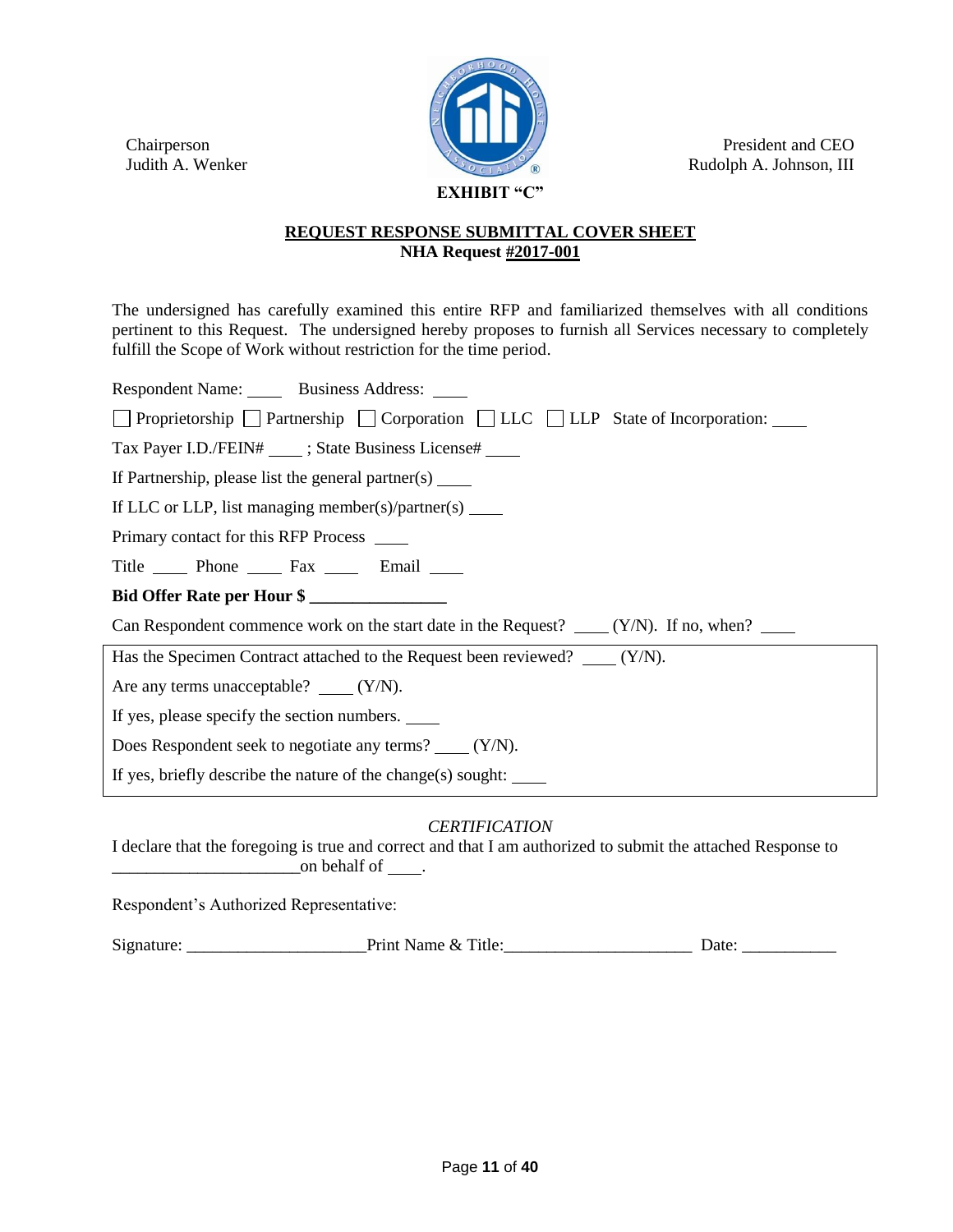# **EXHIBIT "D"**

# SPECIMEN CONTRACT

[28 pages]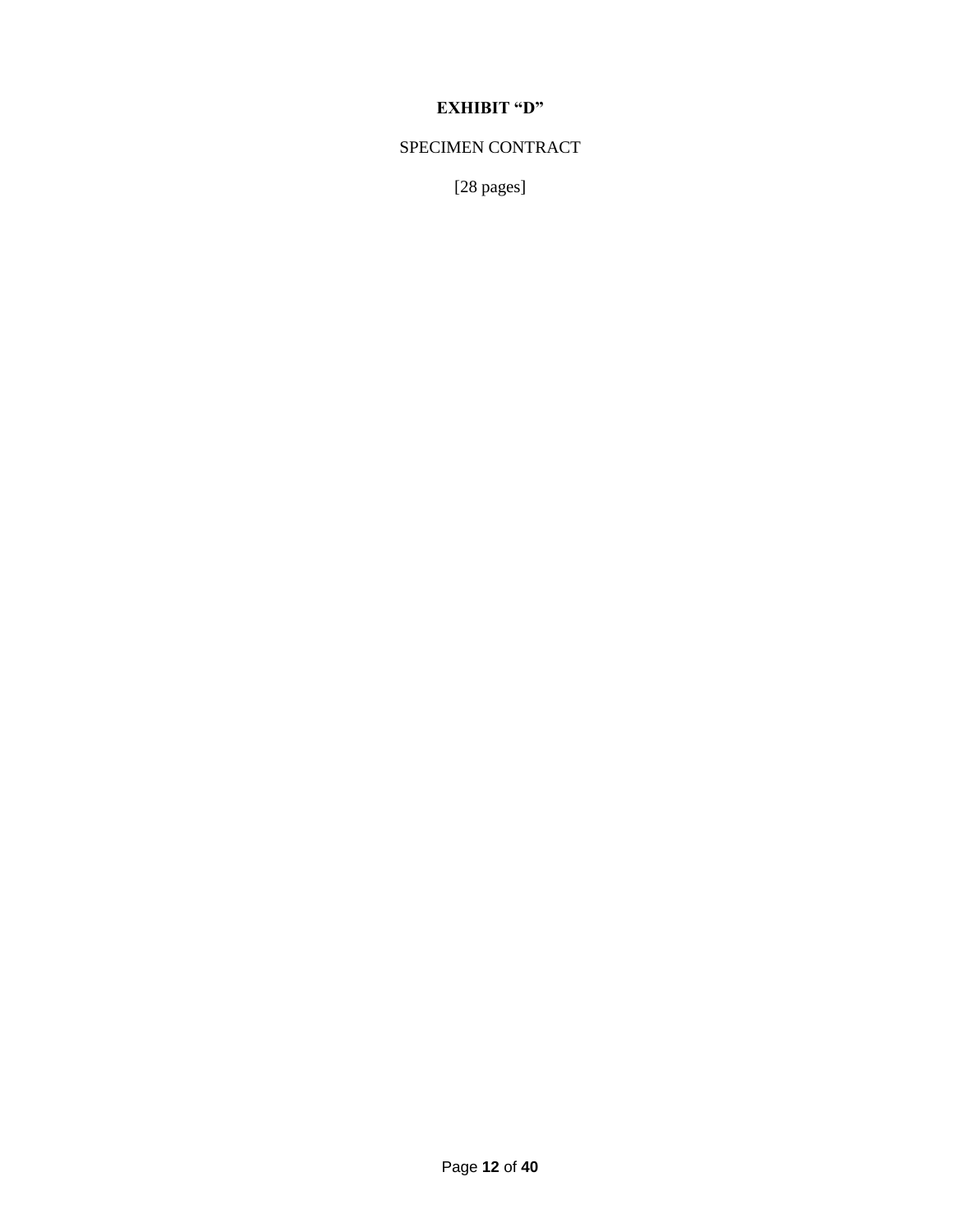



**President and CEO** Rudolph A. Johnson, III

# **SPECIMEN AGREEMENT**

This Standard Consultant Agreement (the "Agreement") is entered into effective this [Effective Date], by and between The Neighborhood House Association, a California non-profit, public benefit corporation with its primary offices located at 5660 Copley Drive, San Diego, California 92111 ("NHA"), and [Consultant Name] ("Consultant"), whose contact information is set forth below:

[Name:] [Telephone Number:]

[Address:] [[License Number:] [Expiration date]

# **RECITALS**

**WHEREAS**, NHA is contracted and funded through the county of San Diego Health and Human Services Agency (contract #548929) to provide a variety of comprehensive health and social services, including psychiatric day treatment, socialization, group and individual counseling, and outpatient treatment services for mentally disabled adults at NHA's Project Enable Program;

**WHEREAS,** NHA desires to procure the services of a qualified professional to perform the below described "Scope of Work" at the Project Enable Program;

**WHEREAS**, Consultant has submitted its proposal, demonstrated its qualifications and was awarded the contract by NHA.

**NOW THEREFORE**, in consideration of the mutual covenants and conditions set forth herein, NHA and Consultant (collectively, the "Parties") hereby agree as follows:

TERM: This Agreement will commence on [Start Date] and shall continue, until it automatically expires on [End Date]; unless terminated earlier by either Party upon thirty (30) days prior written notice. Notwithstanding the foregoing, this Agreement may be terminated at any time and without prior notice for Cause (as defined below). In the event of termination of this Agreement, compensation due Consultant shall be pro-rated to reflect the actual work completed at the time of termination; and Consultant agrees to immediately return any Confidential Information belonging to NHA. For the purposes of this Agreement, "Cause" shall mean conduct involving one (1) or more of the following: (i) any material failure of Consultant to render services to NHA in accordance with the terms and conditions of this Agreement; (ii) disloyalty, gross negligence, willful misconduct, dishonesty, fraud or breach of duty to NHA; (iii) deliberate disregard of the rules or policies of NHA; and/or (iv) any act or omission that induces any other vendor, provider, consultant, or contractor to breach a contract with NHA.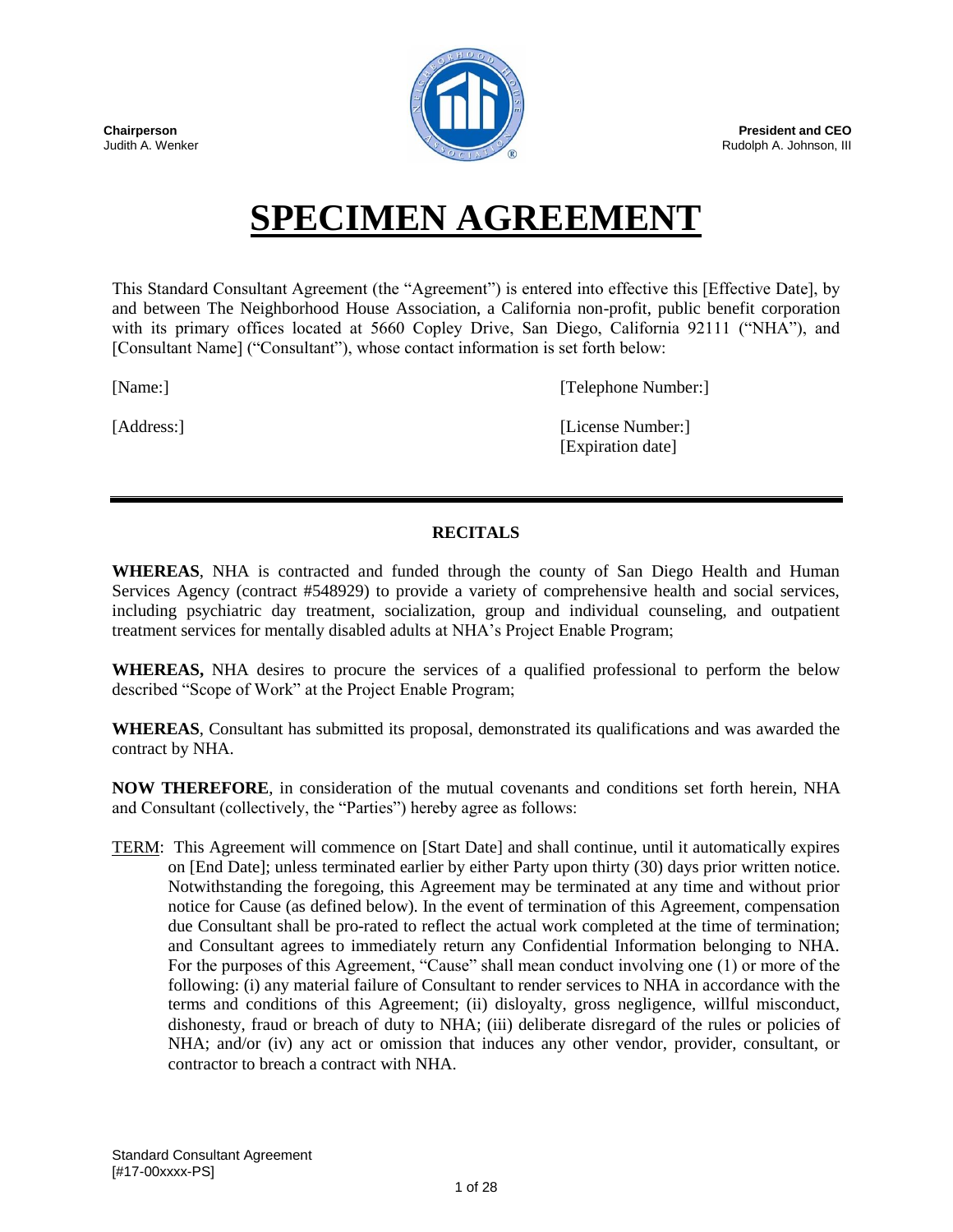- 2. DUTIES OF CONSULTANT: Consultant shall provide medical and psychiatric consultation and medication services to psychiatric clients as set forth in EXHIBIT "A," attached and incorporated by this reference (the "Services" or "Scope of Work") and as set forth below:
- 2.1. Consultant expressly acknowledges and agrees that any and all works, including research, reports, and/or deliverables, created by Consultant in the scope of providing the Services hereunder shall be considered "works made for hire" as defined in the United States Copyright Act; and, at all stages of development, shall be and remain the sole and exclusive property of NHA. Consultant further agrees to take all actions to execute and deliver all documents requested by NHA in order to evidence the assignment of Consultant's rights in and to such proprietary works.
- 2.2. Consultant represents and warrants that any work or service it provides to NHA pursuant to this Agreement shall not infringe the intellectual property rights of any third party.
- 2.3. Consultant's service hours (i) shall not exceed [Service Hours] hours during the term of this Agreement, without prior written approval. Consultant shall record all service hours worked in the time sheets approved by NHA's Project Manager, identified in section 10 below. Services rendered shall be verified via Consultant's time sheets.
- 2.4. Consultant agrees to furnish, at its sole cost and expense, all costs required to complete the Services to be performed pursuant to this Agreement. Consultant will complete the same in a thorough and skillful manner in every respect to the satisfaction and approval of NHA, within the time specified in this Agreement and in strict accordance with the instructions and information contained in this Agreement, including without limitation the Scope of Work.
	- 2.15. Consultant shall comply with the County of San Diego's Mandatory Clauses, attached hereto as Exhibit "B" and incorporated herein by reference.
- 3. COMPENSATION: The maximum compensation payable to Consultant pursuant to this Agreement shall not exceed **[Maximum Compensation]** payable as follows:
	- 3.1 NHA agrees to compensate Consultant for Services performed pursuant to this Agreement at the rate of [Rate] per hour.
	- 3.2 At no cost to Consultant, NHA agrees to provide reasonable access to non-medical, specialized training(s) deemed required, by NHA's Project Manager, for effective performance of the Services at Project Enable (i.e. electronic health record and documentation training), as may be required from time-to-time. Consultant shall coordinate such trainings with NHA's Project Manager.
	- 3.3 Consultant shall submit, to NHA's Project Manager, a monthly invoice, by the tenth  $(10<sup>th</sup>)$  day of the following month, with a listing of all Services performed the previous month. Such invoice(s) shall include the dates, places, and times of Services being billed. NHA agrees to furnish payment(s) within ten (10) business days of receipt of an approved invoice; such approval shall not be unreasonably withheld. In the event of any disputed invoice, the Parties agree to work in good faith to resolve the discrepancy.
	- 3.4 Consultant understands and accepts that NHA is a nonprofit, public benefit corporation which operates primarily on public funds, granted for approved expenditures invoiced within the fiscal year (July 1st – June 30th). Accordingly, timely submission of invoices,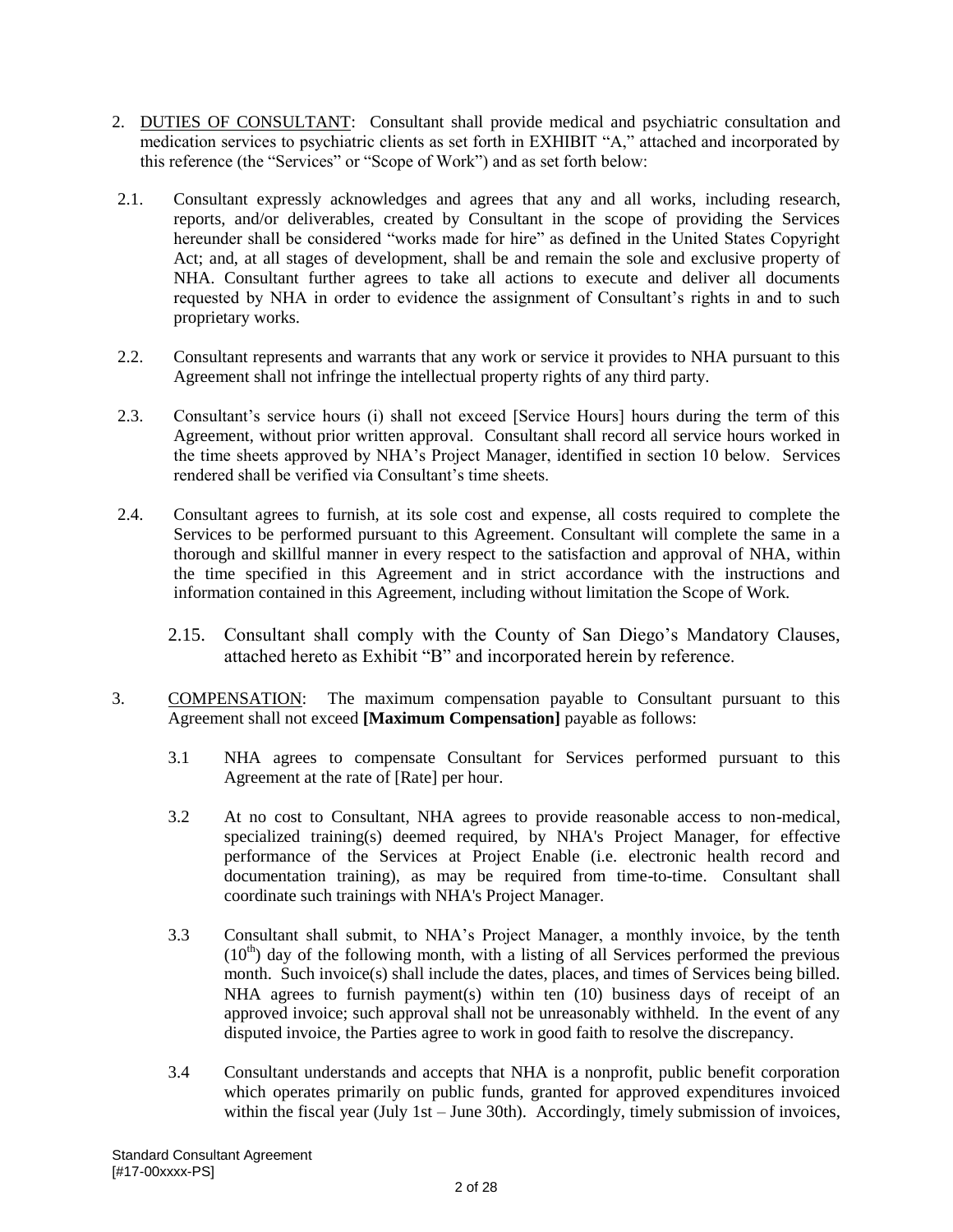as provided above, is critical to ensure prompt and complete payment. In the event Consultant fails to submit its invoices as provided above, Consultant shall still be entitled to collect any and all outstanding amounts owed by submitting its outstanding invoice(s) to NHA not later than July 30 of each year, for the prior twelve (12) month period. In the event Consultant fails to invoice NHA on or before July 30 of each year, as contemplated in this Section, such outstanding amounts shall be automatically waived and deemed non collectable.

- 3.5 The amount set forth above constitutes the maximum compensation payable to Consultant for all Services provided by Consultant pursuant to this Agreement and NHA shall not be required to pay any amount in excess of such amounts for any reason, including, without limitation, (a) any loss or damage incurred by Consultant in connection with the performance of its obligations under this Agreement; (b) any unforeseen obstruction or difficulty encountered in the performance of Consultant's obligations under this Agreement; (c) any risks associated with the performance of Consultant's obligations under this Agreement; and (d) any unforeseen or unusual costs or expenses incurred by Consultant in connection with the performance of its obligations under this Agreement. Additionally, Consultant shall not be required to perform further Services under this Agreement in the event the above referenced maximum compensation is fully exhausted.
- 4. PROVISIONS DEEMED INSERTED: Each provision and clause required by law to be inserted in this Agreement shall be deemed to have been so inserted and this Agreement shall be read and enforced as though each such provision were included. If through mistake or otherwise any such provision is not inserted or is not correctly inserted, this Agreement shall be amended to make such insertion upon the application of either Party.
- 5. PERFORMANCE STANDARDS: Consultant agrees to perform the Services in a skillful, competent and professional manner in accordance with (a) the terms and conditions of this Agreement, including, without limitation, any specifications set forth in the Scope of Work; (b) recognized industry standards; and (c) all applicable federal, state and local laws, rules and regulations. All of Consultant's personnel performing work under this Agreement shall have such skill and experience in the applicable area as is reasonably necessary to perform all of Consultant's obligations under this Agreement in a timely, workmanlike and professional manner. Consultant agrees to ensure that it, and any of its contractors, agents, representatives and other personnel performing Services in connection with this Agreement, observe and comply with all security and safety policies of NHA at all times. Consultant shall be responsible to NHA for any errors or omissions in its performance of the Services.

5.1 Equal Opportunity. Consultant shall comply with the provisions of Title VII of the Civil Rights Act of 1964 in that Consultant shall not discriminate in any way that would deprive or intend to deprive any individual of opportunities because of such individual's race, color, religion, sex, national origin, age, handicap, medical condition, sexual orientation or marital status.

5.2 Drug & Alcohol-Free Workplace Policy. Consultant agrees to abide by NHA's drug & alcohol-free workplace policy which states:

"The unlawful manufacture, distribution, dispensing, possession, or use of a controlled substance is prohibited at The Neighborhood House Association, including its Head Start Centers and other worksites."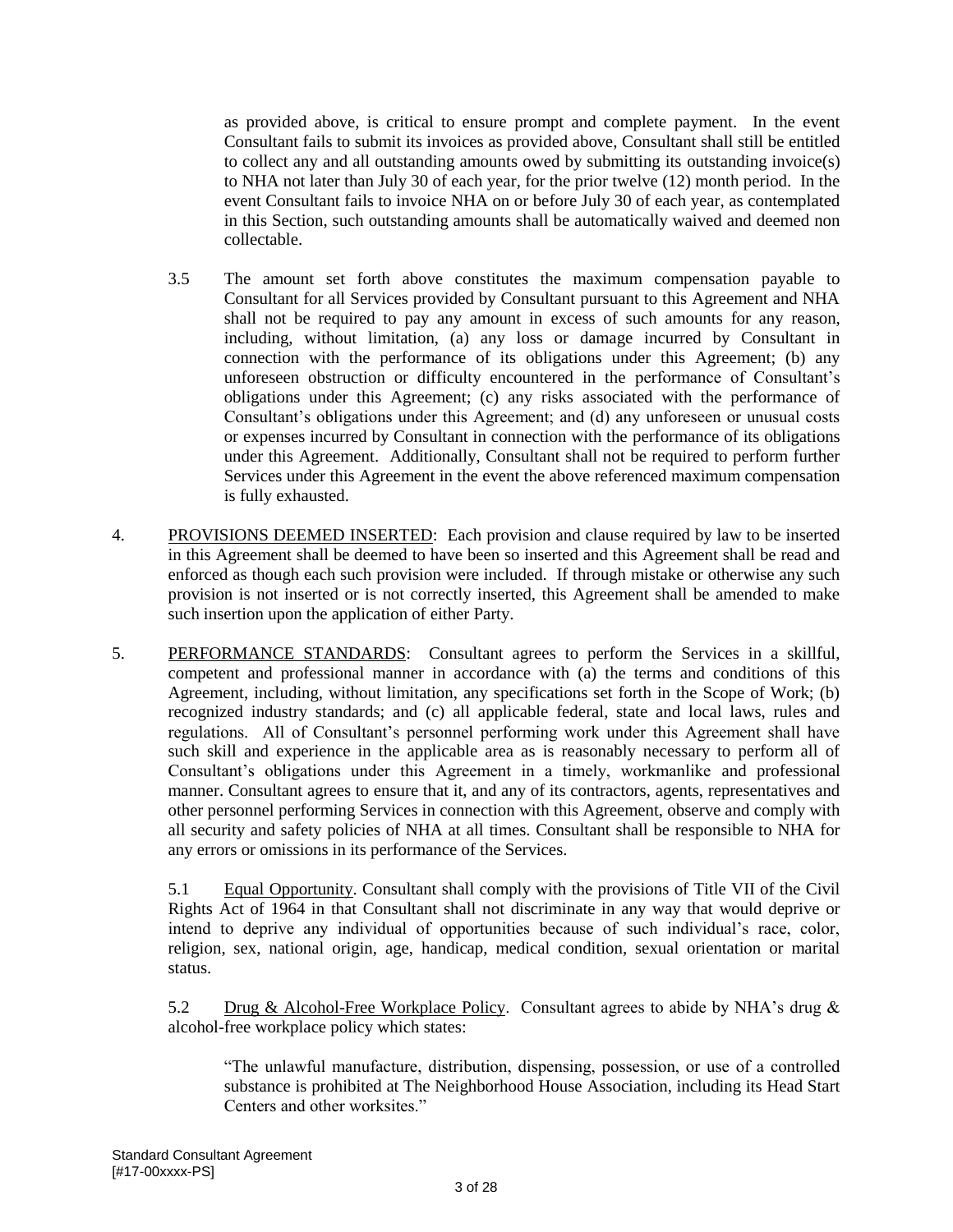5.3 Smoke-Free Workplace. Consultant agrees to abide by NHA's smoke free workplace policy which states:

"Smoking in the workplace is prohibited except in those locations that have been specifically designated as smoking areas. In situations where the preferences of smokers and nonsmokers are in direct conflict, the preferences of non-smokers will prevail."

- 5.4 While performing Services, Consultant shall not engage in the following: (i) any political activities to further the election or defeat of any candidate for public office; (ii) any lobbying activity designed to support or defeat any legislation pending before any governmental entity; (iii) religious worship, instructions, or proselytization.
- 6. COMPLIANCE WITH LAWS: Consultant and each of its employees, contractors, agents, representatives and other personnel hired or retained by Consultant in connection with the performance of Consultant's obligations under this Agreement shall be fully informed of all federal, state and local laws, rules and regulations that affect or are applicable to the performance of Consultant's obligations under this Agreement, and shall at all times observe and comply with all such laws, rules and regulations, regardless of whether all or any of such laws, rules and regulations are referenced in this Agreement.
- 7. INSURANCE AND INDEMNIFICATION: Consultant shall, at its sole cost and expense, procure and maintain, throughout the term of this Agreement, the insurance set forth herein. All insurance policies shall be issued by an insurance company authorized by law to conduct business in the State of California, subject to NHA's approval. Prior to commencing performance of this Agreement, Consultant shall provide NHA original insurance policy documentation, including certificates evidencing the required coverage:
	- (a) Professional Liability Insurance. Consultant shall obtain medical malpractice, or professional liability insurance coverage with limits not less than One Million Dollars (\$1,000,000.00) single limit in the occurrence form, Three Million Dollars (\$3,000,000.00) aggregate limit, and providing coverage against claims for bodily injury or death arising out of medical services rendered by Consultant in the performance of this Agreement. Prior to commencing performance under this Agreement, Consultant shall provide NHA an original insurance certificate evidencing the required coverage.
	- (b) NHA and Consultant agree that the specified coverage or limits of insurance in no way limits the liability of Consultant. Consultant shall maintain the required insurance coverage and endorsement throughout the term of this Agreement.
	- (c) Consultant shall indemnify, defend and hold harmless the County of San Diego, NHA and each of its directors, officers, employees, agents, representatives and affiliates (including, without limitation, the administrators of NHA's employee benefit plans) from and against any and all claims (including third party claims), demands, actions, liabilities, losses, damages, costs and expenses (including reasonable attorneys' fees) relating to or arising from: (i) any breach or default by Consultant of any of its representations, warranties or covenants set forth in this Agreement; (ii) any work or Service performed by Consultant under this Agreement; (iii) Consultant's use of the NHA workplace or NHA equipment; and (iv) Consultant's hiring, employment and/or management practices.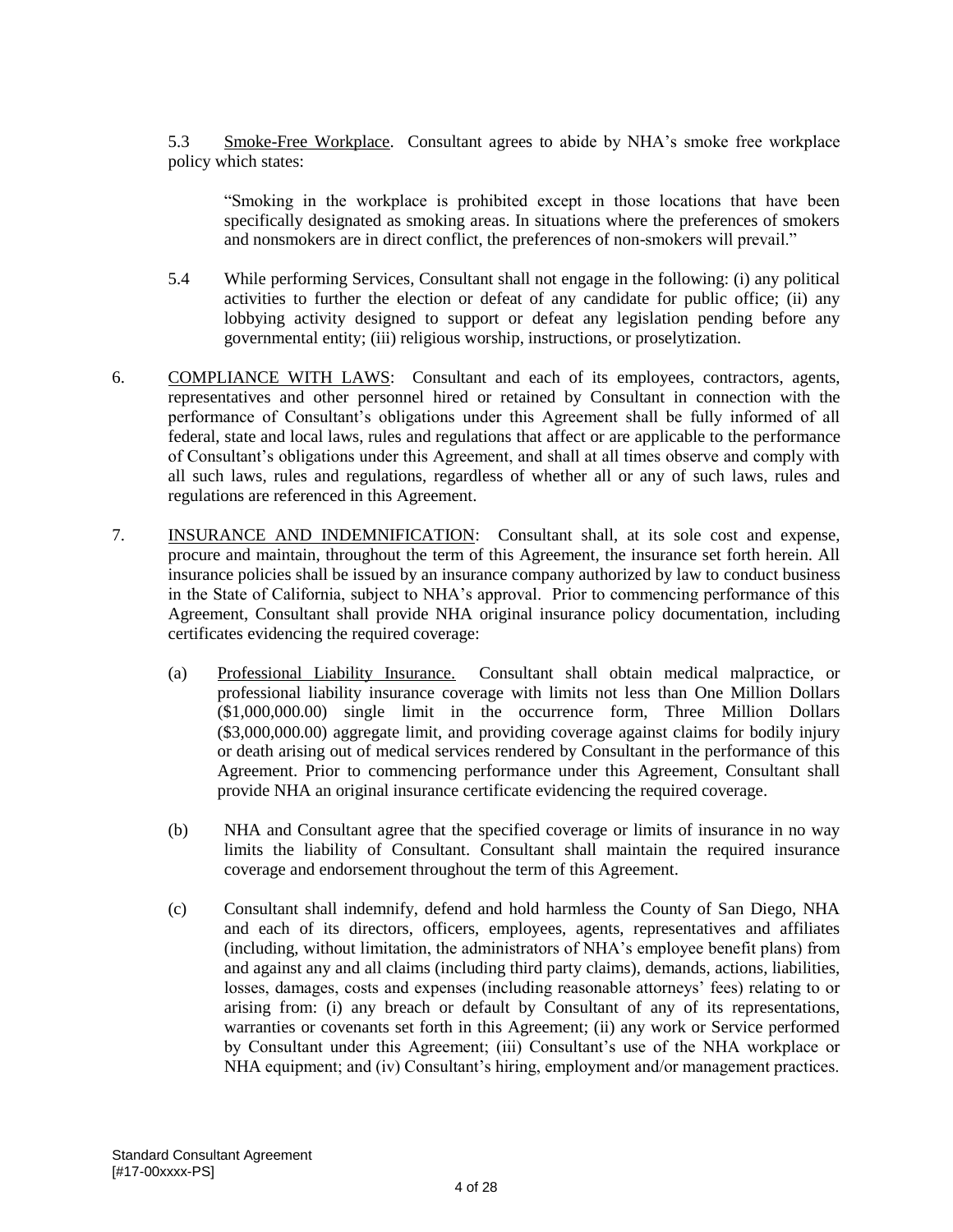- (d) NHA shall indemnify and hold harmless Consultant from and against all claims, damages, losses, and expenses including but not limited to attorneys' fees arising out of or resulting from Consultant's performance of the Services, provided that such claim, damage, loss or expense is not caused in whole or part by any negligent act or omission of Consultant, its subcontractors, or anyone directly or indirectly employed by Consultant whose acts may create liability, regardless of whether or not it is caused in part by a party indemnified hereunder.
- 8. INDEPENDENT CONTRACTOR: In providing services hereunder, Consultant shall, for all intents and purposes, be regarded as an independent contractor of NHA. Consultant shall be solely responsible for (i) all hiring/firing decisions; (ii) supervising its workers and working conditions; (iii) all taxes and applicable withholdings; (iv) wages and hours; and (v) other similar statutory obligations with respect to amounts paid by NHA to Consultant. Consultant is not an employee, partner or a joint venture participant of NHA, and Consultant has no right or authority to take any action or to enter into any contract or agreement on behalf of NHA or otherwise bind NHA in any manner, or incur any liability or make any representation on behalf of NHA.

Additionally, the Parties agree that NHA shall not have any right to control the manner, means or method by which Consultant performs its obligations under this Agreement; provided, however, that NHA shall be entitled (a) to determine the particular services to be performed by Consultant pursuant to this Agreement and to designate NHA's desired results of such services; (b) to determine the time and place for the performance of such services; and (c) to review and assess Consultant's performance of such services and the results thereof for the limited purposes of assuring that such services have been performed and such desired results have been obtained in a manner satisfactory to NHA.

- 9. COMPENSATION OF CONSULTANT'S PERSONNEL: Consultant shall be solely responsible for prompt payment of compensation to its personnel. Such prompt payment shall occur not later than thirty (30) days after Consultant receives payment from NHA pursuant to this Agreement and shall be paid out of such amounts as are paid to Consultant under this Agreement. Consultant shall pay and report, for all personnel assigned to perform any of the obligations of Consultant under this Agreement, all federal, state and local income tax withholding, social security taxes, and unemployment insurance applicable to such personnel. Consultant shall be solely responsible for any health or disability insurance, retirement benefits, or other welfare or pension benefits (if any) to which such personnel may be entitled.
- 10. PROJECT MANAGER: The Parties' respective designated representatives shall be the day-today contact persons during the performance of the Services provided under this Agreement. Consultant's Project Manager shall be its **[Consultant's Name]**. NHA's Project Manager shall be its **Director, Project Enable**. During the term of this Agreement Consultant agrees to communicate with NHA's Project Manager regarding the format of any final report(s) and deliverables, and the adequacy of the Services provided by Consultant. All submittals required of Consultant shall be delivered to NHA's Project Manager. However, NHA's Project Manager may not (a) award, renew, terminate or cancel this Agreement; (b) agree to, or sign any modifications to the Agreement; or (c) obligate NHA for payment outside the scope of the Agreement.
- 11. FORCE MAJEURE: Neither Party shall be liable or considered in default under this Agreement when the delay of performance (including NHA's failure to pay Consultant's compensation as contemplated in this Agreement) is caused by circumstances beyond its reasonable control and occurring without its fault or negligence, including failure of funding sources, suppliers, subcontractors and carriers, acts of civil or military authorities, national emergencies, fire, flood,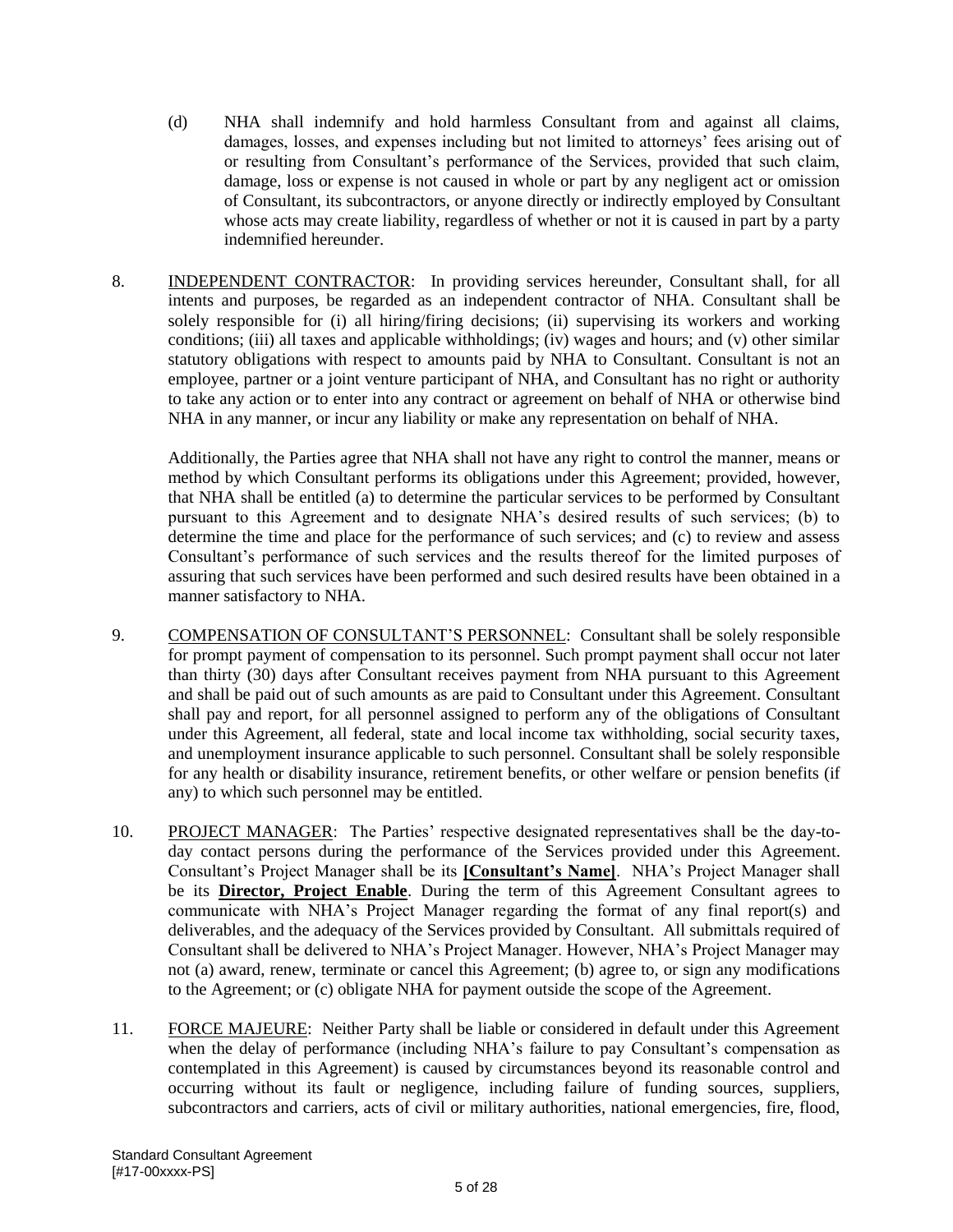acts of God, insurrection, and war (any such event, a "Force Majeure Event"); provided, that the Party invoking this Section (the "Invoking Party") immediately provides notice to the other Party and uses commercially reasonable efforts to resume its performance hereunder. The Party that receives notice of a Force Majeure Event from the Invoking Party may, at any time after the receipt of such notice, terminate this Agreement immediately upon written notice to the Invoking Party.

- 12. NON-EXCLUSIVITY: Consultant acknowledges and agrees that this Agreement does not grant Consultant the exclusive right or privilege to provide NHA with any or all of the Services that are the subject of this Agreement. NHA expressly reserves the right to contract with other Parties to obtain similar or identical services.
- 13. PUBLICITY: Consultant shall not publish or use NHA's name in any of its advertising, sales, promotional or other publicity materials without the prior written consent of NHA.
- 14. ATTORNEY'S FEES: The prevailing Party as to any disputes relating to this Agreement shall be entitled to recover from the other Party all costs, expenses and actual attorneys' fees incurred in connection with the enforcement or interpretation of, or any litigation or arbitration relating to this Agreement. Any judgment or order entered in any such action shall contain a specific provision providing for the recovery of attorneys' fees and costs incurred in enforcing such judgment. For purposes of this paragraph, attorneys' fees shall include, without limitation, fees incurred in the following: (a) post-judgment motions and appeals; (b) contempt proceedings; (c) garnishment, levee, debtor and third-party examinations; (d) discovery; and (e) bankruptcy proceedings, including without limitation, all motions, adversary proceedings and contested and uncontested matters in a case under Title 11 of the U.S. Code, where a party has appeared through counsel to protect its interests as a creditor under the Bankruptcy Code.
- 15. ENTIRE AGREEMENT OF THE PARTIES: The written terms and provisions of this Agreement and any documents attached and incorporated herein by reference, supersede any and all agreements, either oral or written, between the Parties hereto with respect to the subject matter hereof and contains all of the covenants and agreements between the Parties with respect to the subject matter herein. Each Party to this Agreement acknowledges that no representations, inducements, promises, or agreements (orally or written) have been made by any party, or anyone acting on behalf of any party, which are not embodied herein or incorporated herein by reference, and that no other agreement, statement, or promise not contained in this Agreement shall be valid or binding. The provisions of this Agreement have been negotiated by the Parties and each hereby waives any presumption relating to the interpretation of any contract provision against the drafter.
- 16. AMENDMENTS AND WAIVERS: This Agreement may not be amended or modified, nor may any of its terms be waived, except by a written instrument signed by the Parties hereto. No failure or delay by either party in exercising any right under this Agreement shall operate as a waiver thereof or of any other right, nor shall any single or partial exercise of any such right preclude any other or further exercise thereof, or of any other right. Each waiver or consent under any provision of this Agreement shall be effective only in the specific instance and for the specific purpose for which it was given.
- 17. SEVERABILITY: In the event any one or more of the provisions contained in this Agreement should be held invalid, illegal or unenforceable in any respect, the validity, legality and enforceability of the remaining provisions contained herein shall not in any way be affected or impaired thereby (it being understood that the invalidity of a particular provision in a particular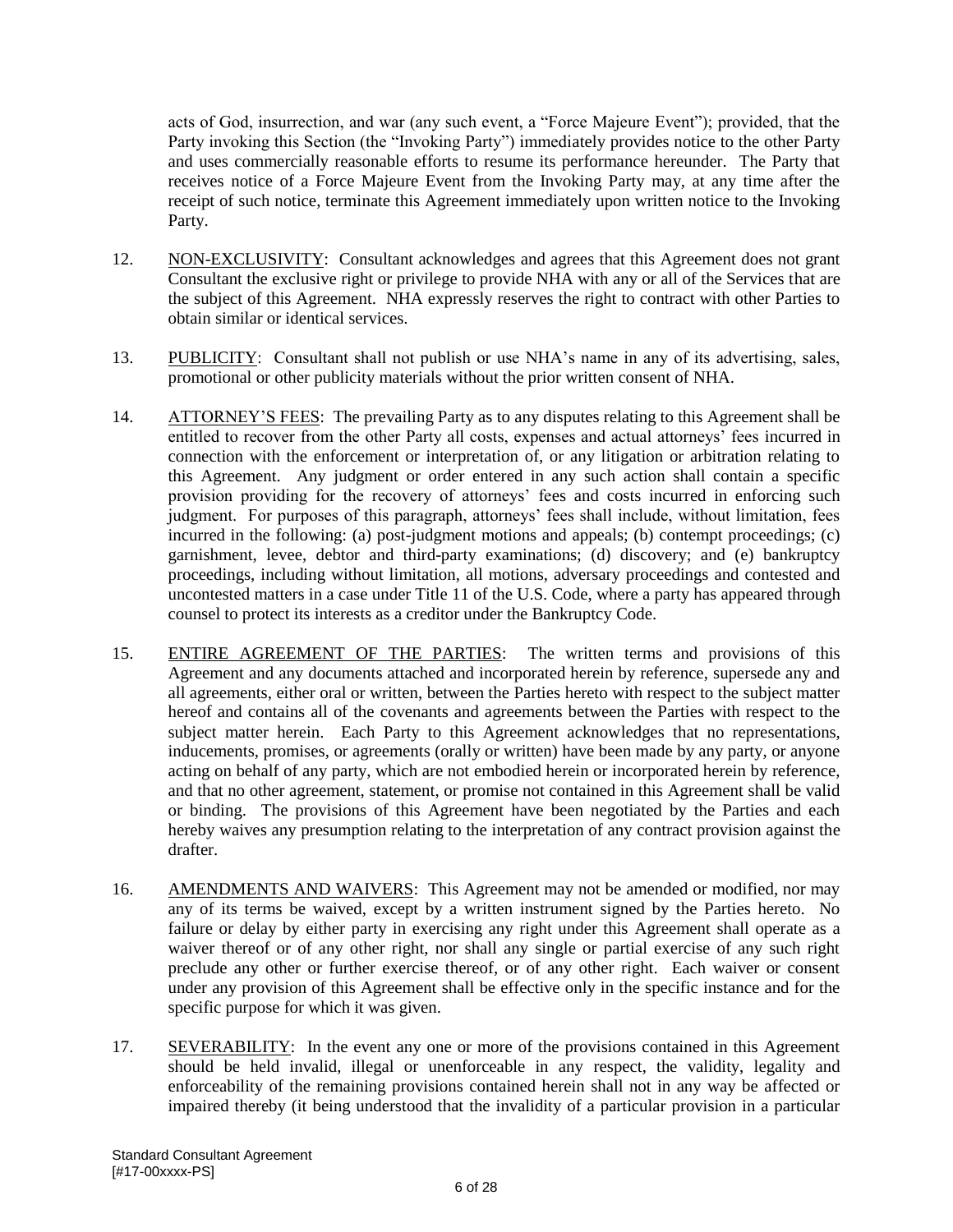jurisdiction shall not in and of itself affect the validity of such provision in any other jurisdiction), and the balance of this Agreement shall be interpreted as if such provisions were so excluded and shall be enforceable in accordance with its terms

- 18. SURVIVAL: The provisions set forth in Sections 2, 5, 7-9, 13, 17, and 27 of this Agreement shall survive the termination or expiration of this Agreement.
- 19. PARTIES IN INTEREST: This Agreement is enforceable only by Consultant and NHA. The terms of this Agreement are not a contract or assurance regarding compensation, continued employment or benefit of any kind to any of Consultant's personnel assigned to perform the obligations of Consultant under this Agreement, or any beneficiary of any such personnel, and no such personnel (or any beneficiary thereof) shall be deemed or considered a third-party beneficiary with respect to this Agreement.
- 20. ASSIGNMENT: Consultant may not assign this Agreement or any of its rights or obligations hereunder without the prior written consent of NHA. Any attempt by Consultant to assign any of its rights or obligations under this Agreement in violation of this Section shall be void. Subject to the foregoing, this Agreement shall be binding upon and inure to the benefit of the Parties hereto and their respective successors and permitted assigns.
- 21. HEADINGS: The titles of the articles, sections, subsections, paragraphs and subparagraphs of this Agreement are for convenience of reference only and are not to be considered in construing this Agreement.
- 22. COUNTERPARTS: This Agreement may be executed in two (2) or more counterparts and by facsimile, each of which shall be deemed to be an original, but all of which together shall constitute one and the same instrument.
- 23. GOVERNING LAW: This Agreement shall be governed by and construed in accordance with the internal laws of the State of California applicable to a contract executed and performed in such state, without giving effect to the conflicts of laws principles thereof.
- 24. SIGNATURE AUTHORITY: If Consultant is a corporation, partnership, trust or other entity, the individual or individuals signing this Agreement on behalf of Consultant represents to NHA that he or she has full authority to do so, has received all required consents, and that his or her signature (together with the signature or signatures of any other individual signing below on behalf of such corporation, partnership, trust or other entity) is (are) the only signatures required to bind Consultant.
- 25. NOTICES: Any notice required by this Agreement must be in writing and shall be deemed to have been sufficiently communicated (i) when personally delivered; or (ii) on the second business day after mailing by overnight delivery, postage prepaid:

# **to NHA addressed**: **with copies to**:

Director, Project Enable Legal Department 286 Euclid Avenue, Suite 102 5660 Copley Drive<br>
San Diego, California 92114 San Diego, California 92111 San Diego, California 92114

# **or to Consultant addressed**:

[Consultant's Address]

The Neighborhood House Association<br>
286 Euclid Avenue, Suite 102 5660 Copley Drive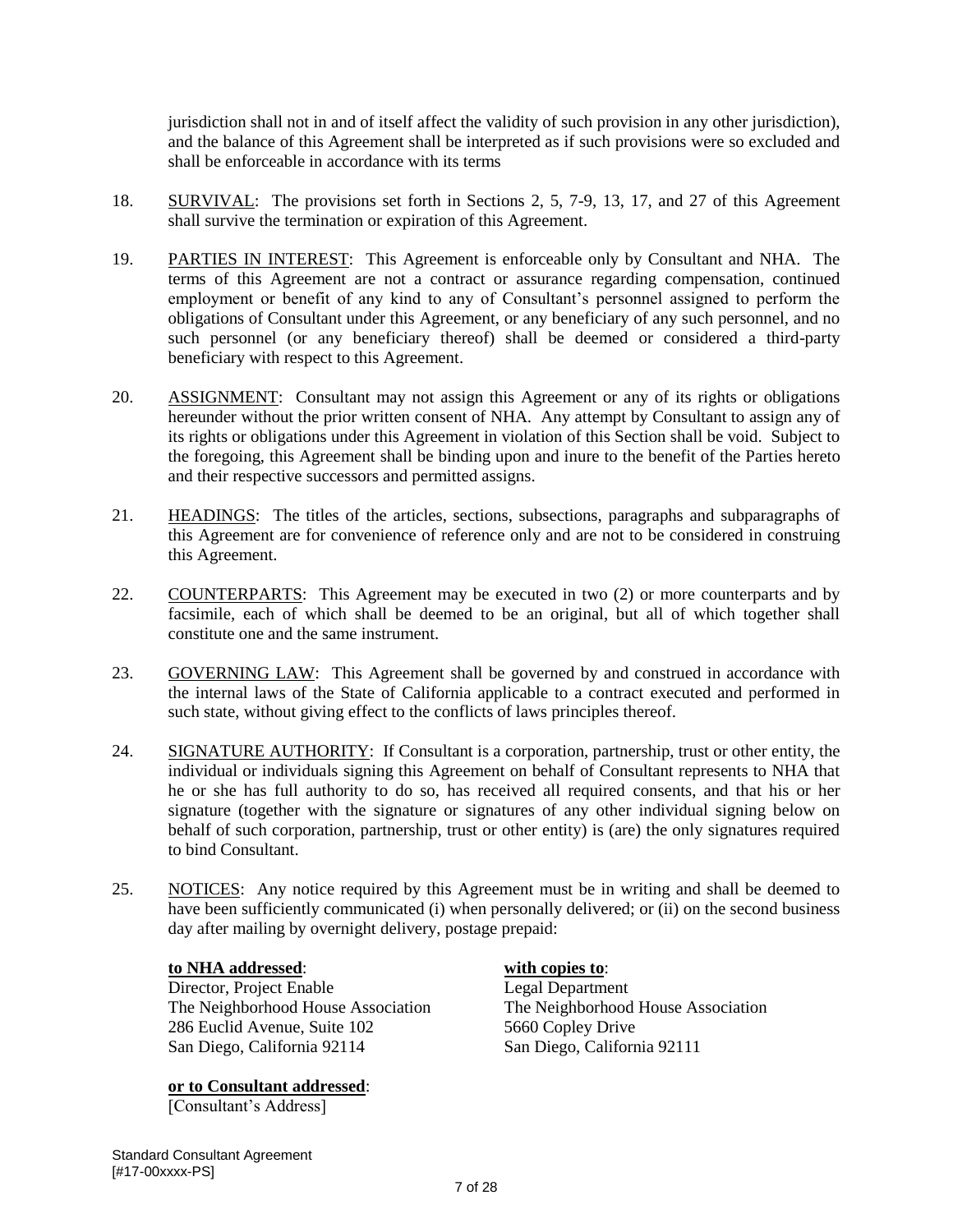- 26. NO WAIVER OF BREACH OR DEFAULT. Either Party's failure to strictly and/or promptly enforce any of its rights, including but not limited to declaring a default, requiring cure of default, and/or terminating this Agreement, shall not operate as a waiver of the default or breach of either Party's rights, nor shall it defeat or affect in any way the rights of either Party, with respect to any such continuing or subsequent default or breach.
- 27. CONFIDENTIALITY: During the term of this Agreement, Consultant may have or may be provided access to NHA's proprietary items or confidential information, including but not limited to the information acquired pursuant to Sections 2 above ("Confidential Information"). Consultant agrees to maintain the confidentiality of NHA's Confidential Information in accordance with this Section, Article 14 of the attached Exhibit A, and any separate nondisclosure agreement(s) which expressly reference the disclosures between the Parties. At a minimum, Consultant agrees that it shall not make NHA's Confidential Information available to any third party without the written consent of NHA and that title and ownership of the Confidential Information provided by one (1) Party to the other shall remain the exclusive property of that Party who has the right to possess the Confidential Information. Upon the date of automatic expiration, or early termination, of this Agreement, Consultant agrees to immediately return any Confidential Information belonging to NHA.
- 28. BACKGROUND CHECK(S) AUTHORIZED: Consultant hereby certifies to NHA that it has no prior criminal convictions, including convictions of a serious or violent felony as defined by the Education Code Section 44830.1, or sex offense as defined in Education Code Section 44010, or controlled substance offense as defined by Education Code Section 44011. To the extent required to confirm such, Consultant hereby authorizes NHA (or qualified third-parties hired by NHA) to conduct relevant background checks, in accordance with the County of San Diego Board of Supervisors Policy C-28, and applicable law.
- 29. CONFLICTS OF INTEREST: Consultant represents to NHA that it is not aware of any current relationships with vendors or other professional groups conducting business with NHA that would be considered a conflict of interest for either party to this Agreement. It is further understood that any situation arising out of Consultant's acceptance of this Agreement, or during Consultant's performance of the Scope of Work, which may be perceived or questioned as a conflict of interest must be immediately disclosed to NHA's Project Manager.
- 30. PHYSICIAN-INDUSTRY RELATIONSHIP DISCLOSURES: Consultant shall have an ongoing duty to disclose, to NHA's Project Manager, all of its physician-industry/physician-pharma relationships, including but not limited to those where Consultant (i) has an interest in any company whose pharmaceutical product(s) are prescribed to NHA program participants, and (ii) where Consultant is compensated in the amount of \$2,000 (or more) annually.

# [SIGNATURE PAGE FOLLOWS]

**IN WITNESS WHEREOF**, the Parties hereto have caused this Agreement to be signed in their names and on their behalf by the duly authorized representatives, effective the date first written above.

# **[Consultant] The Neighborhood House Association**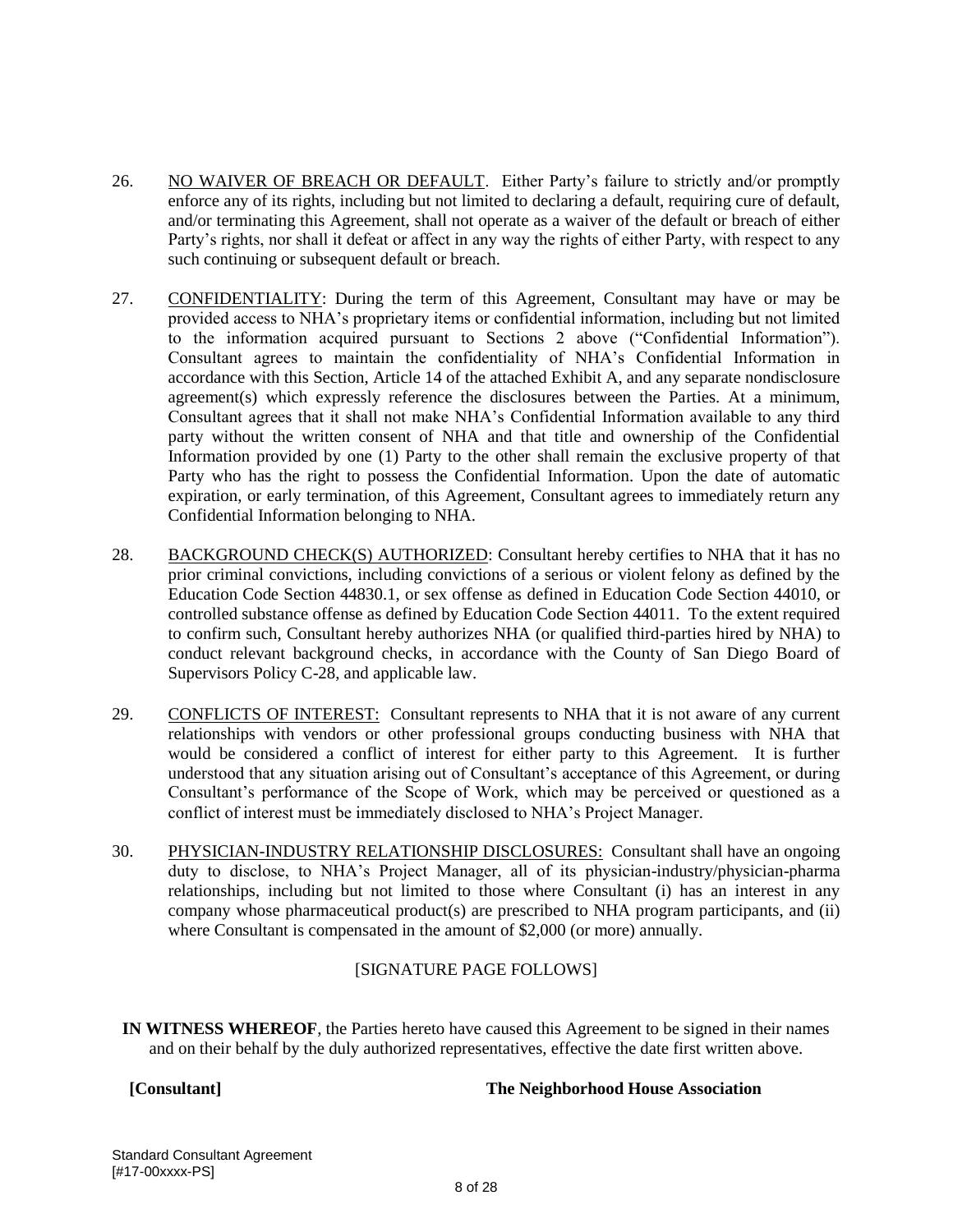| By |              |  |
|----|--------------|--|
|    | [Consultant] |  |
|    | Its: [Title] |  |

By \_\_\_\_\_\_\_\_\_\_\_\_\_\_\_\_\_\_\_\_\_\_\_\_\_\_\_\_\_\_

 Rudolph A. Johnson, III Its: President and CEO

Approved as to form and legality:

Dwight D. Smith Executive VP, General Counsel The Neighborhood House Association

\_\_\_\_\_\_\_\_\_\_\_\_\_\_\_\_\_\_\_\_\_\_\_\_\_\_\_\_\_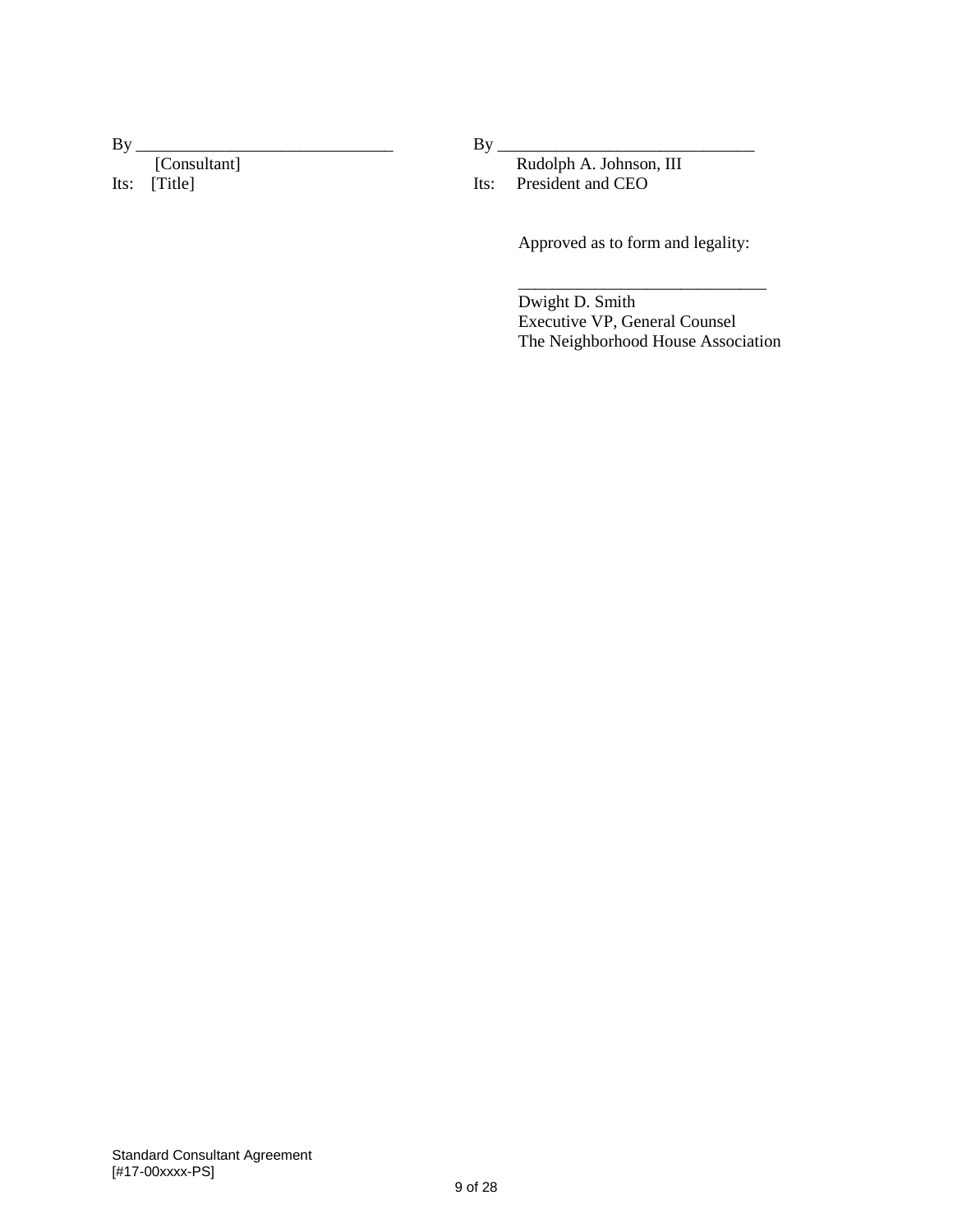# **EXHIBIT "A"** SCOPE OF WORK

Consultant shall provide the following services:

- 1. Conduct a minimum of 3 intakes per week.
- 2. Assess and manage clients with mental health, substance abuse, and co-occurring conditions; assess diagnosis, plan, implement and evaluate psychiatric care for those receiving mental health services.
- 3. Assessments shall be provided as part of an integrated, bio-psychosocial, rehabilitation model in a culturally appropriate atmosphere of healing.
- 4. Analyze and evaluate client data and/or examination findings to diagnose nature and extent of mental disorder.
- 5. Prescribe, direct and administer psychotherapeutic or medications to treat mental, emotional, or behavioral disorders.
- 6. Provide psychiatric consultation, medication management services, and education to psychiatric clients.
- 7. Complete initial psychiatric evaluations for new clients, including an assessment for cooccurring disorders and/or a bio-psychosocial assessment as required.
- 8. Communicate effectively with a variety of individuals representing diverse cultures and backgrounds and function calmly in situations, which require a high degree of sensitivity, tact, and diplomacy.
- 9. Prescribe psychotropic and related medications based on clinical indicators of a client's status, including results of diagnostic and lab test as appropriate to treat symptoms of psychiatric disorders and improve functional health status; administers/monitors the use of and notes reactions to psychotropic drugs and other medications.
- 10. Monitor the physiological and psychological effects (and side effects) of the medications prescribed to program clients, on a regular basis (4 to 12 weeks for routine clients), and make appropriate interventions and modifications when necessary.
- 11. Conduct consultation with clients' family members, case managers, and/or caregivers.
- 12. Collaborate with physicians, nurse practitioners, psychiatric nurses, psychologists, social workers and other professionals to discuss treatment plans and progress.
- 13. Unless otherwise agreed to in writing by the agency, consultant will not be required to perform services on-call or after regular business hours.
- 14. Perform timely, accurate, and concise documentation of client care.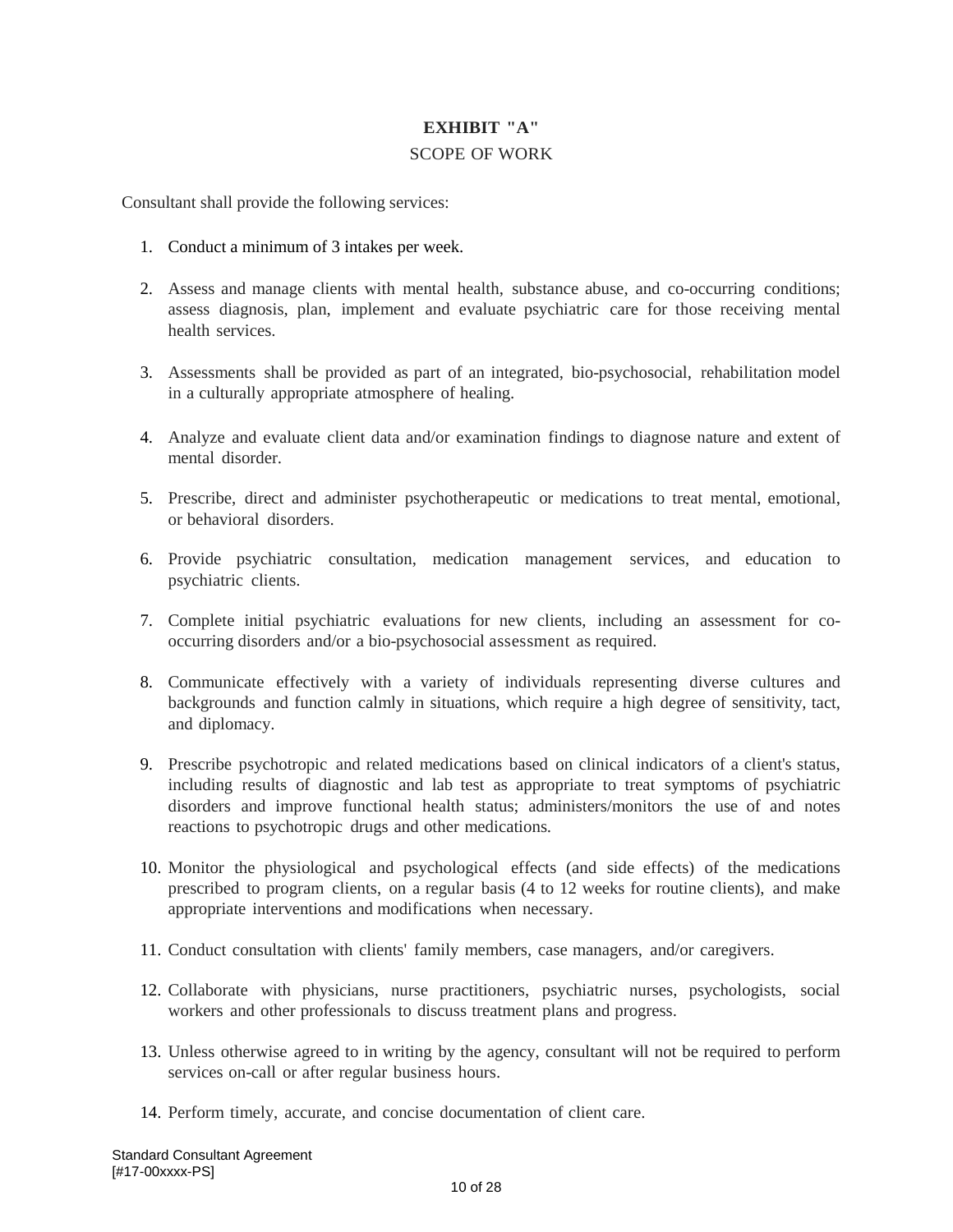- 15. Assess clients in crises and facilitates prompt resolution via administering medication, crisis counseling, and/or or referral to other services.
- 16. Consult and collaborate with members of the treatment team to assist clients in obtaining, and making appropriate referrals for necessary or requested services, physicians, nurses, social workers, and counselors and other health professionals to assist clients in obtaining, and makes appropriate referrals for necessary or requested services.
- 17. Participate in shared program operational responsibilities, such as utilization and transition reviews.
- 18. Prepare a comprehensive health history of clients, records findings of assessments; and plans of care, follow-up examinations, and subsequent evaluations.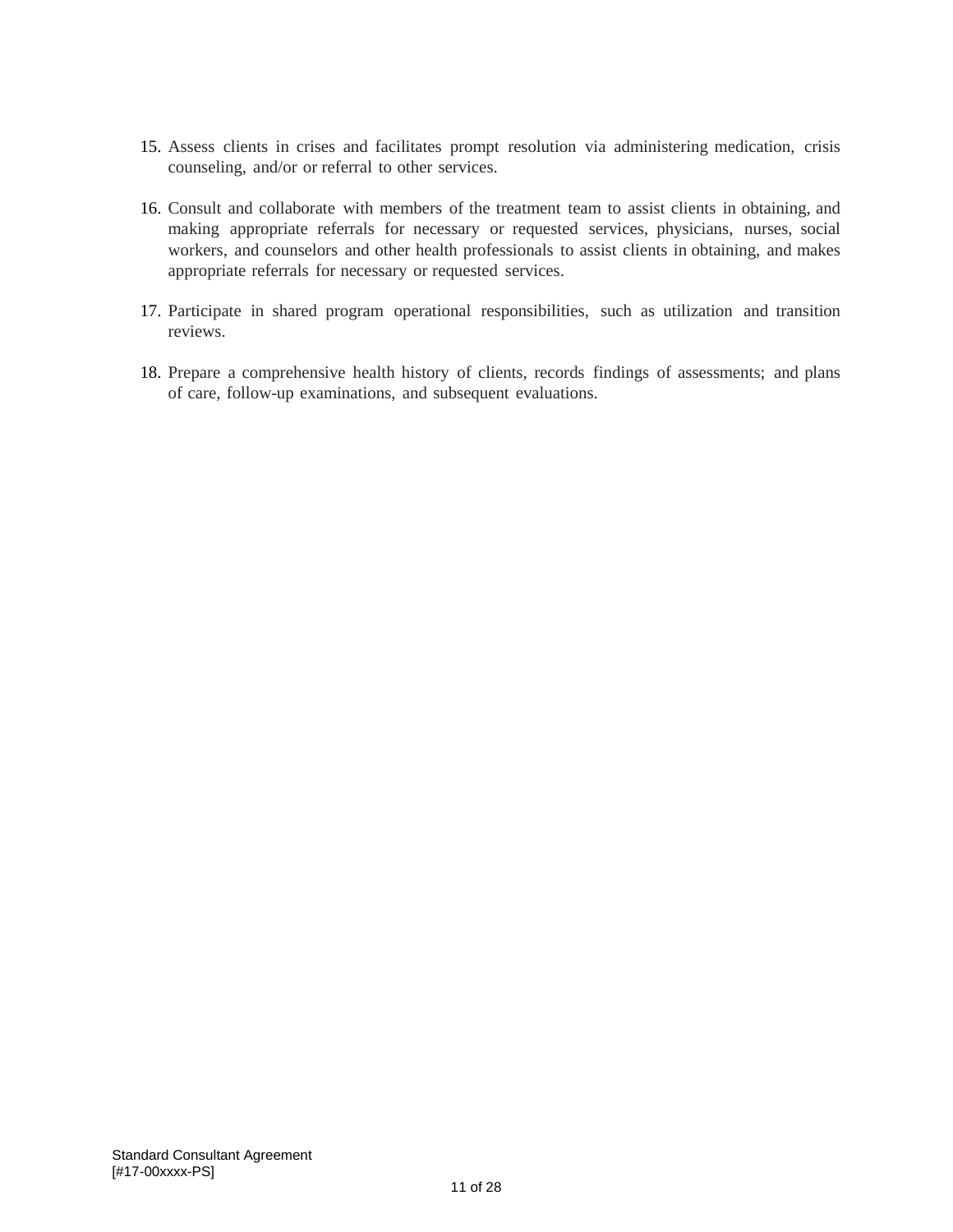# **EXHIBIT "B"** COUNTY OF SAN DIEGO MANDATORY CLAUSES

### **ARTICLE 3 DISENTANGLEMENT**

### 3.1 General Obligations

At NHA's discretion, Contractor shall accomplish a complete transition of the services as set forth in this Agreement (for purposes of this Article 3.1, the services include those listed in Section 2 of the Agreement, entitled, "Duties of Consultant," and shall be referred to as the "Disentangled Services") being terminated from Contractor and the Subcontractors to NHA, or to any replacement provider designated by NHA, without any interruption of or adverse impact on the Disentangled Services or any other services provided by third parties. This process shall be referred to as the Disentanglement. Contractor shall fully cooperate with NHA and any new service provider and otherwise promptly take all steps, including, but not limited to providing to NHA or any new service provider all requested information or documentation, required to assist NHA in effecting a complete Disentanglement. Contractor shall provide all information or documentation regarding the Disentangled Services or as otherwise needed for Disentanglement, including, but not limited to, data conversion, client files, interface specifications, training staff assuming responsibility, and related professional services. Contractor shall provide for the prompt and orderly conclusion of all work required under the Agreement, as NHA may direct, including completion or partial completion of projects, documentation of work in process, and other measures to assure an orderly transition to NHA or NHA's designee of the Disentangled Services. All Contractor work done as part of the Disentanglement shall be performed by Contractor and will be reimbursed by NHA at no more than Contractor's costs, up to the total amount of this Agreement. Contractor shall not receive any additional or different compensation for the work otherwise required by the Agreement. Contractor's obligation to provide the Services shall not cease until the earlier of the following: 1) The Disentanglement is satisfactory to NHA, including the performance by Contractor of all asset-transfers and other obligations of Contractor provided in this Paragraph, has been completed to NHA's reasonable satisfaction or 2) twelve (12) months after the Expiration Date of the Agreement.

### 3.2 Disentanglement Process

The Disentanglement process shall begin on any of the following dates: (i) the date NHA notifies Contractor that no funds or insufficient funds have been appropriated so that the Term shall be terminated pursuant to the Agreement, and this Exhibit, Article 7; (ii) the date designated by NHA not earlier than sixty (60) days prior to the end of any initial or extended term that NHA has not elected to extend pursuant to the Agreement's, Signature Page, Contract Term; or (iii) the date any Termination Notice is delivered, if NHA elects to terminate any or all of the Services pursuant to the Agreement, and this Exhibit, Article 7. Subject to the Agreement Contractor's obligation to perform Disentangled Services, and NHA's obligation to pay for Disentangled Services, shall expire: (A) when funds appropriated for payment under this Agreement are exhausted, as provided in Section 3 of the Agreement, entitled "Compensation"; (B) at the end of the initial or extended term set forth in Section 1 of the Agreement; or (C) on the Termination Date, pursuant to this Exhibit, Article 7 (with the applicable date on which Contractor's obligation to perform the Services expires being referred to herein as the "Expiration Date"). Contractor and NHA shall discuss in good faith a plan for determining the nature and extent of Contractor's Disentanglement obligations and for the transfer of the Disentangled Services in process provided, however, that Contractor's obligation under this Agreement to provide all Disentangled Services shall not be lessened in any respect.

### 3.3 Specific Obligations

The Disentanglement shall include the performance of the following specific obligations:

3.3.1 No Interruption or Adverse Impact

Contractor shall cooperate with NHA and all of NHA's other service providers to ensure a smooth transition at the time of Disentanglement, with no interruption of Disentangled Services or other work required under the Agreement, no adverse impact on the provision of Disentangled Services or other work required under the Agreement or NHA's activities, no interruption of any services provided by third parties, and no adverse impact on the provision of services provided by third parties.

3.3.2 Third-Party Authorizations

Without limiting the obligations of Contractor pursuant to any other clause in Exhibit A herein, Contractor shall, subject to the terms of any third-party contracts, procure at no charge to NHA any third-party authorizations necessary to grant NHA the use and benefit of any third-party contracts between Contractor and third-party contractors used to provide the Disentangled Services, pending their assignment to NHA. Similarly, at NHA's direction, Contractor shall obtain all legally necessary client consents or authorizations legally necessary to transfer client data to NHA or any new service provider.

# 3.3.3 Return, Transfer and Removal of Assets<br>3.3.3.1 Contractor shall return to NH

- Contractor shall return to NHA all NHA assets in Contractor's possession.
- 3.3.3.2 NHA shall be entitled to purchase at net book value those Contractor assets used for the provision of Disentangled Services to or for NHA, other than those assets expressly identified by the Parties as not being subject to this provision. Contractor shall promptly remove from NHA's premises, or the site of the work being performed by Contractor for NHA, any Contractor assets that NHA, or its designee, chooses not to purchase under this provision.
- 3.3.4 Delivery of Documentation Contractor shall deliver to NHA or its designee, at NHA's request, all documentation and data related to NHA, including, but not limited to, the NHA Data and client files, held by Contractor, and Contractor shall destroy all copies thereof not turned over to NHA, all at no charge to NHA. Notwithstanding the foregoing, Contractor may retain one (1) copy of the documentation and data, excluding NHA Data, for archival purposes or warranty support.
- 3.4 Findings Confidential. Any reports, information, data, etc., given to or prepared or assembled by Contractor under this Agreement which the NHA requests to be kept as confidential shall not be made available to any individual or organization by the Contractor without the prior written approval of the NHA.
- 3.5 Publication, Reproduction or Use of Materials. No material produced, in whole or in part, under this Agreement shall be subject to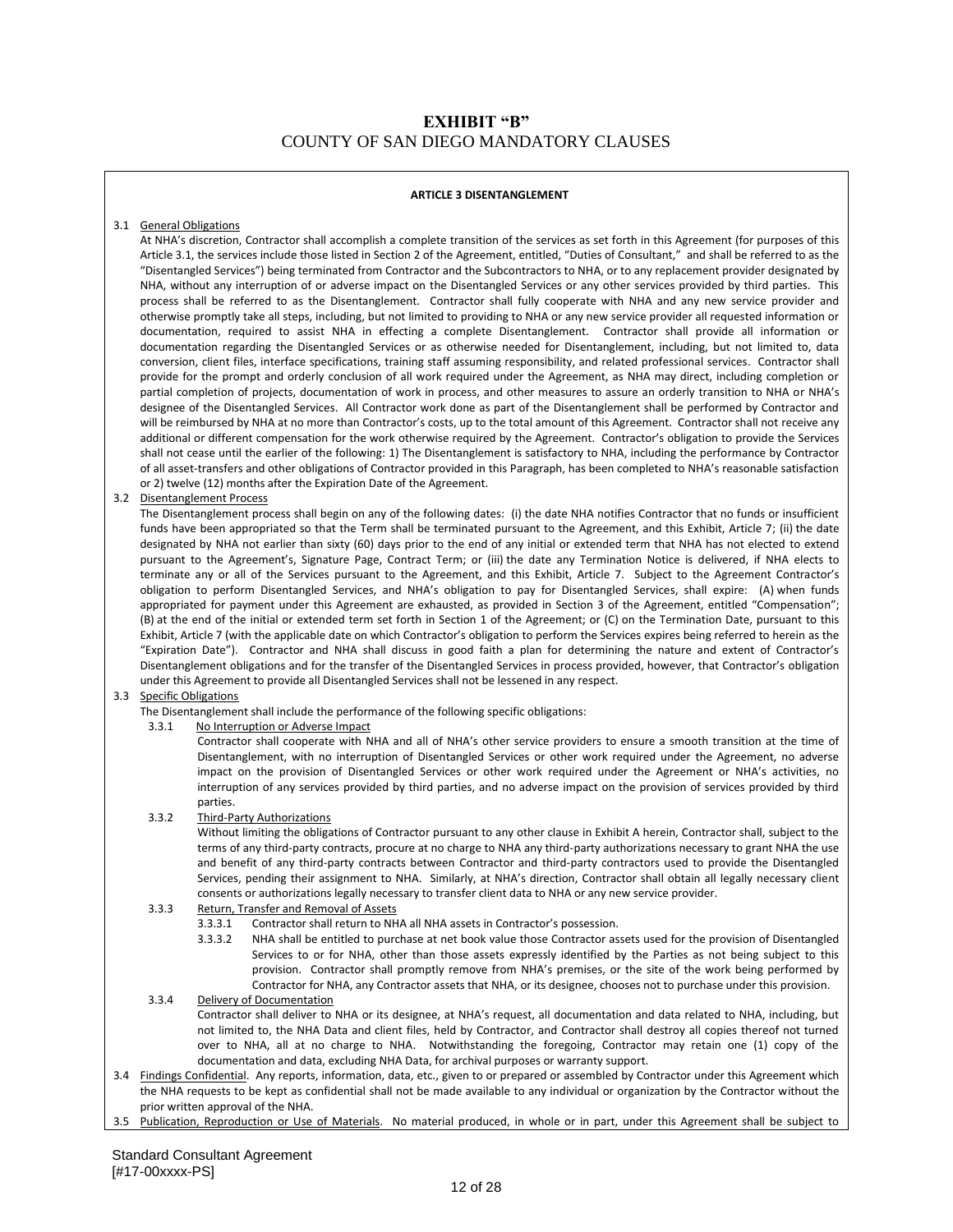copyright in the United States or in any other country. NHA shall have unrestricted authority to publish, disclose, distribute and otherwise use, in whole or in part, any reports, data or other materials prepared under this Agreement. All reports, data and other materials prepared under this Agreement shall be the property of NHA upon completion of this Agreement.

### **ARTICLE 7 TERMINATION**

7.1 Termination For Default. Upon Contractor's breach of this Agreement, NHA shall have the right to terminate this Agreement, in whole or part. Prior to termination for default, NHA will send Contractor written notice specifying the cause. The notice will give Contractor ten (10) days from the date the notice is issued to cure the default or make progress satisfactory to NHA in curing the default, unless a different time is given in the notice. If NHA determines that the default contributes to the curtailment of an essential service or poses an immediate threat to life, health or property, NHA may terminate this Agreement immediately upon issuing oral or written notice to the Contractor without any prior notice or opportunity to cure. In the event of termination under this Article, all finished or unfinished documents, and other materials, prepared by Contractor under this Agreement shall become the sole and exclusive property of NHA.

In the event of such termination, NHA may purchase or obtain the supplies or services elsewhere, and Contractor shall be liable for the difference between the prices set forth in the terminated order and the actual cost thereof to NHA. The prevailing market price shall be considered the fair repurchase price. Notwithstanding the above, Contractor shall not be relieved of liability to NHA for damages sustained by NHA by virtue of any breach of this Agreement by Contractor, and NHA may withhold any reimbursement to Contractor for the purpose of off-setting until such time as the exact amount of damages due NHA from Contractor is determined.

If, after notice of termination of this Agreement under the provisions of this clause, it is determined for any reason that the Contractor was not in default under the provisions of this clause, the rights and obligations of the parties shall, if this Agreement contains a clause providing for termination for convenience of NHA, be the same as if the notice of termination had been issued pursuant to such clause.

- 7.2 Damages For Delay. If Contractor refuses or fails to prosecute the work, or any separable part thereof, with such diligence as shall ensure its completion within the time specified in this Agreement, or any extension thereof, or fails to complete said work within such time, NHA will be entitled to the resulting damages caused by the delay. Damages will be the cost to NHA incurred as a result of continuing the current level and type of service over that cost that would be incurred had the Agreement segments been completed by the time frame stipulated and any other damages suffered by NHA.
- 7.3 NHA Exemption From Liability. In the event there is a reduction of funds made available by NHA to Contractor under this or subsequent Agreements, NHA and its board members, officers and employees shall incur no liability to Contractor and shall be held harmless from any and all claims, demands, losses, damages, injuries, or liabilities arising directly or from such action.
- 7.4 Full Cost Recovery Of Investigation And Audit Costs. Contractor shall reimburse NHA for all direct and indirect expenditures incurred in conducting an audit/investigation when Contractor is found in violation (material breach) of the terms of the Agreement. Reimbursement for such costs shall be withheld from any amounts due to Contractor pursuant to the payment terms of the Agreement, or from any other amounts due to Contractor from NHA.
- 7.5 Termination For Convenience. NHA may, by written notice stating the extent and effective date terminate this Agreement for convenience in whole or in part, at any time. NHA shall pay the Contractor as full compensation for work performed in accordance with the terms of this Contract until such termination:
	- 7.5.1 The unit or pro rata price for any delivered and accepted portion of the work.
	- 7.5.2 A reasonable amount, as costs of termination, not otherwise recoverable from other sources by the Contractor as approved by NHA, with respect to the undelivered or unaccepted portion of the order, provided compensation hereunder shall in no event exceed the total price.
	- 7.5.3 In no event shall NHA be liable for any loss of profits on the resulting order or portion thereof so terminated.<br>7.5.4 NHA's termination of this Agreement for convenience shall not preclude NHA from taking any action
	- NHA's termination of this Agreement for convenience shall not preclude NHA from taking any action in law or equity against Contractor for:
		- 7.5.4.1 Improperly submitted claims, or
		- 7.5.4.2 Any failure to perform the work in accordance with the Statement of Work, or
		- 7.5.4.3 Any breach of any term or condition of the Agreement, or
		- 7.5.4.4 Any actions under any warranty, express or implied, or
		- 7.5.4.5 Any claim of professional negligence, or
		- 7.5.4.6 Any other matter arising from or related to this Agreement, whether known, knowable or unknown before, during or after the date of termination.
- 7.6 NHA reserves the right to terminate and/or prohibit, without prior notice, contractor and contractor's employees, subcontractors, or consultants from accessing NHA data systems, NHA owned software applications, including websites, domain names, platforms, physical files, and/or treating patients/clients.
- 7.7 Suspension Of Work. The Project Manager may order the Contractor, in writing, to suspend, delay, or interrupt all or any part of the work of this contract for the period of time that the Project Manager determines appropriate for the convenience of the County and/or Government.
- 7.8 Remedies Not Exclusive. The rights and remedies of NHA provided in this article shall not be exclusive and are in addition to any other rights and remedies provided by law or under resulting order.

### **ARTICLE 8 COMPLIANCE WITH LAWS AND REGULATIONS**

- **8.1** Compliance with Laws and Regulations. Contractor shall at all times perform its obligations hereunder in compliance with all applicable Federal, State, NHA, and local laws, rules, and regulations, current and hereinafter enacted, including facility and professional licensing and/or certification laws and keep in effect any and all licenses, permits, notices and certificates as are required. Contractor shall further comply with all laws applicable to wages and hours of employment, occupational safety, and to fire safety, health and sanitation.
- **8.2** Contractor Permits and License. Contractor certifies that it possesses and shall continue to maintain or shall cause to be obtained and maintained, at no cost to NHA, all approvals, permissions, permits, licenses, and other forms of documentation required for it and its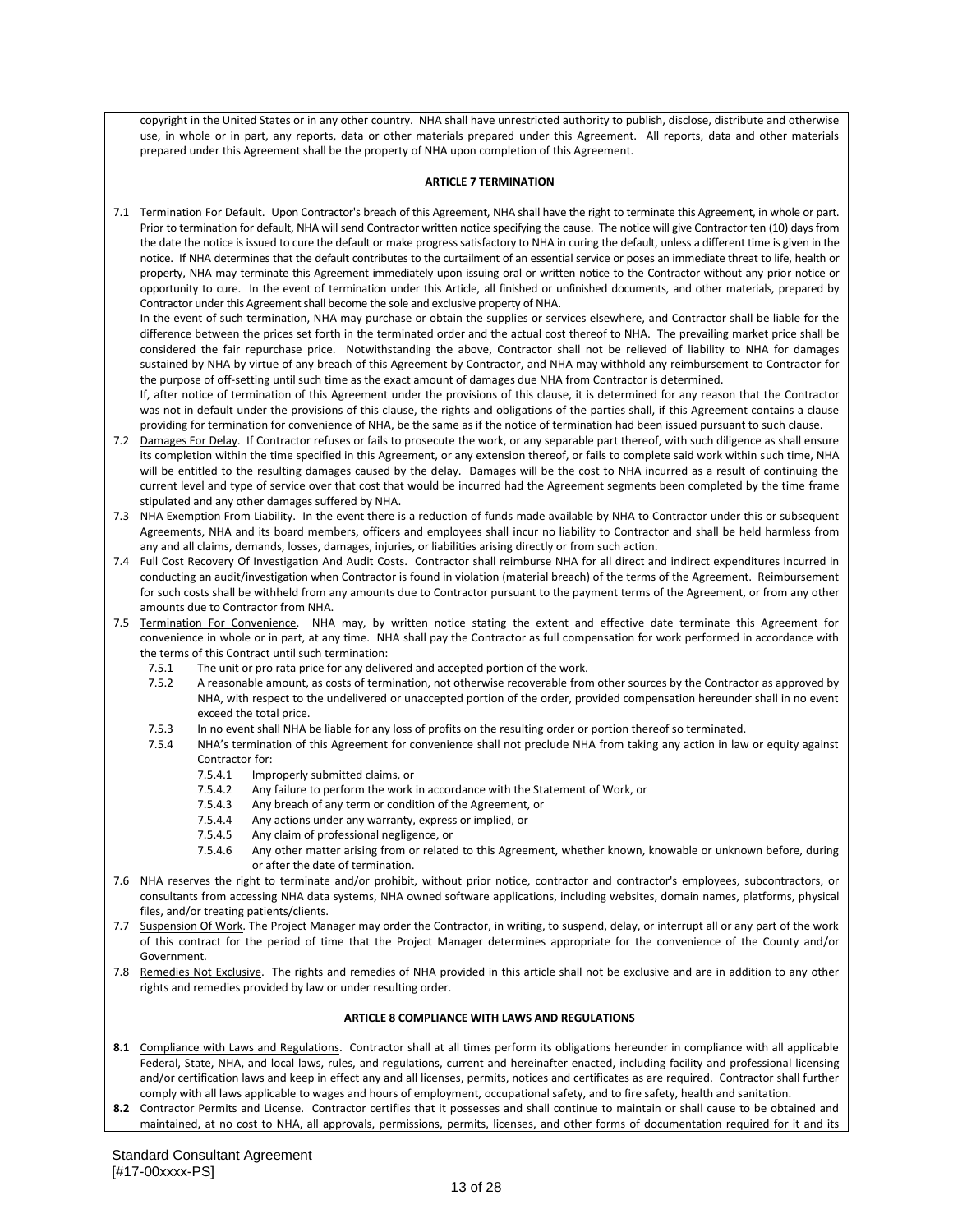employees to comply with all existing foreign or domestic statutes, ordinances, and regulations, or other laws, that may be applicable to performance of services hereunder. NHA reserves the right to reasonably request and review all such applications, permits, and licenses prior to the commencement of any services hereunder.

- 8.3 Equal Opportunity. Contractor shall comply with the provisions of [Title VII of the Civil Rights Act of 1964](http://www.eeoc.gov/policy/vii.html) in that it will not discriminate against any individual with respect to his or her compensation, terms, conditions, or privileges of employment nor shall Contractor discriminate in any way that would deprive or intend to deprive any individual of employment opportunities or otherwise adversely affect his or her status as an employee because of such individual's race, color, religion, sex, national origin, age, handicap, medical condition, sexual orientation or marital status.
- **8.4** Affirmative Action. Each Contractor of services and supplies employing fifteen (15) or more full-time permanent employees, shall comply with the Affirmative Action Program for Vendors as set forth in **[Article IIIk \(commencing at Section 84\)](http://www.amlegal.com/nxt/gateway.dll?f=templates&fn=default.htm&vid=amlegal:sandiegoco_ca_mc)** of the San Diego County Administrative Code, which program is incorporated herein by reference. A copy of this Affirmative Action Program will be furnished upon request by County Contracting Officer or from the County of San Diego Internet web-site [\(www.co.san-diego.ca.us\)](http://www.co.san-diego.ca.us/).
- **8.5** Non Discrimination. Contractor shall ensure that services and facilities are provided without regard to ethnic group identification, race, color, nation origin, creed, religion, age, sex, or physical, mental disability, political affiliation and marital status in accordance with Title IX [of the Education Amendments of 1972;](http://www.dol.gov/oasam/regs/statutes/titleIX.htm) [Title VII of the Civil Rights Act of 1964](http://www.eeoc.gov/policy/vii.html) (42 U.S.C. 2000-d), th[e Age Discrimination of 1975 \(42 U.S.C.](http://www.dol.gov/oasam/regs/statutes/Age_act.htm)  [6101\),](http://www.dol.gov/oasam/regs/statutes/Age_act.htm) [Article 9.5, Chapter 1, Part 1, Division 2, Title 2 \(Section 11135, et seq\) of the California Government Code,](http://law.justia.com/california/codes/gov/11135-11139.8.html) [Title 9, Chapter 4,](http://weblinks.westlaw.com/result/default.aspx?action=Search&cfid=1&cnt=DOC&db=CA%2DADC&eq=search&fmqv=c&fn=%5Ftop&method=TNC&n=1&origin=Search&query=CI%28%22CA+ADC+S+10800%22%29&rlt=CLID%5FQRYRLT322185814151&rltdb=CLID%5FDB21788175814151&rlti=1&rp=%2Fsearch%2Fdefault%2Ewl&rs=GVT1%2E0&service=Search&sp=CCR%2D1000&srch=TRUE&ss=CNT&sskey=CLID%5FSSSA41788175814151&tempinfo=FIND&vr=2%2E0)  [Subchapter 6 \(Section 10800, et seq.\) of the CCR](http://weblinks.westlaw.com/result/default.aspx?action=Search&cfid=1&cnt=DOC&db=CA%2DADC&eq=search&fmqv=c&fn=%5Ftop&method=TNC&n=1&origin=Search&query=CI%28%22CA+ADC+S+10800%22%29&rlt=CLID%5FQRYRLT322185814151&rltdb=CLID%5FDB21788175814151&rlti=1&rp=%2Fsearch%2Fdefault%2Ewl&rs=GVT1%2E0&service=Search&sp=CCR%2D1000&srch=TRUE&ss=CNT&sskey=CLID%5FSSSA41788175814151&tempinfo=FIND&vr=2%2E0) and [California Dept of Social Services Manual of Policies and Procedures \(CDSS MPP\)](http://www.cdss.ca.gov/getinfo/pdf/3cfcman.pdf)  [Division 21.](http://www.cdss.ca.gov/getinfo/pdf/3cfcman.pdf)
- 8.6 AIDS Discrimination. Contractor shall not deny any person the full and equal enjoyment of, or impose less advantageous terms, or restrict the availability of, the use of any NHA facility or participation in any NHA funded or supported service or program on the grounds that such person has Acquired Immune Deficiency Syndrome, AIDS-related complex (ARC), or AIDS-related status (ARS), as those terms are defined i[n Chapter 1, Section 32.1203, San Diego County Code of Regulatory Ordinances.](http://www.amlegal.com/nxt/gateway.dll?f=templates&fn=default.htm&vid=amlegal:sandiegoco_ca_mc)
- 8.7 [American With Disabilities Act \(ADA\) 1990.](http://www.ada.gov/pubs/ada.htm) Contractor shall not discriminate against qualified people with disabilities in employment, public services, transportation, public accommodations and telecommunications services in compliance with the Americans with Disabilities Act (ADA) and California Administrative Code Title 24.
- **8.8** Political Activities Prohibited. None of the funds, provided directly or indirectly, under this Agreement shall be used for any political activities or to further the election or defeat of any candidate for public office. Contractor shall not utilize or allow its name to be utilized in any endorsement of any candidate for elected office. Neither the Agreement nor any funds provided thereunder shall be utilized in support of any partisan political activities, or activities for or against the election of a candidate for an elected office.
- **8.9** Lobbying. Contractor agrees to comply with the lobbying ordinances of the County of San Diego and to assure that its officers and employees comply before any appearance before the County Board of Supervisors. Except as required by this Agreement, none of the funds provided under this Agreement shall be used for publicity or propaganda purposes designed to support or defeat any legislation pending before State and Federal Legislatures, the Board of Supervisors of the County, or before any other local governmental entity. This provision shall not preclude Contractor from seeking necessary permits, licenses and the like necessary for it to comply with the terms of this Agreement.
- 8.10 Religious Activity Prohibited. There shall be no religious worship, instructions or proselytization as part of or in connection with the performance of this Agreement.
- 8.11 Drug and Alcohol-Free Workplace. NHA, in recognition of individual rights to work in a safe, healthful and productive work place, has adopted a requirement for a drug and alcohol free work place, County of San Diego Drug and Alcohol Us[e Policy C-25.](http://www.sdcounty.ca.gov/cob/policy/index.html#sectionc) This policy provides that all County-employed Contractors and Contractor employees shall assist in meeting this requirement.
	- 8.11.1 As a material condition of this Agreement, the Contractor agrees that the Contractor and the Contractor employees, while performing service for NHA, on NHA property, or while using NHA equipment:
		- 8.11.1.1 Shall not be in any way impaired because of being under the influence of alcohol or a drug.
		- 8.11.1.2 Shall not possess an open container of alcohol or consume alcohol or possess or be under the influence of an illegal drug.
		- 8.11.1.3 Shall not sell, offer, or provide alcohol or an illegal drug to another person; provided, however, that the foregoing restriction shall not be applicable to a Contractor or Contractor employee who as part of the performance of normal job duties and responsibilities prescribes or administers medically prescribed drugs.
	- 8.11.2 Contractor shall inform all employees who are performing service for NHA on NHA property or using NHA equipment of the objective of a safe, healthful and productive work place and the prohibition of drug or alcohol use or impairment from same while performing such service for NHA.
	- 8.11.3 NHA may terminate for default or breach this Agreement, and any other Agreement the Contractor has with NHA, if the Contractor, or Contractor employees are determined by the Project Manager not to be in compliance with the conditions listed herein.

### 8.12 [Board of Supervisors' Policies](http://www.sdcounty.ca.gov/cob/policy/index.html). Contractor represents that it is familiar, and shall use its best efforts to comply, with the following policies of the Board of Supervisors:

- 8.12.1 Board Policy B-67, which encourages the County's Contractors to offer products made with recycled materials, reusable products, and products designed to be recycled to the County in response to the County's requirements; and
- 8.12.2 Board Policies B-53 and B-39a, which encourage the participation of small and disabled veterans' business enterprises in County procurements; and
- 8.12.3 Zero Tolerance For Fraudulent Conduct In County Services. Contractor shall comply with County of San Diego Board of Supervisors Policy A-120 "Zero Tolerance for Fraudulent Conduct in County Services." There shall be "Zero Tolerance" for fraud committed by Contractors in the administration of County programs and the provision of County services. Upon proven instances of fraud committed by independent Contractors in connection with their performance under the Agreement, said Agreement shall be terminated; and
- 8.12.4 Interlocking Directorate. In recognition of County Policy A-79, not-for-profit Contractors shall not subcontract with related forprofit subcontractors for which an interlocking relationship exist unless specifically authorized in writing by the Board of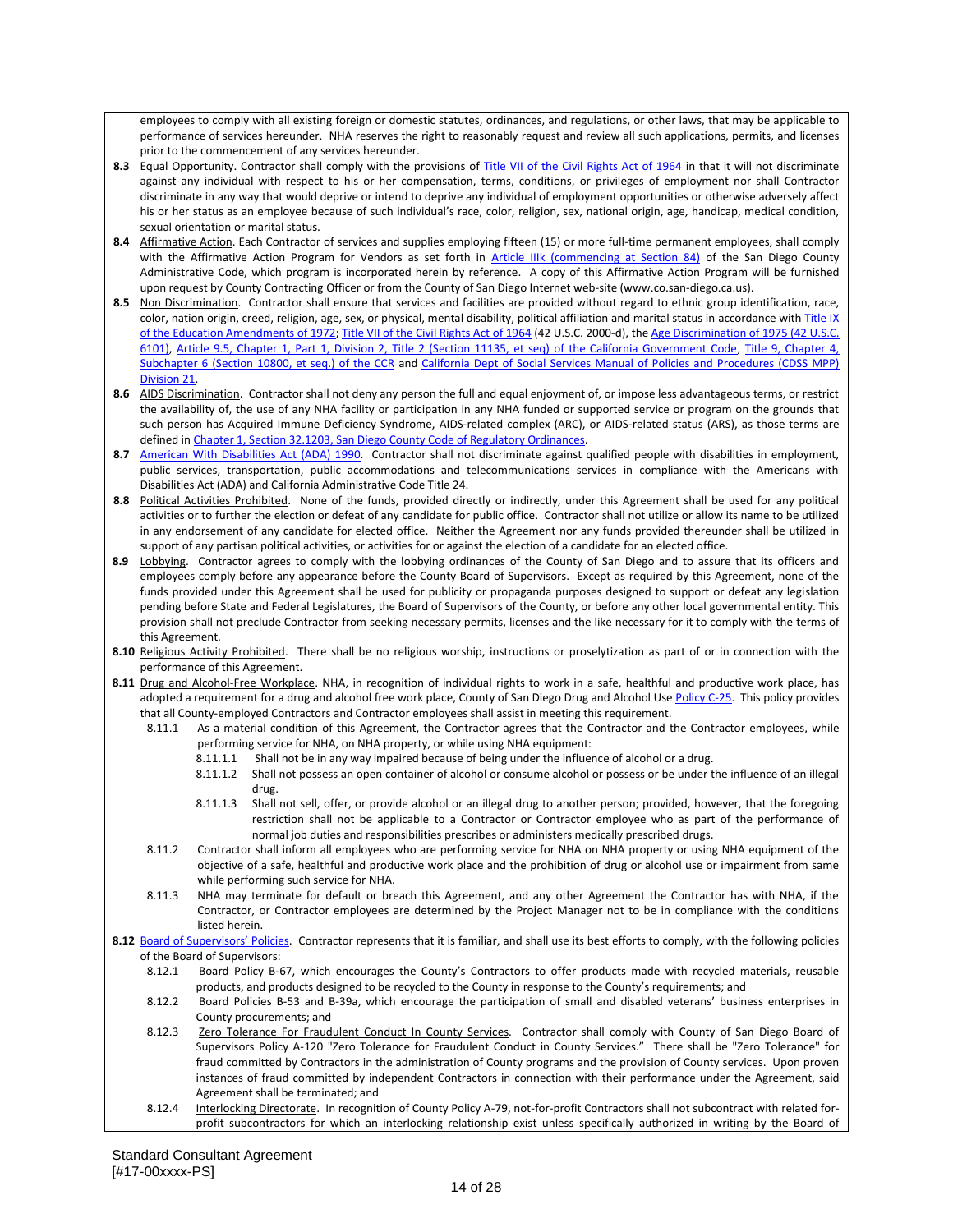Supervisors; and

8.12.5 Zero Tolerance In Coaching Medi-Cal Or Welfare Clients (Including Undocumented Immigrants). NHA, in recognition of its unique geographical location and the utilization of Welfare and Medi-Cal system by foreign nationals who are not legal residents of this county or country, has adopted a Zero Tolerance policy and shall aggressively prosecute employees and Contractors who coach Medi-Cal or Welfare clients (including undocumented immigrants), to obtain services for which they are not otherwise entitled.

As a material condition of this Agreement, Contractor agrees that the Contractor and Contractor's employees, while performing service for NHA, on NHA property or while using NHA equipment shall not:

(a) in any way coach, instruct, advise, or guide any Medi-Cal or Welfare clients or prospective clients who are undocumented immigrants on ways to obtain or qualify for Medi-Cal assistance, for which they are not otherwise entitled.

(b) support or provide funds to any organization engaged directly or indirectly in advising undocumented immigrants on ways to obtain or qualify for Medi-Cal assistance, for which they are not otherwise entitled.

Contractor shall inform all employees that are performing service for NHA on NHA property or using NHA equipment of the Zero Tolerance Policy as referenced herein.

NHA may terminate for default or breach this Agreement and any other Agreement Contractor has with NHA, if Contractor or Contractor employees are determined not to be in compliance with the conditions stated herein.

- **8.13** Cartwright Act. Following receipt of final payment under the Agreement, Contractor assigns to NHA all rights, title and interest in and to all causes of action it may have under [Section 4 of the Clayton Act \(15 U.S.C.](http://www.usdoj.gov/atr/foia/divisionmanual/ch2.htm) Sec. 15) or under the Cartwright act (Chapter 1 [\(commencing with Section 16700\) of Part 2 of Division 7 of the Business and Professions Code\),](http://www.leginfo.ca.gov/cgi-bin/calawquery?codesection=bpc&codebody=&hits=20) arising from purchases of goods, materials, or services by the Contractor for sale to NHA under this Agreement.
- **8.14** Hazardous Materials. Contractor shall comply with all Environmental Laws and all other laws, rules, regulations, and requirements regarding Hazardous Materials, health and safety, notices, and training. Contractor agrees that it will not store any Hazardous Materials at any NHA Facility for periods in excess of ninety (90) days or in violation of the applicable site storage limitations imposed by Environmental Law. Contractor agrees to take, at its expense, all actions necessary to protect third parties, including, without limitation, employees and agents of NHA, from any exposure to Hazardous Materials generated or utilized in its performance under this Agreement. Contractor agrees to report to the appropriate governmental agencies all discharges, releases, and spills of Hazardous Materials that are required to be reported by any Environmental Law and to immediately notify NHA of it. Contractor shall not be liable to NHA for NHA's failure to comply with, or violation of, any Environmental Law. As used in this section, the term "Environmental Laws" means any and all federal, state or local laws or ordinances, rules, decrees, orders, regulations or court decisions (including the so-called "common law"), including, but not limited to, the Resource Conservation and Recovery Act, relating to hazardous substances, hazardous materials, hazardous waste, toxic substances, environmental conditions or other similar substances or conditions. As used in this section the term "Hazardous Materials" means any chemical, compound, material, substance or other matter that: (a) is a flammable, explosive, asbestos, radioactive nuclear medicine, vaccine, bacteria, virus, hazardous waste, toxic, overtly injurious or potentially injurious material, whether injurious or potentially injurious by itself or in combination with other materials; (b) is controlled, referred to, designated in or governed by any Environmental Laws; (c) gives rise to any reporting, notice or publication requirements under any Environmental Laws, or (d) is any other material or substance giving rise to any liability, responsibility or duty upon NHA or Lessee with respect to any third person under any Environmental Laws.
- 8.15 Debarment And Suspension. As a sub-grantee of federal funds under this Agreement, Contractor certifies that it, its principals, its employees and its subcontractors:
	- 8.15.1 Are not presently debarred, suspended, proposed for debarment, declared ineligible or voluntarily excluded from covered transactions by any Federal Department or agency;
	- 8.15.2 Have not within a 3-year period preceding this Agreement been convicted of or had a civil or administrative judgment rendered against them for the commission of fraud or a criminal offense or civil action in connection with obtaining, attempting to obtain, or performing a public (Federal, State, or local) transaction; violation of Federal or State anti-trust statutes or commission of embezzlement, theft, forgery, bribery, falsification or destruction of records, making false statements, receiving stolen property; physical, financial or sexual abuse or misconduct with a patient or client, or medical negligence or malpractice;
	- 8.15.3 Are not presently indicted or otherwise criminally, civilly or administratively charged by a government entity (Federal, State, or local) with commission of any of the offenses enumerated in the paragraph above; and
	- 8.15.4 Have not within a 3-year period preceding this Agreement had one or more public transaction (Federal, State, or local) terminated for cause or default.
- 8.16 Display of Fraud Hotline Poster(s). As a material term and condition of this contract, Contractor shall:
	- 8.16.1 Prominently display in common work areas within all business segments performing work under this contract County of San Diego Office of Ethics and Compliance Ethics Hotline posters;
	- 8.16.2 Posters may be downloaded from the County Office of Ethics and Compliance<http://www.sdcounty.ca.gov/cao/oia.html>
	- 8.16.3 Additionally, if Contractor maintains a company website as a method of providing information to employees, the Contractor shall display an electronic version of the poster(s) at the website
	- 8.16.4 If the Contractor has implemented a business ethics and conduct awareness program, including a reporting mechanism, the Contractor need not display the County poster;
	- 8.16.5 In the event Contractor subcontracts any of the work performed under this contract, Contractor include this clause in the subcontract(s) and shall take appropriate steps to ensure compliance by the subcontractor(s).
- 8.17 False Claims Acts: Contractor and all Subcontractors shall provide information on the Federal and State Claims Acts information annually to their employees providing services under this contract. The minimum acceptable information in may be found at [www.cosdcompliance.org](http://www.cosdcompliance.org/)

### **ARTICLE 9 CONFLICTS OF INTEREST; CONTRACTOR'S CONDUCT**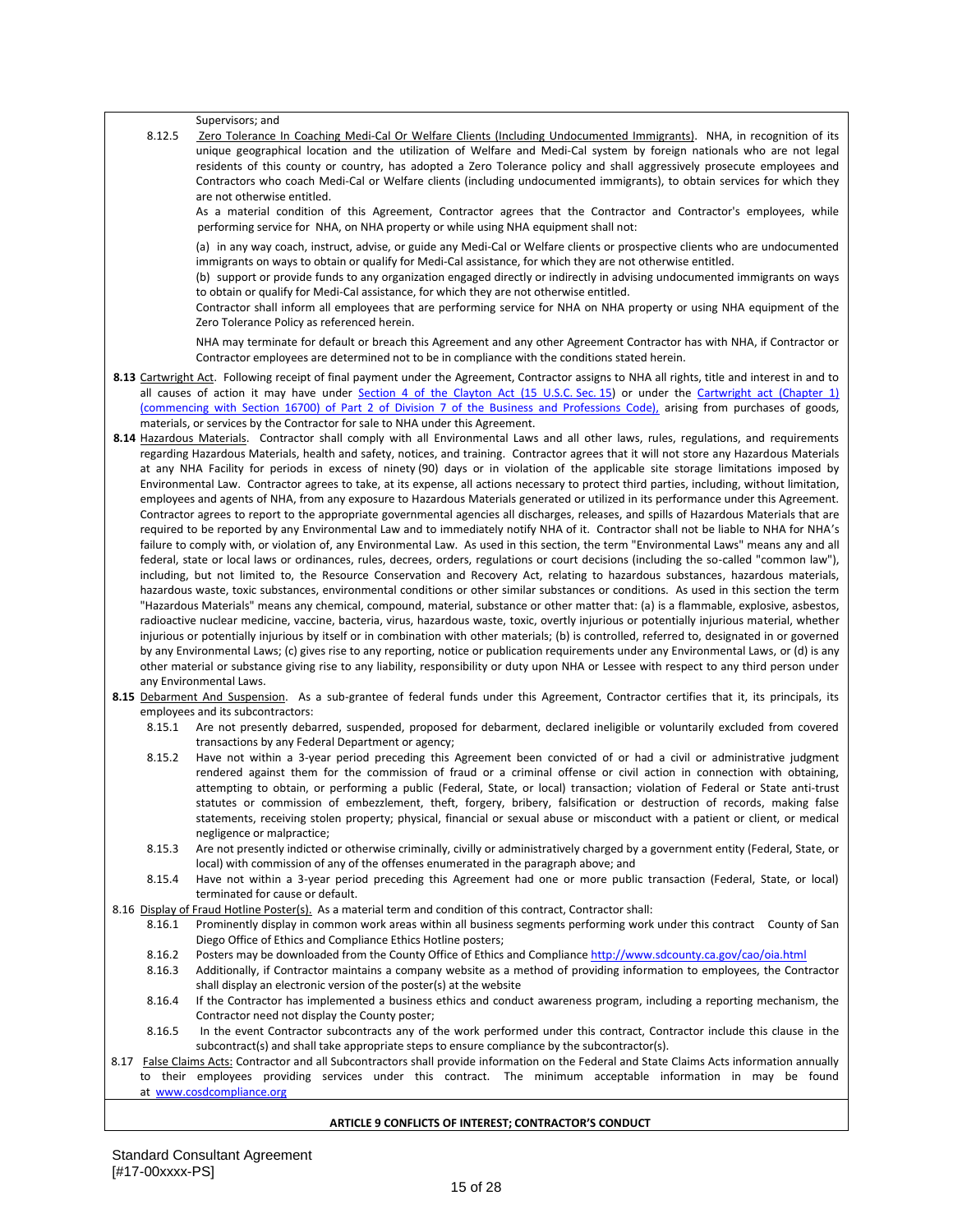- 9.1 Conflicts of Interest. Contractor presently has no interest, including but not limited to other projects or independent Agreements, and shall not acquire any such interest, direct or indirect, which would conflict in any manner or degree with the performance of services required to be performed under this Agreement. The Contractor shall not employ any person having any such interest in the performance of this Agreement. Contractor shall not hire NHA's employees to perform any portion of the work or services provided for herein including secretarial, clerical and similar incidental services except upon the written approval of NHA. Without such written approval, performance of services under this Agreement by associates or employees of NHA shall not relieve Contractor from any responsibility under this Agreement.
	- 9.1.1 California Political Reform Act and Government Code Section 1090 Et Seq. Contractor acknowledges that the California Political Reform Act ("Act"), Government Code section 81000 et seq., provides that Contractors hired by a public agency, such as County, may be deemed to be a "public official" subject to the Act if the Contractor advises the agency on decisions or actions to be taken by the agency. The Act requires such public officials to disqualify themselves from participating in any way in such decisions if they have any one of several specified "conflicts of interest" relating to the decision. To the extent the Act applies to Contractor, Contractor shall abide by the Act. In addition, Contractor acknowledges and shall abide by the conflict of interest restrictions imposed on public officials by Government Code section 1090 et seq.

### 9.2 Conduct of Contractor; Confidential Information.

- 9.2.1 Contractor shall inform NHA of all the Contractor's interests, if any, which are or which the Contractor believes to be incompatible with any interests of NHA.
- 9.2.2 The Contractor shall not, under circumstances that might reasonably be interpreted as an attempt to influence the recipient in the conduct of his duties, accept any gratuity or special favor from individuals or organizations with whom the Contractor is doing business or proposing to do business, in accomplishing the work under this Agreement.
- 9.2.3 Contractor shall not use for personal gain or make other improper use of confidential information, which is acquired in connection with his employment. In this connection, the term "confidential information" includes, but is not limited to, unpublished information relating to technological and scientific development; medical, personnel, or security records of the individuals; anticipated materials requirements or pricing actions; and knowledge of selections of Contractors or subcontractors in advance of official announcement.
- 9.2.4 The Contractor, or employees thereof, shall not offer directly or indirectly gifts, gratuity, favors, entertainment, or other items of monetary value to an employee or official of NHA.
- 9.2.5 Referrals. Contractor further covenants that no referrals of clients through Contractor's intake or referral process shall be made to the private practice of any person(s) employed by the Contractor.
- <span id="page-27-1"></span><span id="page-27-0"></span>9.3 Prohibited Agreements. As required by [Section 67 of the San Diego County Administrative Code,](http://www.amlegal.com/nxt/gateway.dll?f=templates&fn=default.htm&vid=amlegal:sandiegoco_ca_mc) Contractor certifies that it is not in violation of the provisions of Section 67, and that Contractor is not, and will not subcontract with, any of the following:<br>9.3.1. Persons employed by NHA or of public agencies for which the Board of Supervisors is the gov
	- Persons employed by NHA or of public agencies for which the Board of Supervisors is the governing body;
	- 9.3.2. Profit-making firms or businesses in which employees described in sub-section [9.3.1,](#page-27-0) above, serve as officers, principals, partners, or major shareholders;
	- 9.3.3. Persons who, within the immediately preceding twelve (12) months came within the provisions of the above sub-sections and who (1) were employed in positions of substantial responsibility in the area of service to be performed by the Agreement, or (2) participated in any way in developing the Agreement or its service specifications; and
	- 9.3.4. Profit-making firms or businesses, in which the former employees described in sub-section [9.3.3](#page-27-1) above, serve as officers, principals, partners, or major shareholders.
- 9.4 Limitation Of Future Agreements Or Grants. It is agreed by the parties to the Agreement that Contractor shall be restricted in its future Contracting with NHA to the manner described below. Except as specifically provided in this clause, Contractor shall be free to compete for business on an equal basis with other companies.
	- 9.4.1 If Contractor, under the terms of the Agreement, or through the performance of tasks pursuant to this Agreement, is required to develop specifications or statements of work and such specifications or statements of work are to be incorporated into a solicitation, Contractor shall be ineligible to perform the work described within that solicitation as a prime or subcontractor under an ensuing NHA Agreement. It is further agreed, however, that NHA will not, as additional work, unilaterally require Contractor to prepare such specifications or statements of work under this Agreement.
	- 9.4.2 Contractor may not apply for nor accept additional payments for the same services contained in the Statement of Work.

### **ARTICLE 10 INDEMNITY AND INSURANCE**

- 10.1 Indemnity. NHA shall not be liable for, and Contractor shall defend and indemnify NHA and County of San Diego employees and agents (collectively "NHA Parties"), against any and all claims, demands, liability, judgments, awards, fines, mechanics' liens or other liens, labor disputes, losses, damages, expenses, charges or costs of any kind or character, including attorneys' fees and court costs (hereinafter collectively referred to as "Claims"), related to this Agreement or the work covered by this Agreement and arising either directly or indirectly from any act, error, omission or negligence of Contractor or its Contractors, licensees, agents, servants or employees, including, without limitation, Claims caused by the sole passive negligent act or the concurrent negligent act, error or omission, whether active or passive, of NHA Parties. Contractor shall have no obligation, however, to defend or indemnify NHA Parties from a Claim if it is determined by a court of competent jurisdiction that such Claim was caused by the sole negligence or willful misconduct of NHA Parties.
- 10.2 Insurance. Prior to execution of this Agreement, Contractor must obtain at its own cost and expense, and keep in force and effect during the term of this Agreement, including all extensions, the insurance specified in Section 7 of the Agreement.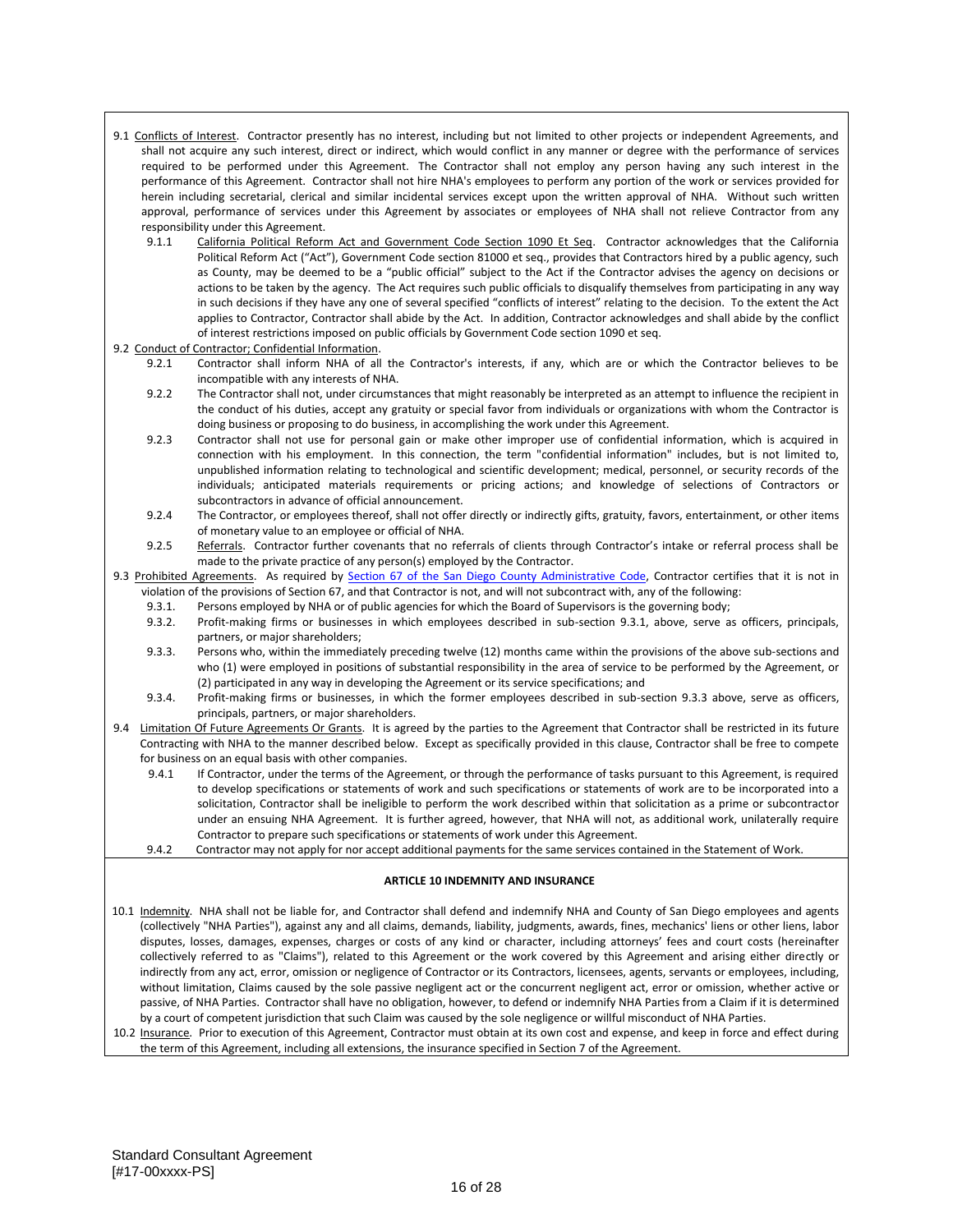### **ARTICLE 11 AUDIT AND INSPECTION OF RECORDS**

NHA and the County of San Diego shall have the audit and inspection rights described in this section.

11.1 Audit And Inspection. Contractor agrees to maintain and/or make available within San Diego County accurate books and accounting records relative to all its activities under this Agreement. Authorized Federal, State, NHA, or County representatives shall have the right to monitor, assess, or evaluate Contractor's performance pursuant to this Agreement, said monitoring, assessments, or evaluations to include but not limited to audits, inspection of premises, reports, and interviews of project staff and participants.

At any time during normal business hours and as often as NHA may deem necessary, Contractor shall make available to NHA, State or Federal officials for examination all of its records with respect to all matters covered by this Agreement and will permit NHA, County, State or Federal officials to audit, examine and make excerpts or transcripts from such records, and to make audits of all invoices, materials, payrolls, records of personnel, information regarding clients receiving services, and other data relating to all matters covered by this Agreement. If an audit is conducted, it will be done in accordance with generally accepted government auditing standards as described in "Government Auditing Standards," published for the United States General Accountability Office or the institute of Internal Auditors International Standards for the Professional Practice of Internal Auditing.

If any services performed hereunder are not in conformity with the specifications and requirements of this Agreement, NHA shall have the right to require the Contractor to perform the services in conformity with said specifications and requirements at no additional increase in total Agreement amount. When the services to be performed are of such nature that the difference cannot be corrected, NHA shall have the right to (1) require Contractor immediately to take all necessary steps to ensure future performance of the services in conformity with requirements of the Agreement, and (2) reduce the Agreement price to reflect the reduced value of the services performed. In the event Contractor fails to perform the services promptly or to take necessary steps to ensure future performance of the service in conformity with the specifications and requirements of the Agreement, NHA shall have the right to either (1) by Agreement or to otherwise have the services performed in conformity with the Agreement specifications and charge to Contractor any cost occasioned to NHA that is directly related to the performance of such services, or (2) terminate this Agreement for default as provided in the Termination clause.

- 11.2 External Audits. (Note: Health and Human Services (HHSA) Contractors shall advise and provide the electronic audit copies to Agency Contract Support (ACS) at acs.hhsa@sdcounty.ca.gov)
	- 11.2.1 NHA shall be advised of all pending audits by State or Federal representatives regarding Contracted services identified in this Agreement within seventy-two (72) hours of the Contractor receiving notice of the audit.
	- 11.2.2 Contractor shall provide NHA with a copy of the draft and final State or Federal audit reports within twenty four (24) hours of receiving them.
	- 11.2.3 Contractor shall provide NHA a copy of the contractor's response to the draft and final State or Federal audit reports at the same time as response provided to the State or Federal representatives.
	- 11.2.4 Contractor shall provide NHA a copy of the State or Federal audit's representative's response to the contractors' response within forty-eight (48) hours of receiving it. This will continue until the State or Federal auditors have accepted and closed the audit.
- 11.3 Cost or Pricing Data. If the Contractor submitted cost or pricing data in connection with the pricing of this Agreement or any change or modification thereto, unless such pricing was based on adequate price competition, established catalog or market prices of commercial items sold in substantial quantities of the general public, or prices set by law or regulation, NHA and its representatives who are employees of NHA or its agent shall have the right to examine all books, records, documents and other data of the Contractor related to the negotiation pricing or performance of such Agreement, change or modification, for the purpose of evaluating the accuracy, completeness and currency of the cost or pricing data submitted.
- 11.4 Availability. The materials described above shall be made available at the office of the Contractor, at all reasonable times, for inspection, audit or reproduction, until the expiration of three (3) years from the date of final payment under this Agreement, or by section 11.4.1 and 11.4.2, below:
	- 11.4.1 If this Agreement is completely or partially terminated, the records relating to the work terminated shall be made available for a period of three (3) years from the date of any resulting final settlement.
	- 11.4.2 Record which relate to appeals under the "Disputes" clause of this Agreement, or litigation or the settlement of claims arising out of the performance of this Agreement, shall be made available until such appeals, litigation, or claims have been disposed of, or three years after Agreement completion, whichever is longer. NHA shall keep the materials described above confidential unless otherwise required by law.
- 11.5 Subcontract. The Contractor shall insert a clause containing all the provisions of this Article 11 in all subcontracts hereunder except altered as necessary for proper identification of the Contracting parties and the County's Contracting officer under NHA's prime Agreement.

### **ARTICLE 12 INSPECTION OF SERVICE**

- 12.1 Subject to Inspection. All performance (including services, materials, supplies and equipment furnished or utilized in the performance of this Agreement, and workmanship in the performance of services) shall be subject to inspection and test by NHA at all times during the term of this Agreement. Contractor shall cooperate with any inspector assigned by NHA to permit the inspector to determine whether Contractor's performance conforms to the requirements of this Agreement. NHA shall perform such inspection in a manner as not to unduly interfere with Contractor's performance.
- 12.2 Specification and Requirements. If any services performed by Contractor do not conform to the specifications and requirements of this Agreement, NHA may require Contractor to re-perform the services until they conform to said specifications and requirements, at no additional cost, and NHA may withhold payment for such services until Contractor correctly performs them. When the services to be performed are of such a nature that Contractor's cannot correct its performance, the NHA shall have the right to (1) require the Contractor to immediately take all necessary steps to ensure future performance of services conforms to the requirements of this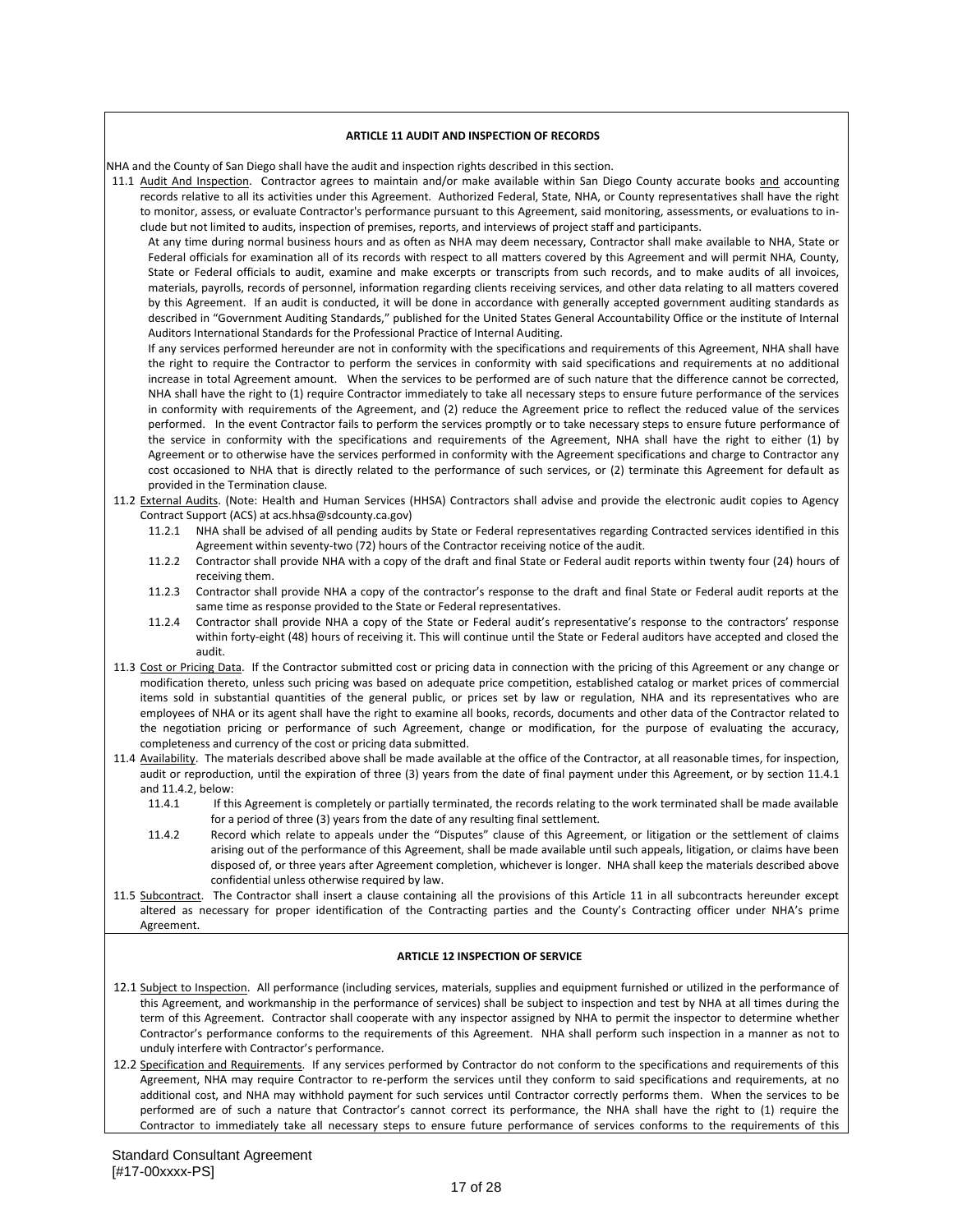Agreement, and (2) reduce the Agreement price to reflect the reduced value of the services received by NHA. In the event Contractor fails to promptly re-perform the services or to take necessary steps to ensure that future performance of the service conforms to the specifications and requirements of this Agreement, NHA shall have the right to either (1) without terminating this Agreement, have the services performed, by Agreement or otherwise, in conformance with the specifications of this Agreement, and charge Contractor, and/or withhold from payments due to Contractor, any costs incurred by NHA that are directly related to the performance of such services, or (2) terminate this Agreement for default.

### **ARTICLE 13 USE OF DOCUMENTS AND REPORTS**

- 13.1 Findings Confidential. Any reports, information, data, etc., given to or prepared or assembled by Contractor under this Agreement which NHA requests to be kept as confidential shall not be made available to any individual or organization by the Contractor without the prior written approval of NHA.
- 13.2 Ownership, Publication, Reproduction And Use Of Material. All reports, studies, information, data, statistics, forms, designs, plans, procedures, systems, and any other material or properties produced under this Agreement shall be the sole and exclusive property of NHA. No such materials or properties produced in whole or in part under this Agreement shall be subject to private use, copyright or patent right by Contractor in the United States or in any other country without the express written consent of NHA. NHA shall have unrestricted authority to publish, disclose, distribute and otherwise use, copyright or patent, in whole or in part, any such reports, studies, data, statistics, forms or other materials or properties produced under this Agreement.
- 13.3 Confidentiality**.** NHA and Contractor agree to maintain the confidentiality of and take industry appropriate and legally required measures to prevent the unlawful disclosure of any information that is legally required to be kept confidential. Except as otherwise allowed by local, State or federal law or regulation and pursuant to this Section 13.3, NHA and Contractor agree to only disclose confidential records where the holder of the privilege, whether NHA, the Contractor or a third party, provides written permission authorizing the disclosure. Contractor understands that NHA and County must disclose certain records pursuant to the California Public Records Act ("the Act"). If Contractor demands that NHA not disclose requested records Contractor believes qualify for exception or exemption from disclosure pursuant to the Act, NHA will comply with Contractor's demand if Contractor identifies those records and the applicable exception(s) or exemption(s), in writing, within five (5) business days from receipt of NHA's notice to Contractor of the request for disclosure of records. If Contractor does not identify the records and reason(s) that it deems some or all of the records to be confidential, NHA may disclose those records at its sole discretion. Contractor agrees that its defense and indemnification obligations set forth in Article 10.1 of this Agreement extend to any Claim (as defined in Section 10.1) against NHA Parties (as defined in Article10.1) for records the NHA withholds from disclosure at Contractor's direction. This Section 13.3 shall not prevent NHA or its agents or any other governmental entity from accessing the confidential records for the purpose of audits or program reviews if that access is legally permissible under the applicable local, State or federal laws or regulations. Similarly, NHA or its agent or designee may take possession of the record(s) where legally authorized to do so.

NHA may identify, for purposes of clarification, certain laws and regulations that are specifically applicable to Contractor's work under this Agreement. Those laws and regulations may be set forth in the Agreement. NHA, however, is under no obligation to identify all applicable laws and regulations and assumes no liability for identifying confidentiality laws and regulations, if any, applicable to the work under this Agreement.

- 13.4 Maintenance Of Records. Contractor shall maintain all records and make them available within San Diego County for a minimum of three (3) years from the ending date of this Agreement unless NHA agrees in writing to an earlier disposition or longer where legally required or while under dispute. Contractor shall provide any requested records to NHA within 48-hours of the request.
- 13.5 Custody Of Records. NHA, at its option, may take custody of Contractor's client records upon Agreement termination or at such other time as NHA may deem necessary. NHA agrees that such custody will conform to applicable confidentiality provisions of State and Federal law. Said records shall be kept by NHA in an accessible location within San Diego County and shall be available to Contractor for examination and inspection.
- 13.6 Audit Requirement. Contractor shall annually engage a Licensed Certified Public Accountant to conduct an annual audit of their agency's operations. Contractors that expend \$500,000 or more of federal grant funds per year shall also have an audit conducted in compliance with Government Auditing Standards, which include[s Single Audit Act Amendments, Public Law 104-156,](http://www.whitehouse.gov/sites/default/files/omb/assets/about_omb/104-156.pdf) an[d OMB Circular A-133](http://www.whitehouse.gov/sites/default/files/omb/assets/OMB/circulars/a133_compliance/2011/Compliance_Supplement_March-2011.pdf) and 45 CFR part 74.26. Contractors that are commercial organizations (for-profit) are required to have a non-Federal audit if, during its fiscal year, it expended a total of \$500,000 or more under one or more HHS awards. 45 CFR part 74.26(d) incorporates the threshold and deadlines of OMB Circular A-133 but provides for-profit organizations two options regarding the type of audit that will satisfy the audit requirements. Contractor shall include a clause in any Agreement or Agreement Contractor enters into with an audit firm to provide access by NHA, State, Federal Government to the working papers of the independent auditor who prepare the audit for Contractor. Contractor shall submit two (2) copies of the annual audit report, the audit performed in accordance with [OMB Circular A-133,](http://www.whitehouse.gov/sites/default/files/omb/assets/OMB/circulars/a133_compliance/2011/Compliance_Supplement_March-2011.pdf) and the management letter to NHA fifteen (15) days after receipt from the independent Certified Public Accountant but no later than nine (9) months after the Contractor's fiscal year end.
- 13.7 Reports. Contractor shall submit reports required in the Agreement and additional reports as may be requested by NHA and agreed to by the Contractor. Format for the content of such reports may be developed by NHA. The timely submission of these reports is a necessary and material term and condition of this Agreement and Contractor agrees that failure to meet specified deadlines will be sufficient cause to withhold payment. Contractor shall submit to NHA within thirty (30) days of the termination of this Agreement a report detailing all work done pursuant to this Agreement by Contractor.

13.8 Evaluation Studies. Contractor shall participate as requested by NHA in research and/or evaluative studies designed to show the effectiveness and/or efficiency of Contractor services or to provide information about Contractor's project.

### **ARTICLE 14 INFORMATION PRIVACY AND SECURITY PROVISIONS**

A. This Article is intended to protect the privacy and security of specified County information that Contractor may receive, access, or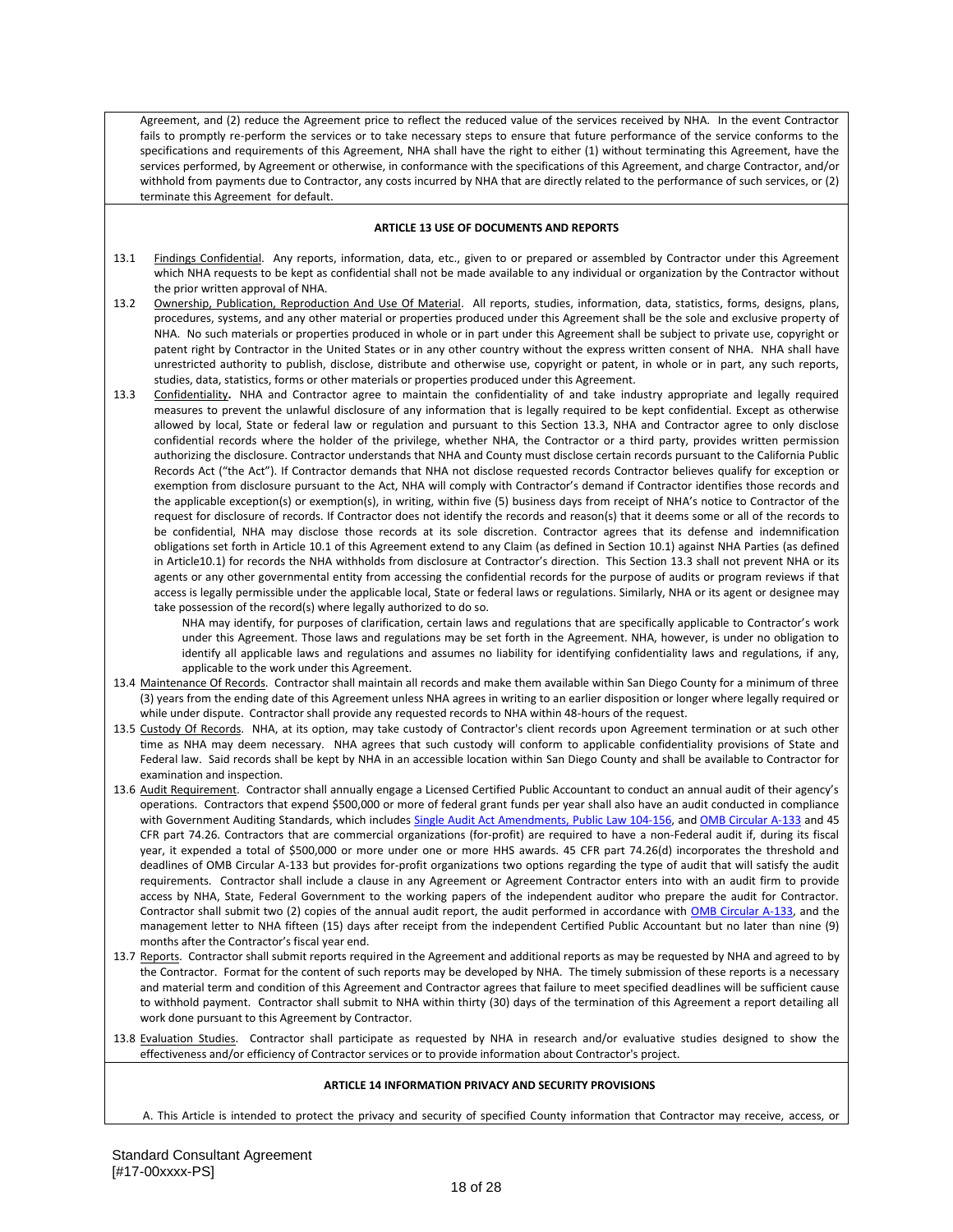transmit, under this Agreement. The County information covered under this Article consists of:

1. Protected Health Information (PHI), as defined under the Health Insurance Portability and Accountability Act of 1996, Public Law 104-191 (HIPAA); and

2. Personal Information (PI) as defined under the California Civil Code Section 1798.3. Personal information may include data provided to the County by the State of California or by the Social Security Administration; and

3. Personally Identifiable Information (PII) as defined under the Information Exchange Agreement (IEA) between the State of California and the Social Security Administration (SSA), which incorporates the Computer Matching and Privacy Protection Agreement (CMPPA) between the SSA and the State of California's Health and Human Services Agency.

B. This Article consists of the following parts:

1. Article 14.1, Business Associate Agreement, which provides for the privacy and security of PHI as required by HIPAA;

- 2. Article 14.2, Privacy and Security of PI and PII, which provides for the privacy and security of PI/PII in accordance with:
	- a. The Agreement between the County and the State (and thereby the State and the Social Services Administration) with regards to protection of PI and PII. This includes the IEA and the CMPPA to the extent the Contractor accesses, receives, or transmits PI/PII under these Agreements; and
	- b. Civil Code Sections 1798.3 and 1798.29, also known as the California Information Practices Act (CIPA). Although CIPA does not apply to the County or its contractors directly, the County is required to extend CIPA terms to contractors if they use County PI/PII to accomplish a function on the County's behalf; and

3. Article 14.3, Data Security Requirements; and

4. Article 14.4, Miscellaneous.

### **14.1 BUSINESS ASSOCIATE AGREEMENT**

14.1.1 Recitals.

14.1.1.1 This Business Associate Agreement ("BAA") constitutes a Business Associate relationship under the Health Insurance Portability and Accountability Act of 1996, Public Law 104-191, the Health Information Technology for Economic and Clinical Health Act, Public Law 111-005, 42 U.S.C. section 17921 et seq., and their implementing privacy and security regulations at 45 CFR Parts 160 and 164. These provisions shall hereafter be collectively referred to as "HIPAA."

14.1.1.2 The County of San Diego ("County") wishes to disclose to the Contractor certain information pursuant to the terms of this BAA, some of which may constitute PHI, including PHI in electronic media ("ePHI") under Federal law.

14.1.1.3 As set forth in this BAA, Contractor, hereafter, is the Business Associate of County, acting on County's behalf and providing services, or performing or assisting in the performance of activities on behalf of County, which include creation, receipt, maintenance, transmittal, use or disclosure of PHI. County and Contractor are each a party to this BAA and are collectively referred to as the "parties."

14.1.1.4 The purpose of this BAA is to protect the privacy and security of the PHI and PI that may be created, received, maintained, transmitted, used or disclosed pursuant to this Agreement, and to comply with HIPAA, including, but not limited to, the requirement that County shall enter into a contract containing specific requirements with Contractor prior to the disclosure of PHI to Contractor, as set forth in HIPAA.

14.1.2 Definitions. Terms used, but not otherwise defined, in this BAA shall have the same meaning as those terms as are defined in 45 Code of Federal Regulations (CFR) section 160.103 and 164.501 (All regulatory references in this BAA are to Title 45 of the CFR unless otherwise specified).

14.1.2.1 "Breach" shall have the same meaning given to such term under HIPAA.

14.1.2.2 "Business Associate" shall have the same meaning as the term under HIPAA, and in reference to the party to this agreement, shall mean the Contractor.

14.1.2.3 "County" shall mean that part of County designated as the hybrid entity subject to the Standards for Privacy of Individually Identifiable Health Information set forth in sections 160 and Part 164, Subparts A and E and those parts of County designated as Business Associates of other entities subject to the Standards for Privacy of Individually Identifiable Health Information set forth in Parts 160 and 164, Subparts A and E.

14.1.2.4 "County PHI" shall have the same meaning as "Protected Health Information" (PHI) below, specific to PHI received from, or created, maintained, transmitted, used, disclosed, or received by Contractor, or its agents, on behalf of County, under this Agreement.

14.1.2.5 "Covered Entity" shall generally have the same meaning as the term "covered entity" at section 160.103, and in reference to the party to this BAA, shall mean County.

14.1.2.6 "Individual" shall have the same meaning as the term ''individual'' in section 164.501 and shall include a person who qualifies as a personal representative in accordance with section 164.502(g).

14.1.2.7 "Protected Health Information" (PHI) shall have the same meaning as the term "protected health information" in section 164.501 and is limited to information created or received by Contractor from or on behalf of County.

14.1.2.8 "Required by law" shall have the same meaning as the term ''required by law'' in section 164.501.

14.1.2.9 "Secretary" shall mean the Secretary of the United States Department of Health and Human Services or his or her designee. 14.1.2.10 "Security incident" means the attempted or successful unauthorized access, use, disclosure, modification, or destruction of County PHI, or interference with system operations in an information system that processes, maintains or stores County PHI.

14.1.2.11 "Unsecured PHI" shall have the meaning given to such term under HIPAA and, 42 U.S.C., section 17932(h), and any guidance issued pursuant to such regulations.

14.1.3 Responsibilities of Contractor.

14.1.3.1 Permitted Uses and Disclosures of County PHI by Contractor. Contractor shall only use County PHI as required by the Contract or as required by Law. Any such use or disclosure shall, to the extent practicable, be limited to the limited data set as defined in section 164.512(2), or if needed, to the minimum necessary to accomplish the intended purpose of such use or disclosure in compliance with HIPAA.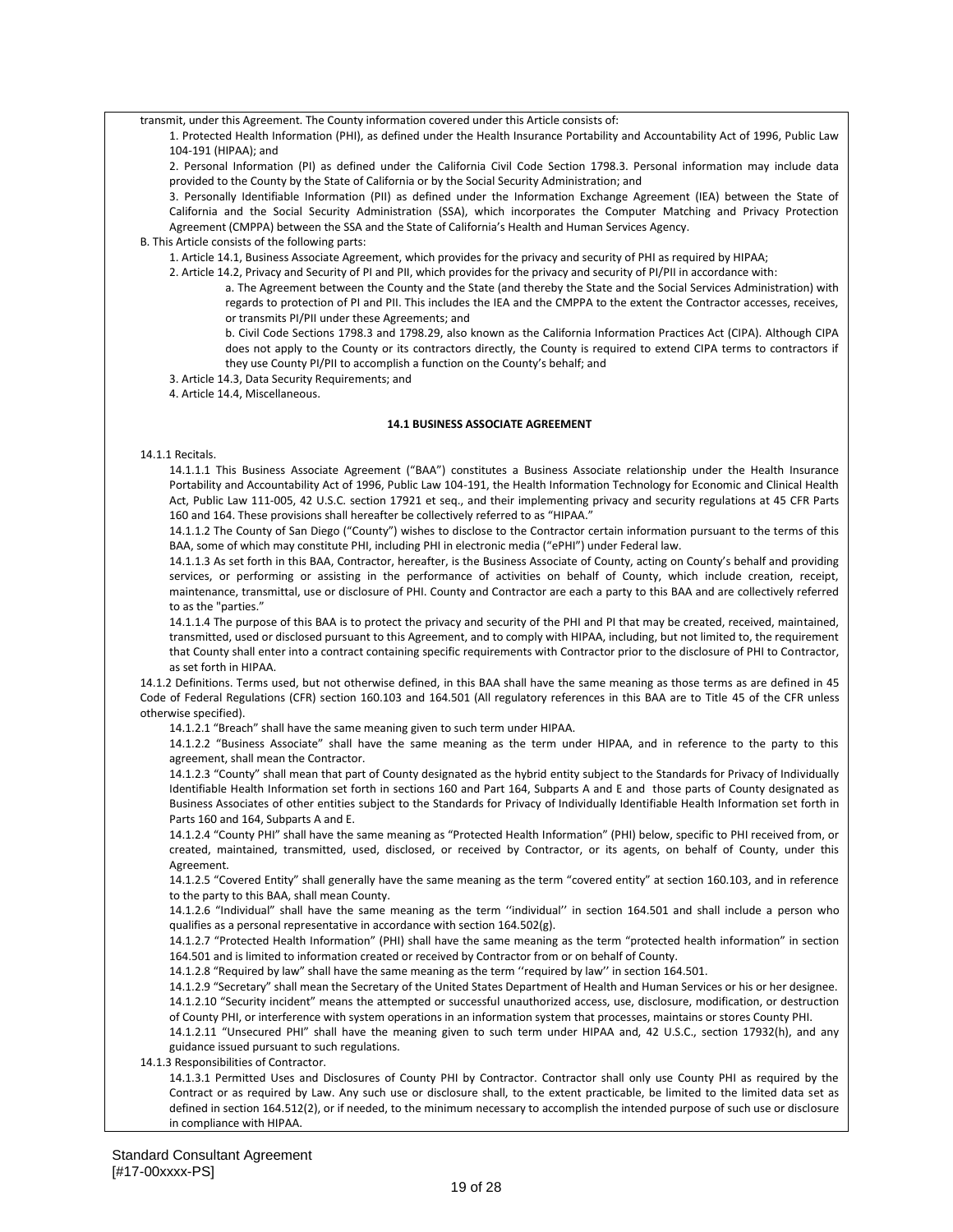14.1.3.1.1 Except as otherwise limited in this Contract, Contractor may use or disclose County PHI on behalf of, or to provide services to, County for the purposes outlined in Exhibit A, if such use or disclosure of PHI would not violate HIPAA if done by County.

14.1.3.1.2 Except as otherwise limited in the Contract, Contractor may use County PHI to provide Data Aggregation services to County as permitted by sections 164.504(e)(2)(i)(B).

14.1.3.2 Prohibited Uses and Disclosures.

14.1.3.2.1 Contractor shall not disclose County PHI to a health plan for payment or health care operations purposes if County PHI pertains solely to a health care item or service for which the health care provider involved has been paid out of pocket in full and the Individual requests such restriction, in accordance with 42 U.S.C. section 17935(a) and HIPAA.

14.1.3.2.2 Contractor shall not directly or indirectly receive remuneration in exchange for County PHI, except with the prior written consent of County and as permitted by 42 U.S.C. section 17935(d)(2).

14.1.3.3 Safeguards.

14.1.3.3.1 Contractor shall comply with HIPAA regarding any and all operations conducted on behalf of County under this Contract and shall use appropriate safeguards that comply with HIPAA to prevent the unauthorized use or disclosure of County PHI.

14.1.3.3.2 Contractor shall develop and maintain a written information privacy and security program that complies with HIPAA, and that includes administrative, physical, and technical safeguards appropriate to the size and complexity of the Contractor's operations and the nature and scope of its activities.

14.1.3.4 Security. Contractor shall ensure the continuous security of all computerized data systems and paper documents containing County PHI. These steps shall include, at a minimum:

14.1.3.4.1 Comply with all Standards put forth in Article 14.3, Data Security Requirements;

14.1.3.4.2 Achieve and maintain compliance with HIPAA; and

14.1.3.4.3 Provide a level and scope of security that is at least comparable to the level and scope of security established by the Office of Management and Budget in OMB Circular No. A-130, Appendix III - Security of Federal Automated Information Systems, which sets forth guidelines for automated information systems in Federal agencies

14.1.3.5 Mitigation of Harmful Effects. Contractor shall mitigate, to the extent practicable, any harmful effect that is known to Contractor of a use or disclosure of County PHI by Contractor or its agents, including a subcontractor, and/or in violation of the requirements of the Contract.

14.1.3.6 Contractor's Agents and Subcontractors. Contractor shall ensure that any agent, including a subcontractor, to whom it provides County PHI, imposes the same conditions on such agents that apply to Contractor with respect to County PHI under this BAA, and that comply with all applicable provisions of HIPAA, including requirements that such agents implement reasonable and appropriate administrative, physical, and technical safeguards to protect County PHI. Contractor shall incorporate, when applicable, the relevant provisions of this BAA into each subcontract or sub-award to such agents, including the requirement that any security incidents or breaches of unsecured County PHI be reported to Contractor.

14.1.3.6.1 In accordance with section 164.504(e)(1)(ii), upon Contractor's knowledge of a material breach or violation by its subcontractor of the agreement between Contractor and the subcontractor, Contractor shall:

14.1.3.6.2 Provide an opportunity for the subcontractor to end the violation and terminate the agreement if the subcontractor does not end the violation within the time specified by County; or

14.1.3.6.3 Immediately terminate the agreement if the subcontractor has violated a material term of the agreement and cure is not possible.

14.1.3.7 Availability of Information to County. Contractor shall provide access to County PHI at the request of County, in the time and manner designated by County, pursuant to section 164.526.

14.1.3.7.1 Contractor shall use the forms and processes developed by County for this purpose and shall respond to all requests for access to records requested by County within forty-eight (48) hours of receipt of request by producing records or verifying there are none.

14.1.3.7.2 Contractor shall make internal practices, books, and records relating to the use and disclosure of County PHI received from, or created or received by Contractor on behalf of County available to County, or at the request of County to the Secretary, in a time and manner designated by County or the Secretary.

14.1.3.8 Cooperation with County. Contractor will cooperate and assist County to the extent necessary to ensure County's compliance with the applicable terms of HIPAA, such as, but not limited to:

14.1.3.8.1 Amendment of County PHI. Contractor shall make any required amendment(s) to County PHI that were requested by an Individual, in accordance with HIPAA. Contractor additionally shall make any amendments to County PHI as County directs or agrees to make pursuant to section 164.526. These amendments shall be made in the time and manner designated by County, and in no more than twenty (20) days.

14.1.3.8.2 Documentation of Disclosures. Contractor shall document disclosures of County PHI, respond to a request by an Individual for an accounting of disclosures of County PHI, and make these disclosures available to County or to an Individual at County's request, in accordance with HIPAA, including but not limited to sections 164.528, and 42 USC section 17935, and in the time and manner designated by County.

14.1.3.8.2.1 If Contractor maintains electronic health records as of January 2009, Contractor shall provide an accounting of disclosures including those for Treatment, Payment, and Healthcare Operations (TPO), effective January 2014. If Contractor acquires electronic health records for County after January 1, 2009, Contractor shall provide an accounting of disclosures, including those for TPO, effective with disclosures on or after the date the electronic health record is acquired, or on or after January 1, 2011, whichever date is later.

14.1.3.8.2.2 The electronic accounting of disclosures shall include the three (3) years prior to the request for an accounting. Contractor shall provide to County or an Individual, in the time and manner designated by County, but no more than sixty (60) calendar days, accounting of disclosures necessary to meet requirements in section 164.528.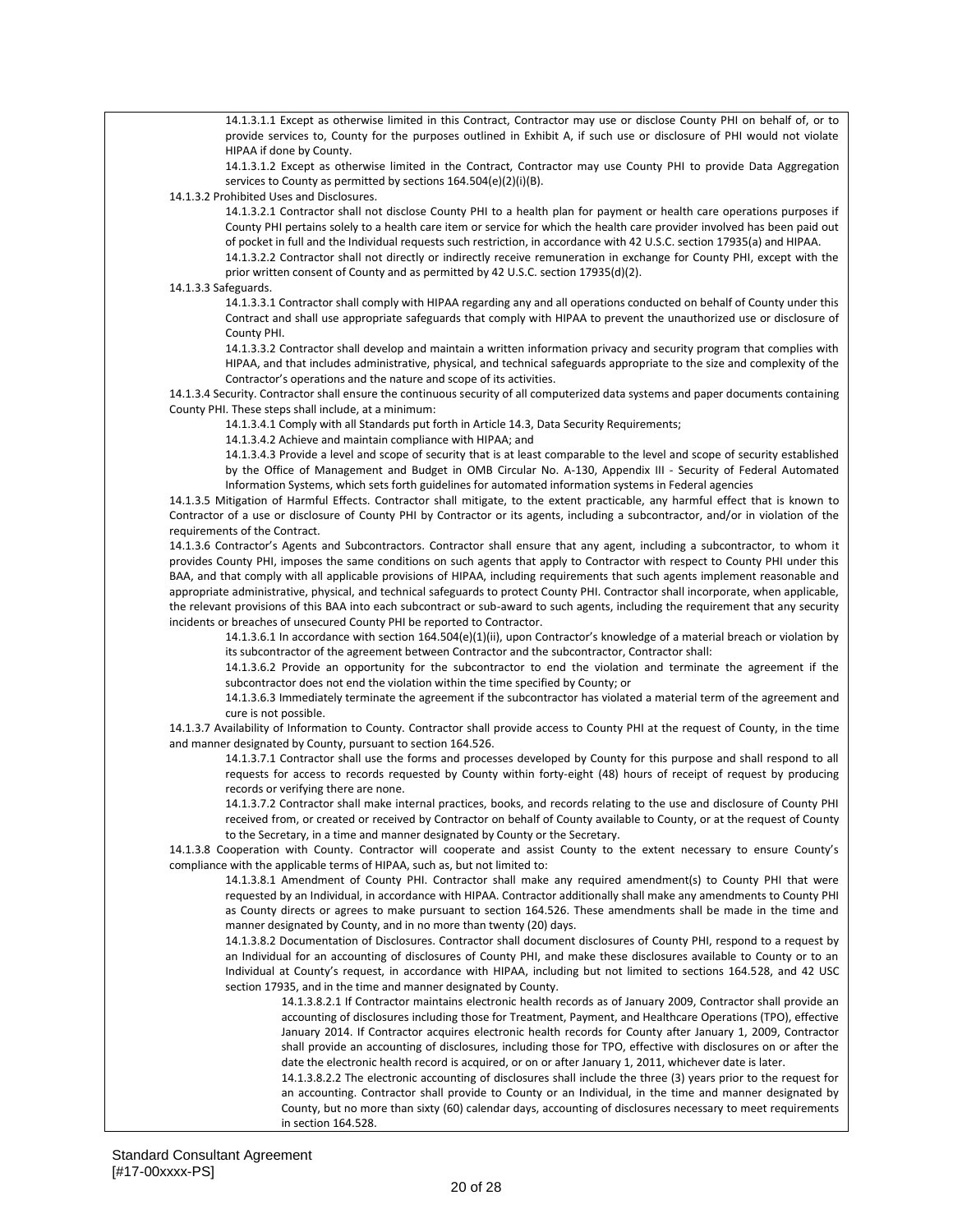14.1.3.9 Access to County PHI. Contractor shall provide Individuals access and copies of their County PHI, as required by HIPAA, to include:

14.1.3.9.1 If the Contractor maintains County PHI in an Electronic Health Record, and an Individual requests a copy of such information in an electronic format, Contractor shall provide the information in an electronic format, as required under HIPAA.

14.1.3.10 Reporting of Unauthorized Use or Disclosure. Contractor shall implement reasonable systems for the discovery of and prompt reporting to County of any use or disclosure, or suspected use or disclosure, of County PHI not provided for by the Contract and/or any transmission of unsecured County PHI, and to take the following steps.

14.1.3.10.1 Contractor shall provide all reports of Unauthorized Uses or Disclosures simultaneously to County Contracting Officer's Representative and Agency Privacy Officer.

14.1.3.10.2 Initial Report.

14.1.3.10.2.1 Contractor shall notify County immediately by telephone call plus email upon the discovery of a breach of unsecured County PHI in electronic media or in any other media if County PHI was, or is reasonably believed to have been, accessed or acquired by an unauthorized person, or upon the discovery of a suspected security incident that involves data provided to County by the Social Security Administration.

14.1.3.10.2.2 Contractor shall notify County by email within twenty-four (24) hours of the discovery of any suspected security incident or breach of County PHI in violation of this BAA, or potential loss of confidential data affecting this BAA.

14.1.3.10.2.3 A suspected security incident or breach shall be treated as discovered by Contractor as of the first day the breach or security incident is known, even if it is not confirmed, or by exercising reasonable diligence would have known, to any person (other than the person committing the breach) who is an employee, officer or other agent of Contractor.

14.1.3.10.2.4 Reporting shall additionally include emailing of the "County Privacy Incident Report" form within twenty-four (24) hours of any above incident, to include all information known at the time of the notification. Contractor shall use the most current version of this form, which is posted on County's website, www.cosd.compliance.org.

14.1.3.10.3 Corrective Action. Upon discovery of a breach or suspected security incident, intrusion or unauthorized access, use or disclosure of County PHI, Contractor shall take prompt corrective action to mitigate any risks or damages involved with the breach and to protect the operating environment; and any action pertaining to such unauthorized disclosure required by applicable Federal and State laws and regulations.

14.1.3.10.4 Investigation and Investigation Report. Contractor shall immediately investigate such security incident, breach, or unauthorized access, use or disclosure of County PHI. Within seventy-two (72) hours of the discovery, Contractor shall submit an updated "County Privacy Incident Report."

14.1.3.10.5 Complete Report. Contractor shall provide a complete report of the investigation within five (5) working days of the discovery of the breach or unauthorized use or disclosure. The report shall be submitted on County's "Privacy Incident Report" form and shall include an assessment of all known factors relevant to a determination of whether a breach occurred under applicable provisions of HIPAA and applicable state law. The report shall also include a full, detailed corrective action plan, including information on measures that were taken to halt and/or contain the improper use or disclosure. If County requests information in addition to that listed on the "Privacy Incident Report" form, Contractor shall make reasonable efforts to provide County with such information. County will review and approve the determination of whether a breach occurred, Individual notifications are required, and the corrective action plan is adequate.

14.1.3.10.6 Responsibilities for Notification of Breaches. If County determines that the cause of a breach of County PHI is attributable to Contractor or its subcontractors, agents or vendors, Contractor shall notify individuals of the breach or unauthorized use or disclosure when notification is required under Federal or State law and shall pay any costs of such notifications, as well as any costs associated with the breach. The notifications shall comply with the requirements set forth in 42 U.S.C. section 17932 and its implementing regulations, including, but not limited to, the requirements that:

14.1.3.10.6.1 Notifications be made to Individuals without unreasonable delay and in no event later than sixty (60) calendar days from the date the breach was discovered. County shall approve the time, manner and content of any such notifications before notifications are made.

14.1.3.10.6.2 Notifications be made to media outlets and to the Secretary, if a breach of unsecured County PHI involves more than five-hundred (500) residents of the State of California or its jurisdiction. County shall approve the time, manner and content of any such notifications before notifications are made.

14.1.3.11 Designation of Individuals.

14.1.3.11.1 Contractor shall designate a Privacy Officer to oversee its data privacy program who shall be responsible for carrying out the requirements of this section and for communicating on Privacy matters with County.

14.1.3.11.2 Contractor shall designate a Security Officer to oversee its data security program who shall be responsible for carrying out the requirements of this section and for communicating on Security matters with County.

14.1.4 Responsibilities of County.

14.1.4.1 County shall provide Contractor with the Notice of Privacy Practices that County produces in accordance with section 164.520, as well as any changes to such notice.

14.1.4.2 County shall provide Contractor with any changes in, or revocation of, permission by Individual to use or disclose County PHI, if such changes affect Contractor's permitted or required uses and disclosures.

14.1.4.3 County shall notify Contractor of any restriction to the use or disclosures of County PHI that County has agreed to in accordance with section 164.522.

14.1.4.4 County shall not request Contractor to use or disclose County PHI in any manner that would not be permissible under HIPAA if done by County.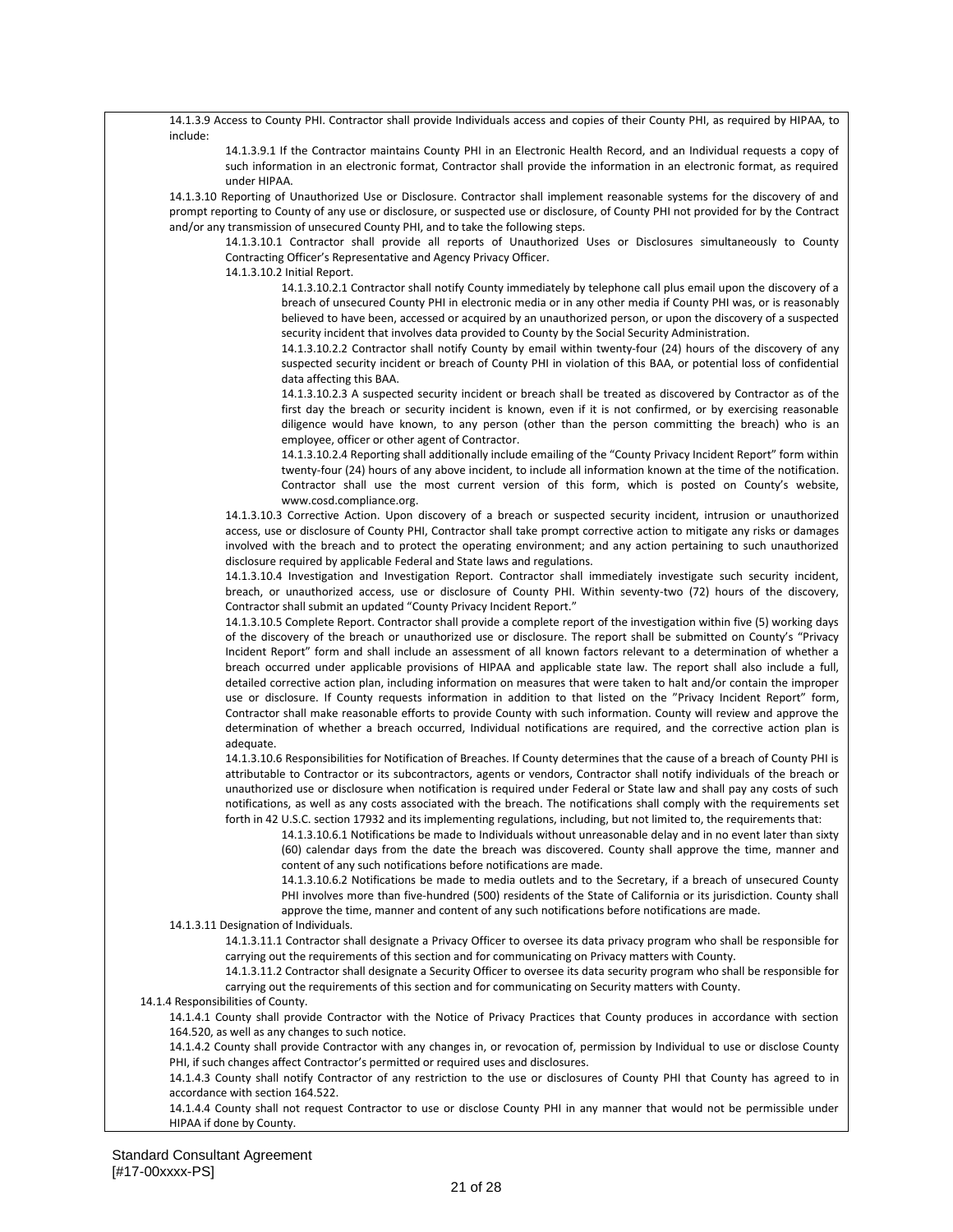### **14.2 PRIVACY AND SECURITY OF PERSONAL INFORMATION AND PERSONALLY IDENTIFIABLE INFORMATION**

### 14.2.1 Recitals.

14.2.1.1 In addition to the Privacy and Security Rules under HIPAA, the County is subject to various other legal and contractual requirements with respect to the Personal Information (PI) and Personally Identifiable Information (PII) it maintains. These include the:

14.2.1.1.1 California Information Practices Act (CIPA) of 1977 (California Civil Code section 1798, et. seq.);

14.2.1.1.2 The Agreement between the Social Security Administration (SSA) and the State of California, known as the Information Exchange Agreement (IEA), which incorporates the Computer Matching and Privacy Protection Act Agreement (CMPPA) between the SSA and the California Health and Human Services Agency; and

14.2.1.1.3 Title 42 Code of Federal Regulations, Chapter 1, Subchapter A, Part 2.

14.2.1.2 The purpose of this Article 14.2 is to set forth Contractor's Privacy and Security obligations with respect to PI and PII that the Contractor may create, receive, maintain, use, or disclose for or on behalf of County pursuant to this Agreement. Specifically, this Article applies to PI and PII which is not Protected Health Information (PHI), as defined by HIPAA and therefore is not addressed in Article 14.1, the Business Associate Agreement of this Contract. To the extent that data is both PHI and PI, or both PHI and PII, both Sections 14.1 and 14.2 apply.

14.2.1.3 The IEA Agreement requires County to extend the IEA's terms to contractors who receive data provided to County from the SSA, or data provided to County from the SSA through the State of California. If contractor receives such data from County, Contractor must comply with the IEA Agreement.

14.2.2 Definitions. The terms used in this Article 14.2 shall have the same meaning as those terms have in the above referenced statues and agreements. Any reference to statutory, regulatory, or contractual language shall be to such language currently in effect or as amended.

14.2.2.1 "Breach" shall have the same meaning given to such term under the IEA and CMPPA. It shall include a "PII loss," as defined in the CMPPA, and both a "Breach of the security of the system" and a "Notice Triggering Personal Information" event, as identified in CIPA (Civil Code section 1798.29).

14.2.2.2 "County" shall mean that part of County designated as the hybrid entity, subject to the Standards for Privacy of Individually Identifiable Health Information set forth in and those parts of County designated as Contractors of other entities subject to the Standards for Privacy of Individually Identifiable Health Information, as set forth in Part 160 and Part 164, Subparts A and E.

14.2.2.3 "County PII/PI" shall have the same meaning as Personally Identifiable Information/Personal Information as below, specific to PII/PI received by Contractor from County or acquired or created by Contractor in connection with performing the functions, activities, and services specified in this Article 14.2 on behalf of County.

14.2.2.4 "Individual" shall generally have the same meaning as the term ''individual'' in Title 45 Code of Federal Regulations, Section 164.501 and shall include a person who qualifies as a personal representative in accordance with Section 164.502(g).

14.2.2.5 "Personal Information" shall have the same meaning given to such term in CIPA, section 1798.3(a).

14.2.2.6 "Personally Identifiable Information" (PII) shall have the same meaning given to such term in the IEA and the CMPPA.

14.2.2.7 "Required by law" shall have the same meaning as the term ''required by law'' in 45 CFR section 164.501.

14.2.2.8 "Security incident" means the attempted or successful unauthorized access, use, disclosure, modification, or destruction of County PII/PI, or confidential data, or interference with system operations of an information system.

### 14.2.3 Responsibilities of Contractor.

14.2.3.1 Permitted Uses and Disclosures of County PII/PI by Contractor. Contractor shall only use County PII/PI to perform functions, activities, or services for or on behalf of County pursuant to this Contract, provided that such use or disclosure does not violate any applicable Federal or State law or regulation.

14.2.3.1.1 Confidentiality of Alcohol and Drug Abuse records. Contractor shall comply with all confidentiality requirements set forth in Title 42 Code of Federal Regulations, Chapter 1, Subchapter A, Part 2, as applicable.

14.2.3.2 Prohibited Uses and Disclosures. Contractor shall not use or disclose County PII/PI, other than as permitted or required by the Contract or as permitted or required by Law.

14.2.3.3 Safeguards.

14.2.3.3.1 Contractor shall use appropriate and reasonable administrative, technical, and physical safeguards to protect the security, confidentiality, and integrity of County PII/PI and to prevent use or disclosure of County PII/PI, other than as provided for by this Contract.

14.2.3.3.2 Contractor shall develop and maintain a written information privacy and security program that includes administrative, physical, and technical safeguards appropriate to the size and complexity of the Contractor's operations and the nature and scope of its activities.

14.2.3.4 Security. Contractor shall take any and all steps necessary to ensure the continuous safety of all data systems containing County PII/PI. The Contractor shall, at a minimum:

14.2.3.4.1 Comply with all of the data system security precautions listed in Article 14.3, Data Security Requirements;

14.2.3.4.2 Provide a level and scope of security that is at least comparable to the level and scope of security established by the Office of Management and Budget in OMB Circular No. A-130, Appendix III - Security of Federal Automated Information Systems, which sets forth guidelines for automated information systems in Federal agencies; and

14.2.3.4.3 If the data includes County PII, Contractor shall also comply with the Privacy and Security requirements in the CMPPAA and the IEA.

14.2.3.5 Mitigation of Harmful Effects. To mitigate, to the extent practicable, any harmful effect that is known to Contractor of a use or disclosure of County PII/PI by Contractor or its agents, in violation of this Article 14.2.

14.2.3.6 Contractor's Agents or Subcontractors. Contractor shall ensure that any agent, including a subcontractor that creates, receives, maintains, or transmits County PII/PI on behalf of the Contractor shall adhere to the same restrictions, conditions, and requirements that apply to the Contractor. Contractor shall incorporate, when applicable, the relevant provisions of this Article 14.2 into each subcontract or sub-award to such agents, subcontractors and vendors, including the requirements related to security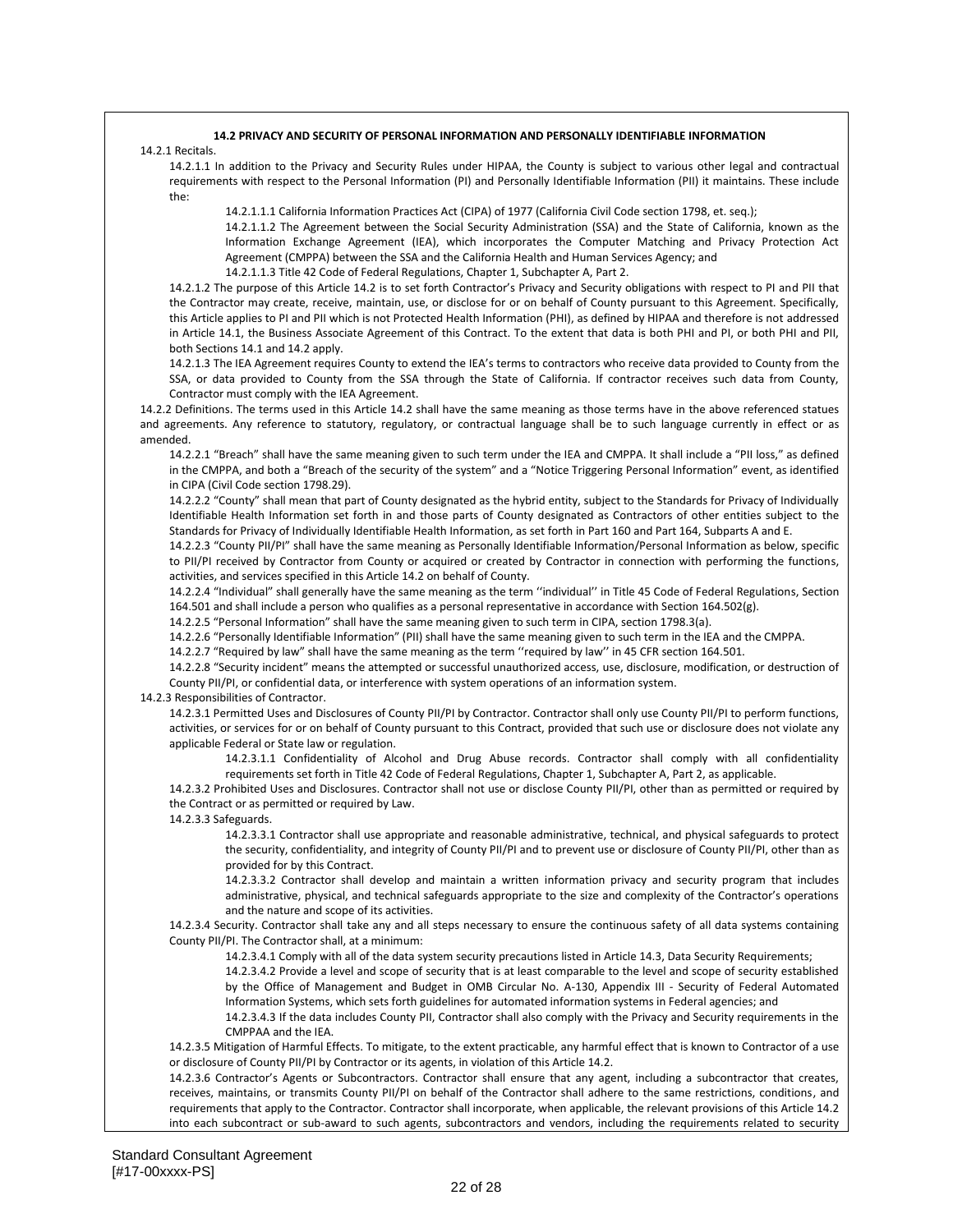incidents or breaches of unsecured County PII/ PI.

14.2.3.7 Availability of Information. Contractor shall make County PII/PI available to County for purposes of oversight, inspection, amendment, and response to request for records, injunctions, judgments, and orders for production of County PII/PI. Contractor shall provide a list of all employees, contractors and agents who have access to County PII/PI, including employees, and agents of its subcontractors and agents, at the request of County. Contractor shall provide any requested records to County within forty-eight (48) hours of such request.

14.2.3.7.1 Internal Practices. Contractor shall make internal practices, books, and records relating to the use and disclosure of County PII/PI received from, or created or received by Contractor on behalf of County available to County, in a time and manner designated by County. Confidentiality shall not prevent County, its agents, or any other governmental entity from accessing such records if that access is legally permissible under the applicable Federal or State regulations.

14.2.3.8 Cooperation with County. Contractor will cooperate and assist County, in the time and manner designated by County, to ensure County's compliance with applicable Federal and State laws and regulations, such as, but not limited to CIPA. Contractor's cooperation shall include, but is not limited to: accounting of disclosures, correction of errors, production, disclosures of a security breach, and notice of such breach to affected individuals that involve County PII/PI and Contractor.

14.2.3.9 Reporting of Breaches and Security Incidents. Contractor shall implement reasonable systems for the discovery of, prompt reporting to County of, and prompt corrective action regarding any use or disclosure, or suspected use or disclosure, of County PII/PI not provided for by the Contract and/or any transmission of unsecured County PII/PI and shall take the following steps.

14.2.3.9.1 Contractor shall make all reporting of breaches and security incidents simultaneously to County Contracting Officer's Representative and Agency Privacy Officer.

14.2.3.9.2 Initial Reporting.

14.2.3.9.2.1 Reporting shall be immediate, by both telephone and email, upon the discovery of a breach of unsecured County PII/PI in electronic media or in any other media if County PII/PI was, or is reasonably believed to have been, accessed or acquired by an unauthorized person, or upon the discovery of a suspected security incident that involves data provided to County by the Social Security Administration.

14.2.3.9.2.2 Reporting shall be within twenty-four (24) hours by email of the discovery of any suspected security incident, intrusion or unauthorized access, use or disclosure of County PII/ PI in violation of this Article 14.2, or potential loss of confidential data affecting this Article 14.2.

14.2.3.9.2.3 A breach or suspected security incident shall be treated as discovered by Contractor as of the first day on which the breach is known, even if not confirmed, or by exercising reasonable diligence would have been known, to any person (other than the person committing the breach) who is an employee, officer or other agent of the Contractor.

14.2.3.9.2.4 Reporting shall additionally include emailing of the "County Privacy Incident Report" form within twenty-four (24) hours of any above incident, to include all information known at the time of the notification. Contractor shall use the most current version of this form, which is posted on County's website, www.cosd.compliance.org.

14.2.3.9.3 Corrective Action. Upon discovery of a breach or suspected security incident, intrusion or unauthorized access, use or disclosure of County PII/PI, Contractor shall take prompt corrective action to mitigate any risks or damages involved with the breach and to protect the operating environment; and any action pertaining to such unauthorized disclosure required by applicable Federal and State laws and regulations.

14.2.3.9.4 Investigation and Investigation Report. Contractor shall immediately investigate such security incident or breach. Within seventy-two (72) hours of the discovery, Contractor shall submit an updated "County Privacy Incident Report."

14.2.3.9.5 Complete Report. Contractor shall provide a complete report of the investigation within five (5) working days of the discovery of the breach or unauthorized use or disclosure. The report shall be submitted on County's "Privacy Incident Report" form and shall include an assessment of all known factors relevant to a determination of whether a breach occurred under applicable provisions of Federal and State law. The report shall also include a full, detailed corrective action plan, including information on measures that were taken to halt and/or contain the improper use or disclosure. If County requests information in addition to that listed on the "Privacy Incident Report" form, Contractor shall make reasonable efforts to provide County with such information. County will review and approve the determination of whether: a breach occurred, individual notifications are required, and the corrective action plan is adequate.

14.2.3.9.6 Responsibility for Reporting Breaches. If County determines that the cause of a breach of County PII/PI is attributable to Contractor or its subcontractors, agents or vendors, Contractor is responsible for all required reporting as specified under CIPA section 1798.29(a) and as may be required under IEA, as well as any other Federal or State law and shall pay any costs of such notifications, as well as any costs associated with the breach. County shall approve the time, manner, and content of any such notifications and County's review and approval must be obtained before the notifications are made. If the Contractor believes duplicate reporting of the same breach or incident may occur, because its subcontractors or agents may report the breach or incident to County as well, Contractor shall notify County and may take action to prevent duplicate reporting.

14.2.3.10 Designation of Individuals. Contractor shall appoint Privacy and Security officials who are accountable for compliance with this Article and for communicating Privacy and Security matters to County.

### **14.3 DATA SECURITY REQUIREMENTS**

Contractor shall ensure the continuous security of all computerized data systems and paper documents containing County PHI and/or County PII/PI. These steps shall include, at a minimum: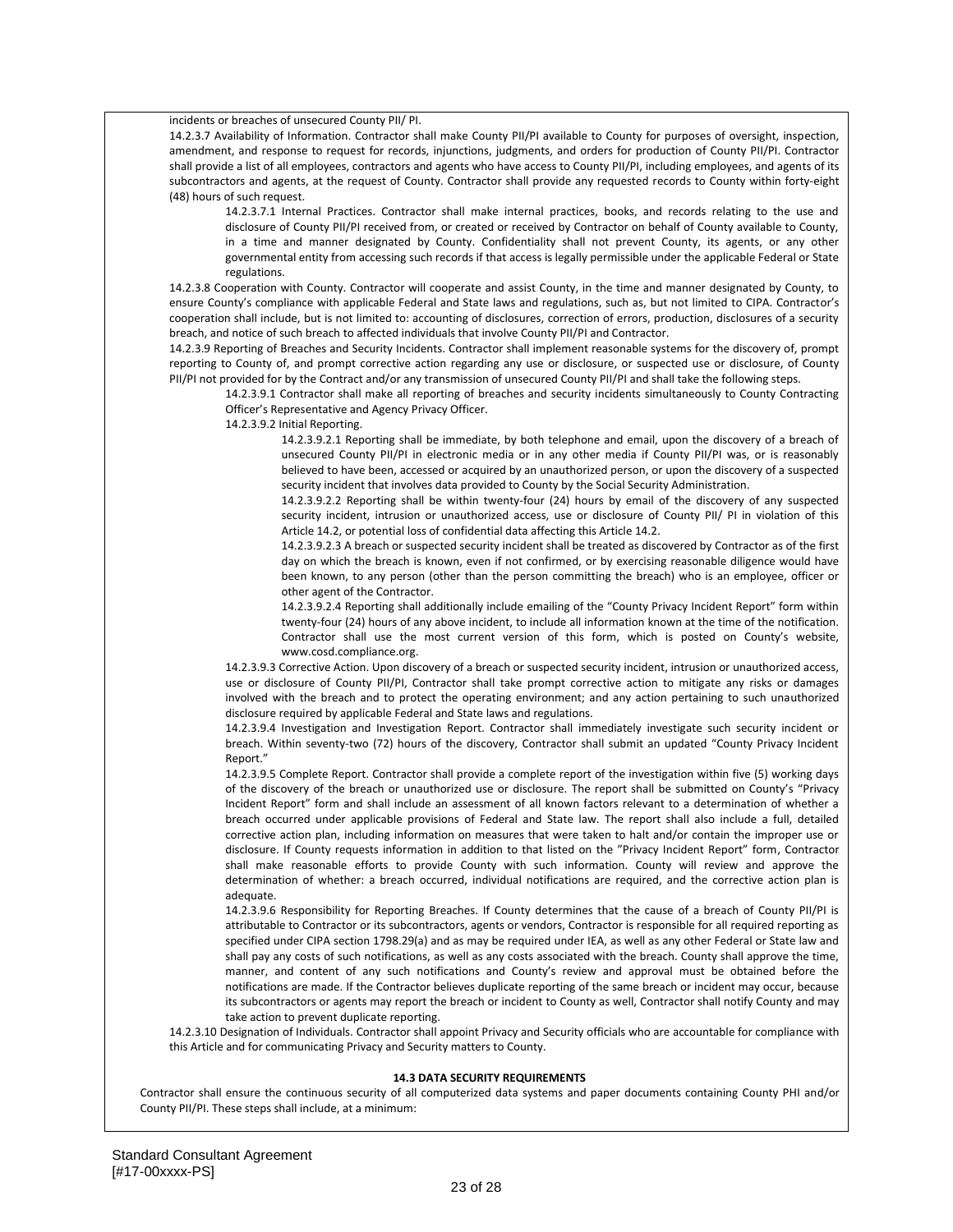14.3.1 Personnel Controls. Contractor shall ensure: all workforce members who assist in the performance of functions or activities on behalf of County, or access or disclose County PHI and/or County PII/PI, shall:

14.3.1.1 Have undergone a thorough Contractor background check, with evaluation of the results to assure that there is no indication that the worker may present a risk to the security, privacy, or integrity of County PHI and/or County PII/PI, prior to the workforce member obtaining access to County PHI and/or County PII/PI. The Contractor shall retain each workforce member's Contractor background check documentation for a period of three (3) years following contract termination.

14.3.1.2 Complete privacy and security training, at least annually, at Contractor's expense. Each workforce member who receives information privacy and security training shall sign a certification, indicating the workforce member's name and the date on which the training was completed. These certifications shall be retained for a period of six (6) years following contract termination, and shall be available to County upon request. Sign a confidentiality statement that includes, at a minimum, General Use, Security and Privacy Safeguards, Unacceptable Use, and Enforcement Policies. The statement shall be signed by the workforce member prior to access to County PHI and/or County PII /PI and shall be renewed annually. The Contractor shall retain each person's written confidentiality statement for County inspection for a period of six (6) years following contract termination.

14.3.1.3 Be appropriately sanctioned if they fail to comply with security and privacy policies and procedures, including termination of employment when appropriate.

14.3.2 Physical Security Controls. Contractor shall safeguard County PHI and/or County PII/PI from loss, theft, inadvertent disclosure, and therefore shall:

14.3.2.1 Ensure County PHI and/or County PII/PI is used and stored in an area that is physically safe from access by unauthorized persons during both working hours and nonworking hours;

14.3.2.2 Secure all areas of Contractor facilities where Contractor workers use or disclose County PHI and/or County PII/PI. The Contractor shall ensure that these secured areas are only accessed by authorized individuals with properly coded key cards, authorized door keys or other access authorization, and access to premises is by official identification;

14.3.2.3 Issue workers who assist in the administration of County PHI and/or County PII/PI identification badges and require workers to wear badges at facilities where County PHI and/or County PII/PI is stored or used;

14.3.2.4 Ensure each location where County PHI and/or County PII/PI is used or stored has procedures and controls that ensure an individual whose access to the facility is terminated:

14.3.2.4.1 Is promptly escorted from the facility by an authorized employee; and

14.3.2.4.2 Immediately has their access revoked to any and all County PHI and/or County PII/PI.

14.3.2.5 Ensure there are security guards or a monitored alarm system twenty-four (24) hours a day, seven (7) days a week at facilities where County PHI and/or County PII/PI is stored;

14.3.2.6 Ensure data centers with servers, data storage devices, and critical network infrastructure involved in the use or storage of County PHI and/or County PII/PI have perimeter security and access controls that limit access to only authorized Information Technology Staff. Visitors to the data center area must be escorted by authorized IT staff at all times;

14.3.2.7 Store paper records with County PHI and/or County PII/PI in locked spaces in any facilities that are multi-use, meaning that there are County PHI and/or County PII/PI functions and Contractor functions in one building in work areas that are not securely segregated. The contractor shall have policies that state workers shall not leave records with County PHI and/or County PII/PI unattended at any time in cars or airplanes and shall not check County PHI and/or County PII/PI on commercial flights; and

14.3.2.8 Use all reasonable means to prevent non-authorized personnel and visitors from having access to, control of, or viewing County PHI and/or County PII/PI.

14.3.3 Technical Controls. Contractor shall ensure:

14.3.3.1 All workstations, copiers, and laptops that process and/or store County PHI and/or County PII/PI shall:

14.3.3.1.1 Be encrypted using a FIPS 140-2 certified algorithm which is 128bit or higher, such as Advanced Encryption Standard (AES). The encryption solution shall be full disk; and

14.3.3.1.2 Install and actively use comprehensive anti-virus software solution with automatic updates scheduled at least daily.

14.3.3.2 Have critical security patches applied, with system reboot if necessary. There shall be a documented patch management process which determines installation timeframe based on risk assessment and vendor recommendations. All applicable patches shall be installed within thirty (30) days of vendor release.

14.3.3.3 All servers containing unencrypted County PHI and/or County PII/PI shall have sufficient administrative, physical, and technical controls in place to protect that data, based upon a risk assessment/system security review.

14.3.3.4 Only the minimum necessary amount of County PHI and/or County PII/PI required to perform necessary business functions may be copied, downloaded, or exported.

14.3.3.5 All electronic files that contain County PHI and/or County PII/PI shall be encrypted when stored on any removable media or portable device (i.e. flash drives, cameras, mobile phones, CD/DVD, backup media, etc). Encryption shall be a FIPS 140-2 certified algorithm, which is 128bit or higher, such as AES.

14.3.3.6 All users shall be issued a unique user name for accessing County PHI and/or County PII/PI. Username shall be promptly disabled, deleted, or the password changed upon the transfer or termination of an employee with knowledge of the password, at maximum within twenty-four (24) hours.

14.3.3.6.1 Passwords shall be:

14.3.3.6.1.1 At least eight characters;

14.3.3.6.1.2 A non-dictionary word;

14.3.3.6.1.3 Changed at least every ninety (90) days;

14.3.3.6.1.4 Changed immediately if revealed or compromised; and

14.3.3.6.1.5 Composed of characters from at least three of the following four groups from the standard keyboard:

14.3.3.6.1.5.1 Upper case letters (A-Z)

14.3.3.6.1.5.2 Lower case letters (a-z)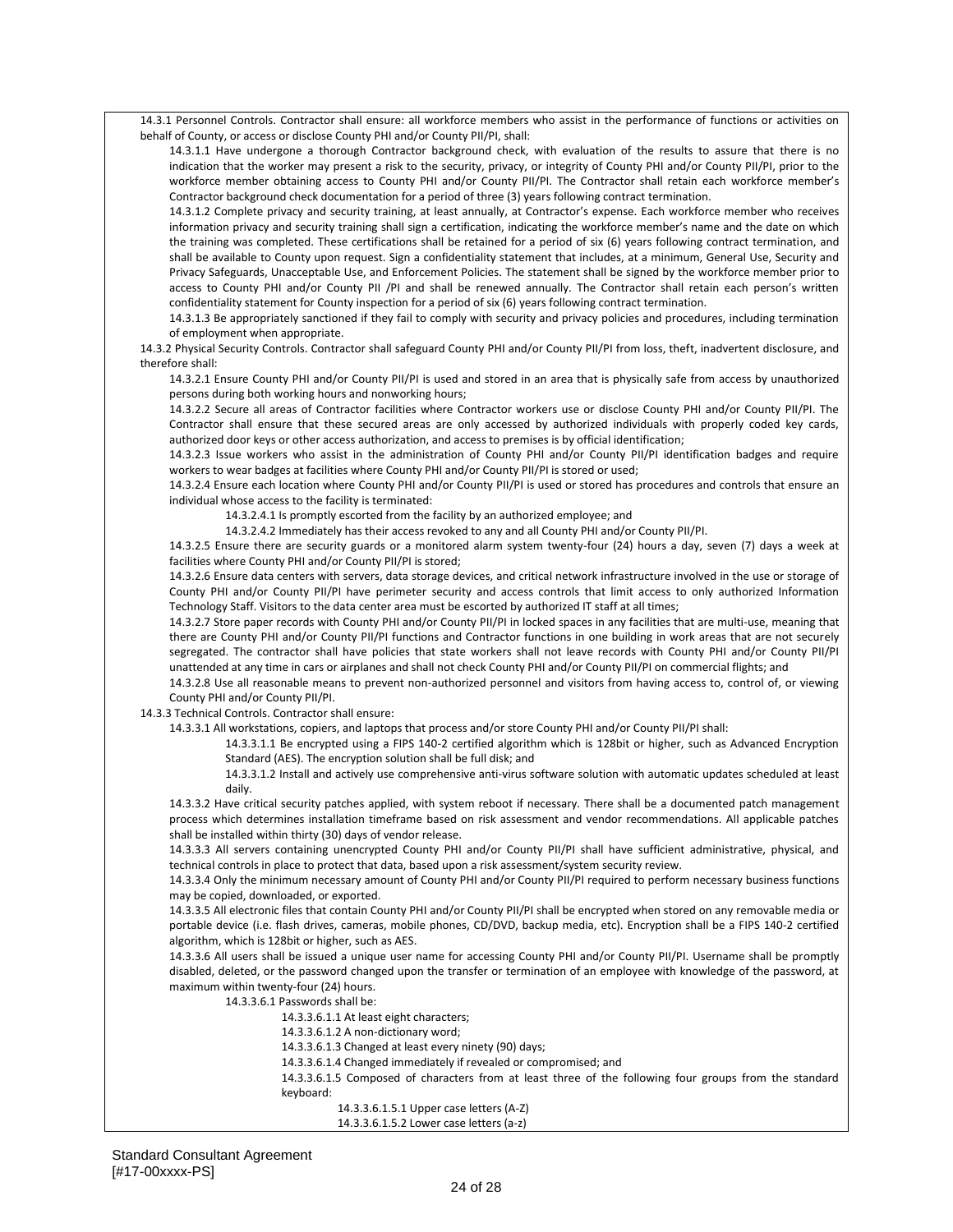| 14.3.3.6.1.5.3 Arabic numerals (0-9)                                                                                                    |
|-----------------------------------------------------------------------------------------------------------------------------------------|
| 14.3.3.6.1.5.4 Non-alphanumeric characters (punctuation symbols)                                                                        |
| 14.3.3.6.2 Passwords shall not be shared and shall not be stored in readable format on the computer.                                    |
| 14.3.3.7 Appropriate management control and oversight, in conjunction with County of the function of authorizing individual user        |
| access to County PHI and/or County PII/PI and over the process of maintaining access controls numbers and passwords.                    |
| 14.3.3.8 When no longer needed, all County PHI and/or County PII/PI shall be wiped using the Gutmann or US Department of                |
| Defense (DoD) 5220.22-M (7 Pass) standard, or by degaussing. Media may also be physically destroyed in accordance with NIST             |
| Special Publication 800-88.                                                                                                             |
| 14.3.3.9 All systems providing access to, transport of, or storage of County PHI and/or County PII/PI shall:                            |
|                                                                                                                                         |
| 14.3.3.9.1 Provide an automatic timeout, requiring re-authentication of the user session after no more than twenty (20)                 |
| minutes of inactivity.                                                                                                                  |
| 14.3.3.9.2 Display a warning banner stating that data is confidential systems are logged and system use is for business                 |
| purposes only by authorized users. Users must be directed to log off the system if they do not agree with these                         |
| requirements.                                                                                                                           |
| 14.3.3.9.3 Maintain an automated audit trail that identifies the user or system process which initiates a request for                   |
| County PHI and/or County PII/PI, or which alters County PHI and/or County PII/ PI. The audit trail shall be date and time               |
| stamped, shall log both successful and failed accesses, shall be read only, and shall be restricted to authorized users. If             |
| County PHI and/or County PII/ PI is stored in a database, database logging functionality shall be enabled. Audit trail data             |
| shall be archived for at least three (3) years after occurrence, and shall be available to County upon request.                         |
| 14.3.3.9.4 Use role based access controls for all users, enforcing the principle of least privilege.                                    |
| 14.3.3.9.5 Be protected by a comprehensive intrusion detection and prevention solution if they are accessible via the                   |
| internet.                                                                                                                               |
|                                                                                                                                         |
| 14.3.3.10 All data transmissions of County PHI and/or County PII/PI outside the secure internal network shall be encrypted using a      |
| FIPS 140-2 certified algorithm which is 128bit or higher, such as AES. Encryption can be end to end at the network level, or the data   |
| files containing County PHI and/or County PII/PI can be encrypted. This requirement pertains to any type of County PII/PI in motion     |
| such as website access, file transfer, and E-Mail.                                                                                      |
| 14.3.4 Audit Controls. Contractor shall ensure:                                                                                         |
| 14.3.4.1 All systems processing and/or storing County PHI and/or County PII/PI shall have at least an annual system risk                |
| assessment/security review which provides assurance that administrative, physical, and technical controls are functioning               |
| effectively and providing adequate levels of protection. Reviews should include vulnerability scanning tools.                           |
| 14.3.4.2 All systems processing and/or storing County PHI and/or County PII/PI shall have a routine procedure in place to review        |
| system logs for unauthorized access.                                                                                                    |
| 14.3.4.3 All systems processing and/or storing County PHI and/or County PII/PI shall have a documented change control procedure         |
| that ensures separation of duties and protects the confidentiality, integrity and availability of data.                                 |
| 14.3.4.4 Investigate anomalies in usage of County PHI and/or County PII/PI identified by County and report conclusions of such          |
| investigations and remediations to County.                                                                                              |
| 14.4.4 Business Continuity / Disaster Recovery Controls                                                                                 |
| 14.4.4.1 Contractor shall establish a documented plan to enable continuation of critical business processes and protection of the       |
| security of electronic County PHI and/or County PII/PI in the event of an emergency. Emergency means any circumstance or                |
| situation that causes normal computer operations to become unavailable for use in performing the work required under this               |
|                                                                                                                                         |
| Agreement for more than twenty-four (24) hours.                                                                                         |
| 14.4.4.2 Contractor shall ensure Data Centers with servers, data storage devices, and critical network infrastructure involved in the   |
| use or storage of County PHI or PII/PI, must include sufficient environmental protection such as cooling, power, fire prevention,       |
| detection, and suppression.                                                                                                             |
| 14.4.4.3 Contractor shall have established documented procedures to backup County PHI and/or County PII/PI to maintain                  |
| retrievable exact copies of County PHI and/or County PII/PI. The plan shall include a regular schedule for making backups, storing      |
| backups offsite, an inventory of backup media, and an estimate of the amount of time needed to restore County PHI and/or County         |
| PII/PI should it be lost. At a minimum, the schedule shall be a weekly full backup and monthly offsite storage of County data.          |
| 14.3.5 Paper Document Controls. Contractor shall ensure:                                                                                |
| 14.3.5.1 County PHI and/or County PII/PI in paper form shall not be left unattended at any time, unless it is locked in a file cabinet, |
| file room, desk or separate office inside a larger office. Unattended means that information is not being observed by an employee       |
| authorized to access the information. County PHI and/or County PII/PI in paper form shall not be left unattended at any time in         |
| vehicles and shall not be checked in baggage during commercial flights.                                                                 |
| 14.3.5.2 Visitors to areas where County PHI and/or County PII/PI are contained shall be escorted and County PHI and/or County           |
| PII/PI shall be kept out of sight while visitors are in the area.                                                                       |
| 14.3.5.3 County PHI and/or County PII/PI shall be disposed of through confidential means, such as cross cut shredding and               |
|                                                                                                                                         |
| pulverizing.                                                                                                                            |
| 14.3.5.4 County PHI and/or County PII/PI shall not be removed from the premises of the Contractor except for identified routine         |
| business purposes or with express written permission of County.                                                                         |
| 14.3.5.5 Faxes containing County PHI and/or County PII/PI shall not be left unattended and fax machines shall be in secure areas.       |
| Fax cover sheets shall contain a confidentiality statement instructing persons receiving faxes in error to destroy them. Fax numbers    |
| shall be verified with the intended recipient before sending the fax.                                                                   |
| 14.3.5.6 Mailings of County PHI and/or County PII/PI shall be sealed and secured from damage or inappropriate viewing of County         |
| PHI and/or County PII/PI to the extent possible. Mailings which include 500 or more individually identifiable records of County PHI     |
| and/or County PII/PI in a single package shall be sent using a tracked mailing method which includes verification of delivery and       |
| receipt, unless the prior written permission of County's HHSA Privacy Officer to use another method is obtained.                        |

14.3.5.7 Contractor shall mitigate, to the extent practicable, any harmful effect that is known to Contractor of a use or disclosure of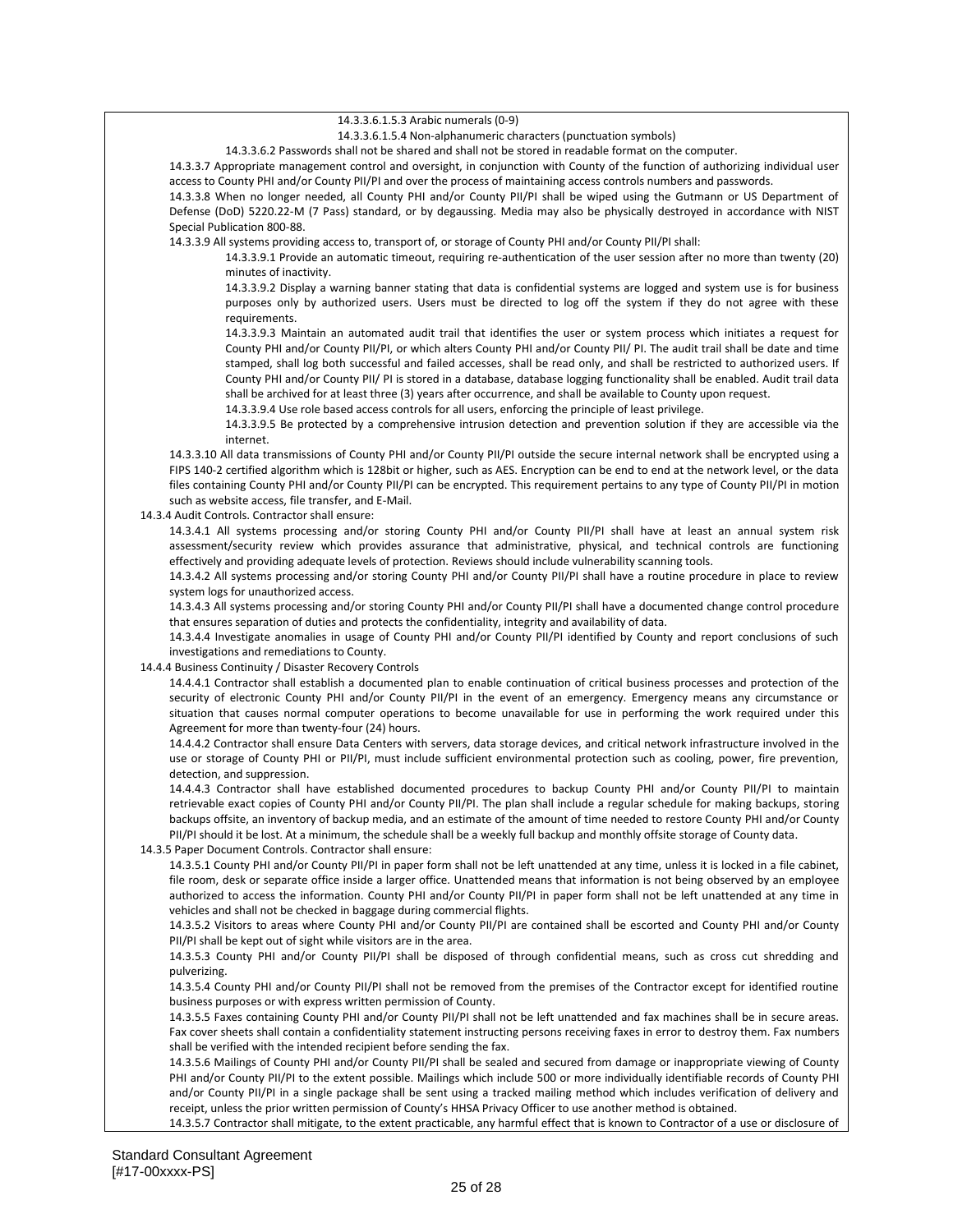County PHI and/or County PII/PI by Contractor or its agents, including a subcontractor, and/or in violation of the requirements of the Contract.

### **14.4 MISCELLANEOUS**

14.4.1 Disclaimer. County makes no guarantee that compliance with this agreement will be satisfactory for the Contractor's own purposes.

14.4.2 Amendment*.* The Parties agree to take action as necessary to amend this Article 14 from time to time as is necessary for County to comply with the requirements of any and all applicable other Federal or State laws and regulations.

14.4.3 Judicial or Admin Proceedings. Contractor will notify County if it is named as a defendant in any criminal, civil, or administrative proceeding for a violation of any applicable security or privacy law.

14.4.4 Assistance in Litigation or Admin Proceedings. Contractor shall make itself and any of its agents available, at no cost to County, to testify, or otherwise, in the event of litigation or administrative proceedings commenced against County, its directors, officers, or employees, based on claimed violations of any applicable confidentiality, privacy, or security law or regulation, whether Federal or State, if that litigation or proceeding involves actions of Contractor or its agents, except those where Contractor or its Agents are named as an adverse party.

14.4.5 Interpretation*.* Any ambiguity in this Article 14 shall be resolved in favor of a meaning that permits County to comply with the applicable Federal or State law or regulation.

14.4.6 Conflict. If a conflict between any of the standards contained in any of these enumerated sources of standards is found, Contractor shall follow the most stringent standard. The most stringent means that safeguard which provides the highest level of protection to County PHI and/or County PII/PI from unauthorized disclosure.

14.4.7 Regulatory References*.* All references in this Article 14 to any regulation or law mean the regulation or law currently in effect, including those legal and regulatory changes that occur after the effective date of this Agreement.

14.4.8 Survival*.* The respective rights and obligations of Contractor and Contractor under this Article 14 shall survive the termination of the Contract.

14.4.9 No Waiver of Obligations. No change, waiver, or discharge of any liability or obligation hereunder or any one or more occasions shall be deemed a waiver of performance of any continuing or other obligation, or shall prohibit enforcement of any obligation, an any other occasion.

14.4.10 Due Diligence. Contractor shall exercise due diligence and shall take reasonable steps to ensure that it remains in compliance with this Article 14 and is in compliance with all applicable Federal and State laws and regulations, and that its agents, subcontractors, and vendors are in compliance with their obligations as required by this Article 14.

14.4.11 Effect of Termination. Upon termination of the Contract, for any reason, with respect to any and all County PHI and/or County PII/PI received from County, or created or received by Contractor on behalf of County:

14.4.11.1 Contractor shall return or destroy all County PHI and/or County PII/PI and retain no copies of County PHI and/or County PII/PI, except County PHI and/or County PII/PI necessary for Contractor to continue its proper management and administration or to carry out its legal responsibilities, as mutually agreed upon by the Parties.

14.4.11.2 Upon mutual agreement of the Parties that return or destruction of County PHI and/or County PII/PI is infeasible, Contractor shall extend the protections of this Article to such County PHI and/or County PII/PI for so long as Contractor maintains such County PHI and/or County PII/PI.

14.4.11.3 Contractor shall return to County or destroy, as determined by County, County PHI and/or County PII/PI retained by Contractor when it is no longer needed by Contractor for its proper management and administration or to carry out its legal responsibilities.

14.4.11.4 This provision shall apply to County PHI and/or County PII/PI that is in the possession of subcontractors or agents of Contractor.

### **ARTICLE 15 DISPUTES**

Notwithstanding any provision of this Agreement to the contrary, the Project Manager shall decide any dispute concerning a question of fact arising out of this Agreement that is not otherwise disposed of by the parties within a reasonable period of time. The decision of the Project manager shall be final and conclusive unless determined by a court of competent jurisdiction to have been fraudulent, capricious, arbitrary or so grossly erroneous as necessarily to imply bad faith. Contractor shall proceed diligently with its performance hereunder pending resolution by the Project Manager of any such dispute. Nothing herein shall be construed as granting the Project manager or any other administrative official, representative or board authority to decide questions of law, or issues regarding the medical necessity of treatment or to pre-empt any medical practitioners' judgment regarding the medical necessity of treatment of patients in their care. The foregoing does not change NHA's ability to refuse to pay for services rendered if NHA disputes the medical necessity of care.

### **ARTICLE 16 GENERAL PROVISIONS**

16.1 Assignment and Subcontracting. Contractor shall not assign any interest in this Agreement, and shall not transfer any interest in the same (whether by assignment or novation), without the prior written consent of NHA; NHA's consent shall not be unreasonably withheld. The Contractor shall make no Agreement with any party for furnishing any of the work or services herein contained without the prior written consent of NHA.

16.2 Contingency. This Agreement shall bind NHA only following its approval by its Board of Directors or when signed by NHA's President and CEO.

16.3 Entire Agreement. This Agreement, together with all Exhibits attached hereto and other agreements expressly referred to herein, constitute the entire agreement between the parties with respect to the subject matter contained herein. All prior or contemporaneous

Standard Consultant Agreement [#17-00xxxx-PS]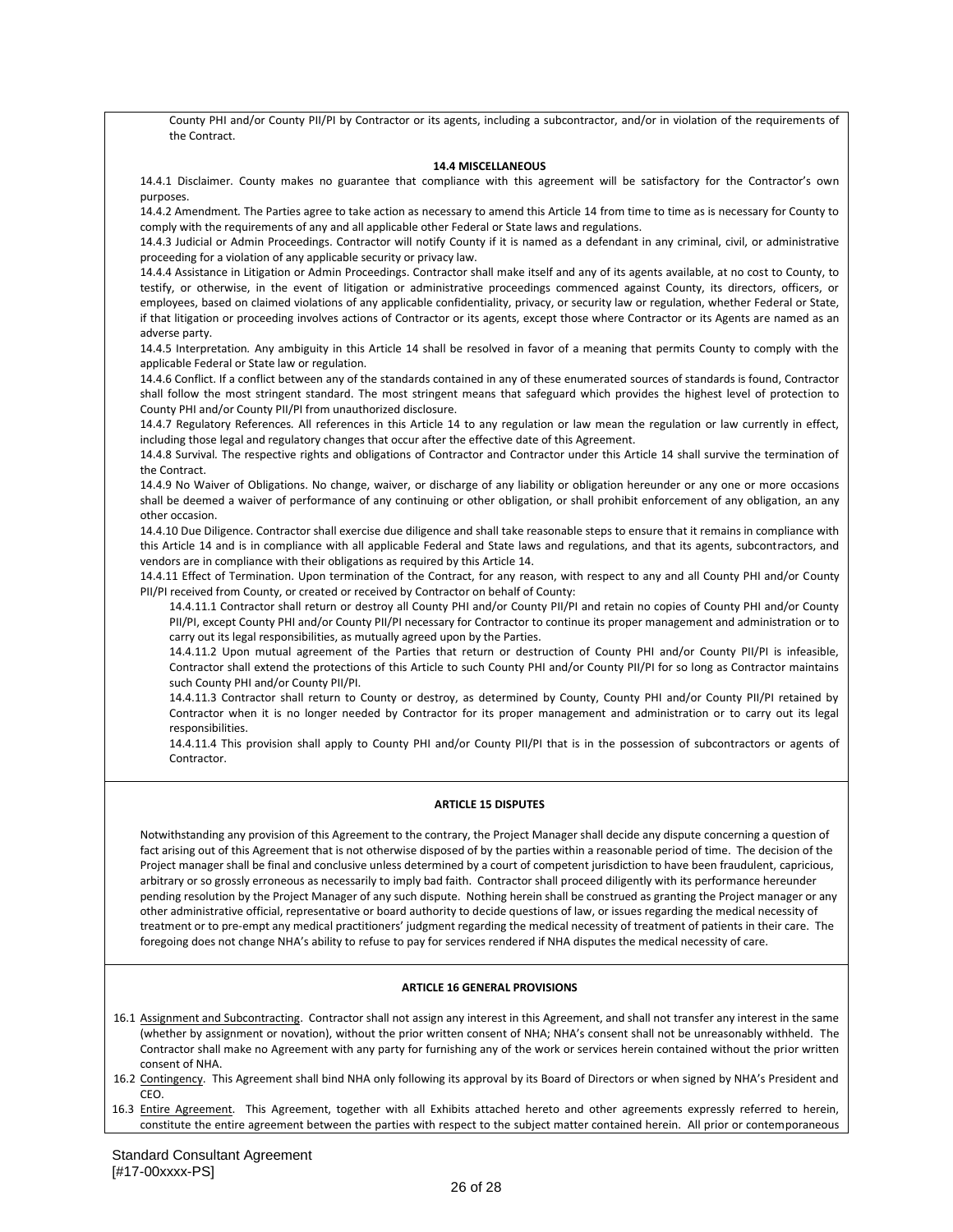agreements, understandings, representations, warranties and statements, oral or written, including any proposals from Contractor and requests for proposals from NHA, are superseded.

- 16.4 Sections and Exhibits. All sections and exhibits referred to herein are attached hereto and incorporated by reference.
- 16.5 Further Assurances. Parties agree to perform such further acts and to execute and deliver such additional documents and instruments as may be reasonably required in order to carry out the provisions of this Agreement and the intentions of the parties.
- 16.6 Governing Law. This Agreement shall be governed, interpreted, construed and enforced in accordance with the laws of the State of California.
- 16.7 Headings. The Article captions, Clause and Section headings used in this Agreement are inserted for convenience of reference only and are not intended to define, limit or affect the construction or interpretation of any term or provision hereof.
- 16.8 Modification Waiver. Except as otherwise provided in Article 6, "Changes," above, no modification, waiver, amendment or discharge of this Agreement shall be valid unless the same is in writing and signed by both parties.
- 16.9 Neither Party Considered Drafter. Despite the possibility that one party may have prepared the initial draft of this Agreement or played the greater role in the physical preparation of subsequent drafts, neither party shall be deemed the drafter of this Agreement and that, in construing this Agreement in case of any claim that any provision hereof may be ambiguous, no such provision shall be construed in favor of one party on the ground that such provision was drafted by the other.
- 16.10 No Other Inducement. The making, execution and delivery of this Agreement by the parties hereto has been induced by no representations, statements, warranties or agreements other than those expressed herein.
- 16.11 Notices. See Section 25 of the Agreement for Notice instructions.
- 16.12 Severability. If any term, provision, covenant or condition of this Agreement is held to be invalid, void or otherwise unenforceable, to any extent, by any court of competent jurisdiction, the remainder of this Agreement shall not be affected thereby, and each term, provision, covenant or condition of this Agreement shall be valid and enforceable to the fullest extent permitted by law.
- 16.13 Successors. Subject to the limitations on assignment set forth in Clause 16.1 above, all terms of this Agreement shall be binding upon, inure to the benefit of, and be enforceable by the parties hereto and their respective heirs, legal representatives, successors, and assigns.
- 16.14 Time. Time is of the essence of each provision of this Agreement.
- 16.15 Time Period Computation. All periods of time referred to in this Agreement shall include all Saturdays, Sundays and state or national holidays, unless the period of time specifies business days, provided that if the date or last date to perform any act or give any notice or approval shall fall on a Saturday, Sunday or State or national holiday, such act or notice may be timely performed or given on the next succeeding day which is not a Saturday, Sunday or State or national holiday.
- 16.16 Waiver. The waiver by one party of the performance of any term, provision, covenant or condition shall not invalidate this Agreement, nor shall it be considered as a waiver by such party of any other term, provision, covenant or condition. Delay by any party in pursuing any remedy or in insisting upon full performance for any breach or failure of any term, provision, covenant or condition shall not prevent such party from later pursuing remedies or insisting upon full performance for the same or any similar breach or failure.
- 16.17 Third Party Beneficiaries Excluded. This agreement is intended solely for the benefit of NHA and its Contractor. Any benefit to any third party is incidental and does not confer on any third party to this Agreement any rights whatsoever regarding the performance of this Agreement. Any attempt to enforce provisions of this Agreement by third parties is specifically prohibited.
- 16.18 Publicity Announcements and Materials. All public announcements, including those issued on Contractor letterhead, and materials distributed to the community shall identify NHA and the County of San Diego as the funding source for Contracted programs identified in this Agreement. Copies of publicity materials related to Contracted programs identified in this Agreement shall be filed with the Project Manager. NHA shall be advised at least twenty four (24) hours in advance of all locally generated press releases and media events regarding Contracted services identified in this Agreement. Alcohol and Drug Prevention Services Contractors shall notify the Project Manager or designee at least five (5) business days in advance of all Contractor generated media releases and media events regarding Contracted services identified in this Agreement.
- 16.19 Critical Incidents. Contractor shall have written plans or protocols and provide employee training for handling critical incidents involving instances of violence or threat of violence directed toward staff or clients, breach of confidentiality, fraud, unethical conduct, or instances of staff or client drug and/or alcohol use at the program. Contractor shall report all such incidents to the Project Manager within one work day of their occurrence.
- 16.20 Responsiveness to Community Concerns. Contractor shall notify NHA within forty eight (48) hours of receipt of any material complaints including but not limited to complaints referring to issues of abuse or quality of care**,** submitted to Contractor verbally or in writing, regarding the operation of Contractor's program or facility under this agreement. Contractor shall take appropriate steps to acknowledge receipt of said complaint(s) from individuals or organizations. Contractor shall take appropriate steps to utilize appropriate forums to address or resolve any such complaints received. Nothing in this provision shall be interpreted to preclude Contractor from engaging in any legally authorized use of its facility, property or business as approved, permitted or licensed by the applicable authority.
- 16.21 Criminal Background Check Requirements. Contractor shall ensure that criminal background checks are required and completed prior to employment or placement of contractor staff and volunteers in compliance with any licensing, certification, or funding requirements, which may be higher than the minimum standard described herein. At a minimum, background checks shall be in compliance with Board of Supervisors policy C-28 and are required for any contractor staff or volunteer assigned to sensitive positions funded by this contract. Sensitive positions are those that: (1) physically supervise minors or vulnerable adults; (2) have unsupervised physical contact with minors or vulnerable adults; and/or (3) have a fiduciary responsibility to any NHA client, or direct access to, or control over, bank accounts or accounts with financial institutions of any client.
	- 16.21.1 Criminal Background Check. Contractor shall have a documented process to review criminal history of candidates for employment or volunteers under this Agreement that will be in sensitive positions as defined in paragraph 16.21.4. At a minimum, Contractor shall check the California criminal history records, or state of residence for out-of-state candidates. Contractor shall review the information and determine if criminal history demonstrates behavior that could create an increased risk of harm to clients. Contractor shall document review of criminal background findings and consideration of criminal history in the selection of a candidate. (Example: Documented consideration of factors such as: If there is a conviction